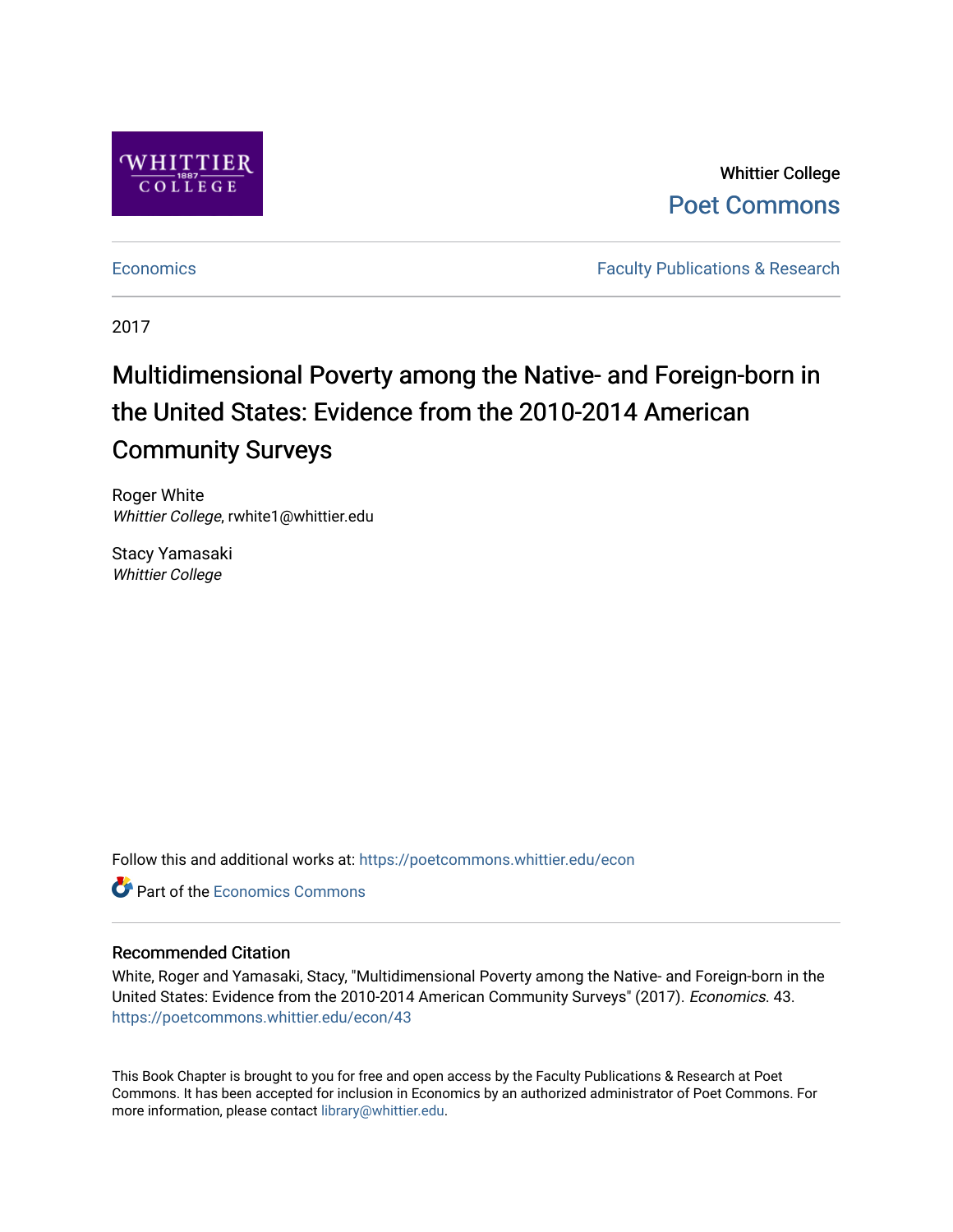# Multidimensional Poverty Among the Native- and Foreign-Born in the United States: Evidence from the 2010–2014 American Community Surveys

*Roger White and Stacy Yamasaki*

### 8.1 INTRODUCTION

In recent years, academics, policy makers, and members of the general public of the United States have exhibited increased interest in the measurement and remediation of poverty. To some degree, the increased interest is likely attributable to the effects of the 2007–2009 recession. As evidence of the impact of the recession, during the years 2010–2014, the annual average poverty rate in the United States was 14.9% (U.S. Census [2015](#page-40-0)). This is the highest 5-year average poverty rate of any interval since the mid-1960s, and the 2014 poverty rate of 15.1% is the second highest rate reported since [1](#page-38-0)966 (DeNavis-Walt and Proctor  $2015$ ).<sup>1</sup> These statistics provide a measure of income-based deprivation in the United States; however, a number of researchers have noted that income- and consumption-based

183

R. White  $(\boxtimes) \cdot$  S. Yamasaki Whittier College, Whittier, USA

<sup>©</sup> The Author(s) 2017

R. White (ed.), *Measuring Multidimensional Poverty and Deprivation*, Global Perspectives on Wealth and Distribution, DOI 10.1007/978-3-319-58368-6\_8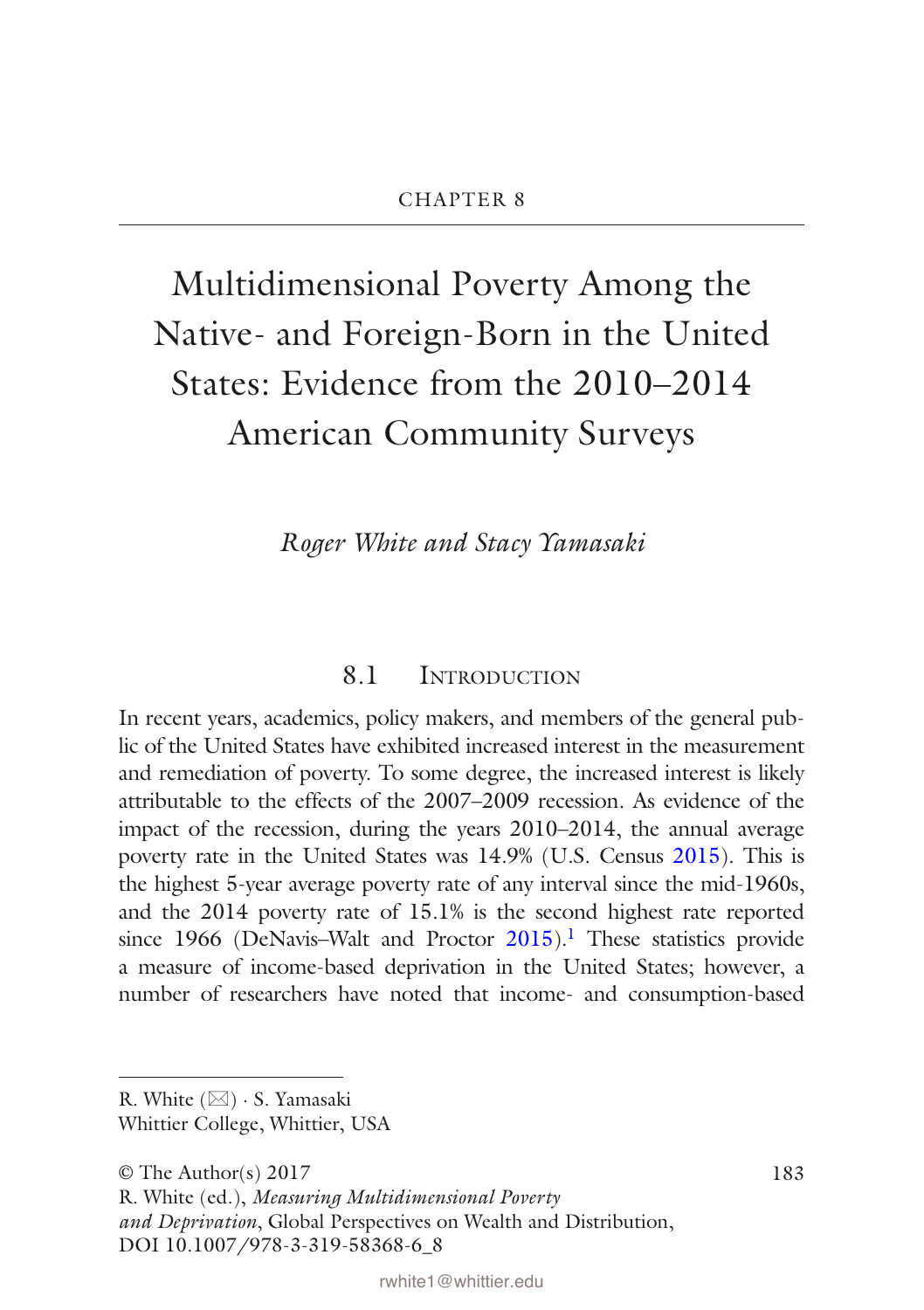poverty measures may vastly understate deprivation. Given this shortcoming, researchers have produced a number of alternative measures of poverty. Central to this class of new measures is the Multidimensional Poverty Index, which extends beyond traditional income-based factors to provide a broader and, thus, more comprehensive depiction of deprivation that includes education, healthcare, living standards, etc.

The introduction of the Multidimensional Poverty Index (MPI) has led to a large and growing literature on the topic.<sup>2</sup> More often than not, however, these works have focused on poverty in developing countries. Relatively few studies have examined multidimensional poverty in developed economies and only a handful of works have looked at the U.S. (i.e., Brucker et al. [2015;](#page-39-1) Dhongde and Haveman [2015;](#page-39-2) Mitra and Brucker [2014](#page-39-3); Wagle [2014](#page-40-1); Azpitarte [2010](#page-39-4)). Further, while prior works have estimated multidimensional poverty rates for both the native- and foreign-born cohorts, variation across the foreign-born population, by immigrants' home countries, has not been considered. In short, relatively little attention has been afforded to potential differences between native- and foreign-born residents of the United States. Likewise, while a few studies seek to identify the determinants of multidimensional poverty in the U.S., no prior study has considered variation across native- and foreign-born cohorts in terms of these determinants.

Accordingly, we offer several contributions that extend the related literature. First, we document the extent to which multidimensional poverty currently exists in the United States. Doing so adds incrementally to the existing literature while also serving as a check, of sorts, of the veracity of our data. Delving more deeply, we examine variation in multidimensional poverty across native- and foreign-born residents of the United States. Three of the existing works on our topic (i.e., Brucker et al. [2015;](#page-39-1) Dhongde and Haveman [2015;](#page-39-2) Mitra and Brucker [2014\)](#page-39-3) have considered such variation, broadly, across native- and foreign-born cohorts; however, our analysis is more detailed as we quantify the extent of multidimensional poverty across immigrant populations in the U.S. at the home country level of detail. Additionally, to identify the factors that contribute to multidimensional poverty, we present the results of an econometric analysis of the determinants of multidimensional poverty and examine variation in the determinants across both native- and foreign-born cohorts and across several groups of immigrants' home countries. By providing detailed coverage of the incidence and intensity of multidimensional poverty, we offer a deeper understanding of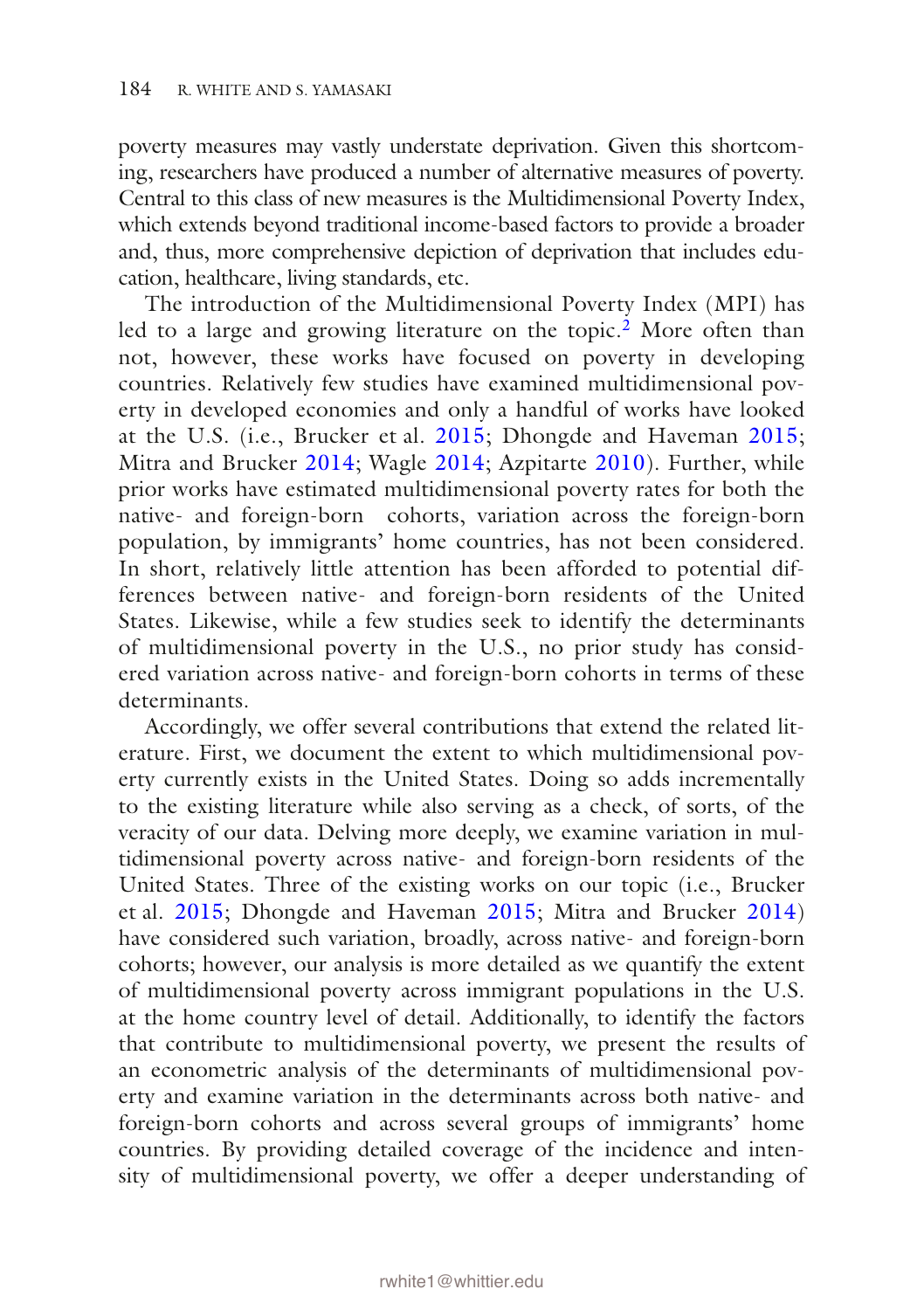the problem. We hope the information provided is of value to fellow researchers and for the formulation of public policies that aim to alleviate deprivation.

In our analysis, we examine data from the 2010−2014 American Community Survey (ACS) 5-year Public Use Microdata Sample (PUMS) fles (U.S. Census [2016\)](#page-39-5) while employing the methodology of Alkire and Foster ([2009](#page-39-6)) to measure multidimensional poverty. Our fndings are largely consistent with those of earlier studies; however, we report considerable variation across immigrant home countries in the incidence and intensity of deprivation and, thus, in MPI values. In our econometric analysis, we employ the binomial logit and ordered logit estimation techniques. The results confrm that, once we control for other factors, foreign-born individuals are more likely than comparable native-born individuals to be multidimensionally poor. Gender, race and ethnicity, age, education, marital and employment statuses, household size, and primary household language are all signifcant determinants of multidimensional poverty. While coeffcient signs are largely consistent across native- and foreign-born cohorts, we fnd that the magnitudes of the coefficients differ to statistically significant extents. It is important to note, however, that we consider the analysis presented here to be an exploration of sorts, a "frst-cut" analysis wherein our objectives are modest and our goal is to provide a basis for future research efforts on the topic.

In the next section, we discuss the current literature on multidimensional poverty in the United States. This is followed in Sect. [8.3](#page-8-0) by a discussion of our methodology and by a presentation of MPI values and related fndings for the U.S., for native- and foreign-born cohorts, and for the home countries of the foreign-born population. In Sect. [8.4,](#page-14-0) we present an econometric analysis that identifes the determinants of multidimensional poverty, and we explore variation in determinants across native- and foreign-born cohorts and across groupings of immigrants' home countries. We conclude in Sect. [8.5](#page-36-0).

# 8.2 THE LITERATURE ON MULTIDIMENSIONAL POVERTY IN THE UNITED STATES

As we have noted, only a handful of studies have examined multidimen-sional poverty in the United States. Azpitarte [\(2010\)](#page-39-4) is the first of these works. Using data from the 2001 U.S. Survey of Consumer Finances and the 2002 Spanish Survey of Household Finances, income and wealth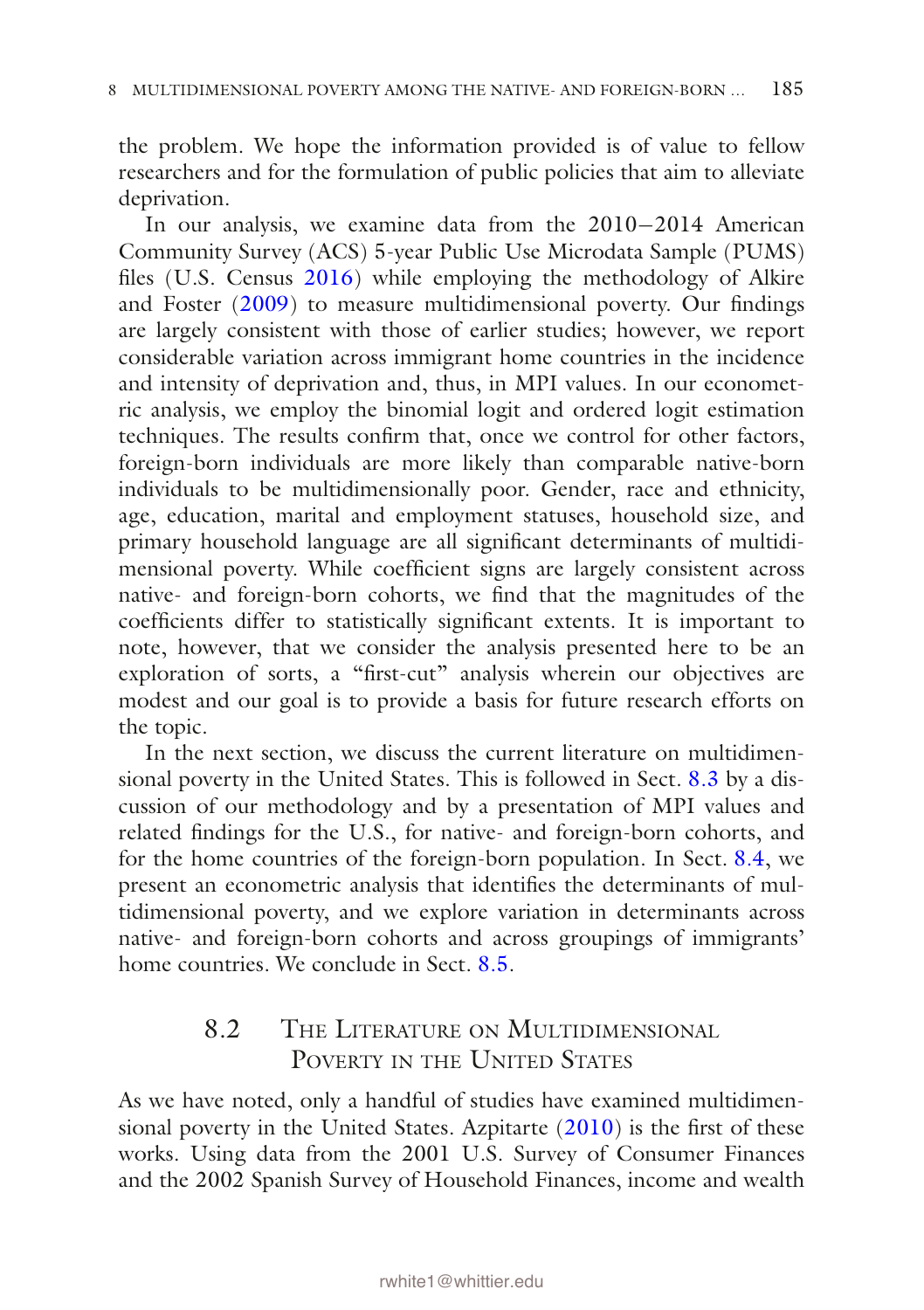are utilized to examine poverty, and the fndings are compared to those obtained from application of the standard income poverty approach. More specifcally, Azpitarte categorizes the poor into three groups: twice-poor, protected-poor, and vulnerable-non-poor. The twice-poor group includes those who are poor and who have an insuffcient stock of wealth. The protected-poor group consists of those whose income is beneath the income poverty threshold but who have a sufficient stock of wealth. Lastly, those in the vulnerable-non-poor group have incomes above the income poverty threshold but lack a sufficient stock of wealth.

Using a multidimensional approach, Azpitarte fnds that poverty measurement based on income and wealth yields different results as compared to measurement based on the standard income poverty approach. Further, focusing on the U.S., an individual's risk of being a member of one of the three specifed groups is found to vary based on demographic and household characteristics. For example, households headed by younger individuals, non-whites, individuals who are single or who are single parents, individuals with relatively low levels of educational attainment, and individuals who are unemployed, retired, or not in the labor force are more likely to suffer poverty. In addition, Azpitarte reports that a larger share of U.S. households experience poverty (either income or wealth poverty) as compared to Spain.

Wagle ([2014](#page-40-1)) employs the Alkire-Foster (AF) [\(2009\)](#page-39-6) approach and a dimensional approach of multidimensional poverty measurement. The two approaches differ in that the latter uses the dimensional indices (i.e., poverty status, intensity, and gap indices), while the former uses the indicators of the dimensions to recognize poverty and aggregate deprivations. In other words, to be considered multidimensionally poor, the dimensional approach requires an individual to be deprived in a specifed number of dimensions, while the AF approach requires an individual to be deprived in a certain number of indicators. Using data from the 2004 U.S. General Social Survey to measure multidimensional poverty, Wagle illustrates the outcomes of each approach while using three core dimensions: economic resources, inner capabilities, and relational resources.

Relative to the AF approach, Wagle fnds that the headcount ratio is more than 20% lower under the dimensional approach. He also fnds that, regardless of approach, the Multidimensional Poverty Indices differ depending on race and ethnicity: Whites and Asians have the lowest levels of multidimensional poverty, with values near/below the national average, while blacks, Native Americans, and Hispanics have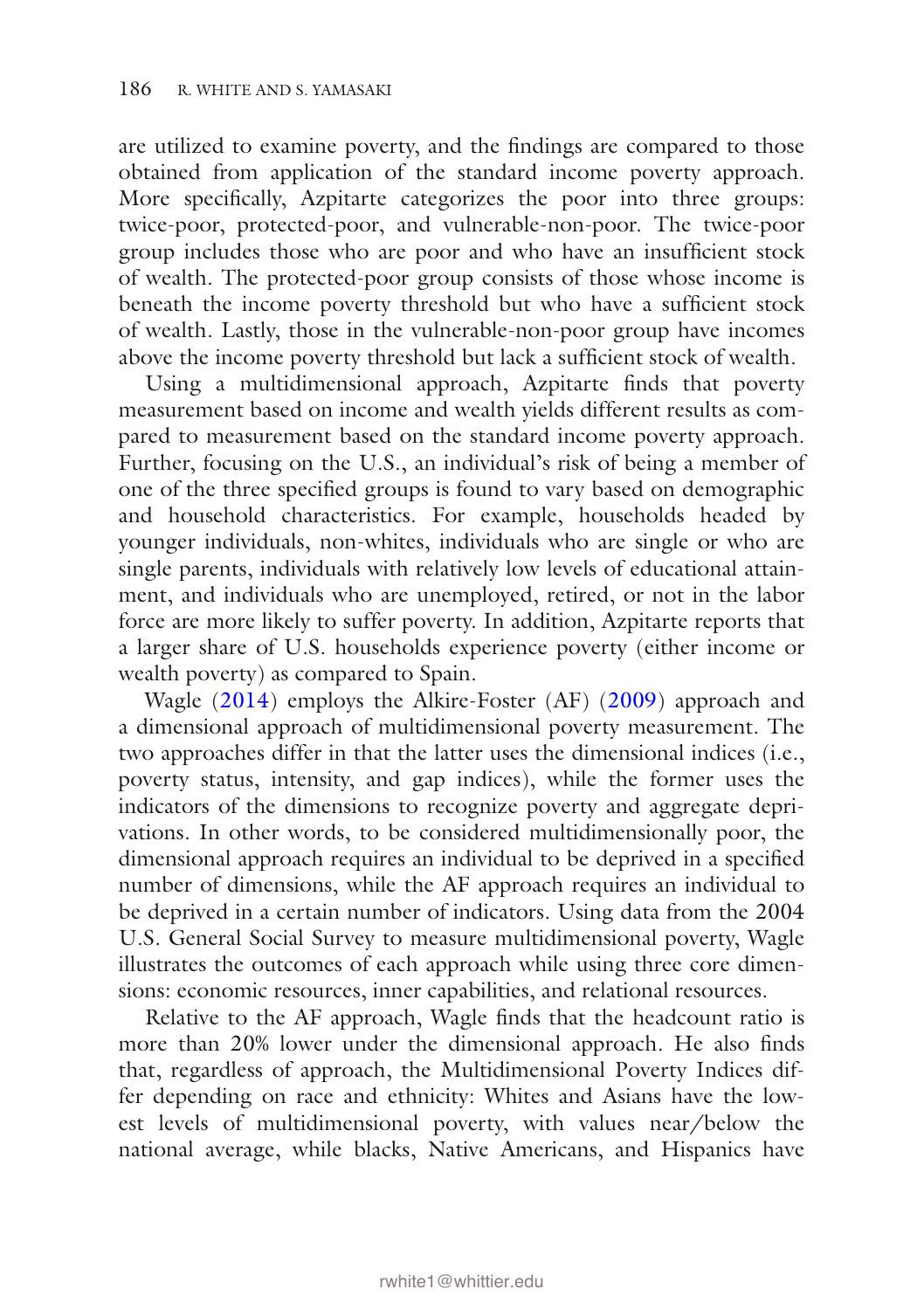levels considerably above the average value. Wagle also reports variation across the two approaches in terms of the contributions of each dimension. For example, relational resources appear to be the biggest factor in measuring multidimensional poverty under the dimensional approach. Under the AF approach, however, economic resources are the largest factors. Wagle also notes that the contributions of each dimension are fairly similar under the dimensional approach, but they vary considerably more when the AF approach is used. Further, he states that the AF approach overestimates the magnitude of poverty and, overall, he suggests that the dimensional approach contributes additional insights that are not provided by the AF approach.

To measure multiple overlapping deprivations, Mitra and Brucker ([2014](#page-39-3)) apply the AF method to data from the March 2013 U.S. Current Population Survey and the 2012 American Community Survey. Limited by data availability, the authors employ only fve of the eight dimensions specifed by Stiglitz et al. ([2009](#page-39-7)). Deprivation in material well-being is considered to occur if an individual's income is below the official poverty threshold. Individuals are considered to be deprived in terms of their health if they report being either in poor or fair health. With respect to the education dimension, an individual is considered to be deprived if she/he has not completed high school. An individual is also considered to be deprived in terms of work if she/he is unemployed, and for those under 17 years of age, the individual is considered deprived if the household head either lacks a high school education or is unemployed. Finally, if an individual lacks health insurance, she/he is categorized as deprived in the insecurity dimension. Equal weights are assigned to the dimensions, and the authors set a cut-off of being deprived in at least two dimensions (i.e., 40%) to be considered multidimensionally poor.

Mitra and Brucker fnd correlations between indicators are quite small. Hispanics, immigrants, and those with disabilities are more likely to be multiply deprived. Of direct relevance for our study, non-natives are found almost twice as likely (24.3%) to be multidimensionally poor as compared to the entire population (12.9%). Their results also indicate that the biggest contributors for the elderly are health and education deprivations. For non-elderly adults, the largest contributors are health insurance and income deprivations. Lastly, for children, the two largest contributors are income and education deprivations. Overall, 41% of the U.S. population experiences at least one deprivation, 15% experience two or more deprivations, while only 4% experience at least three deprivations.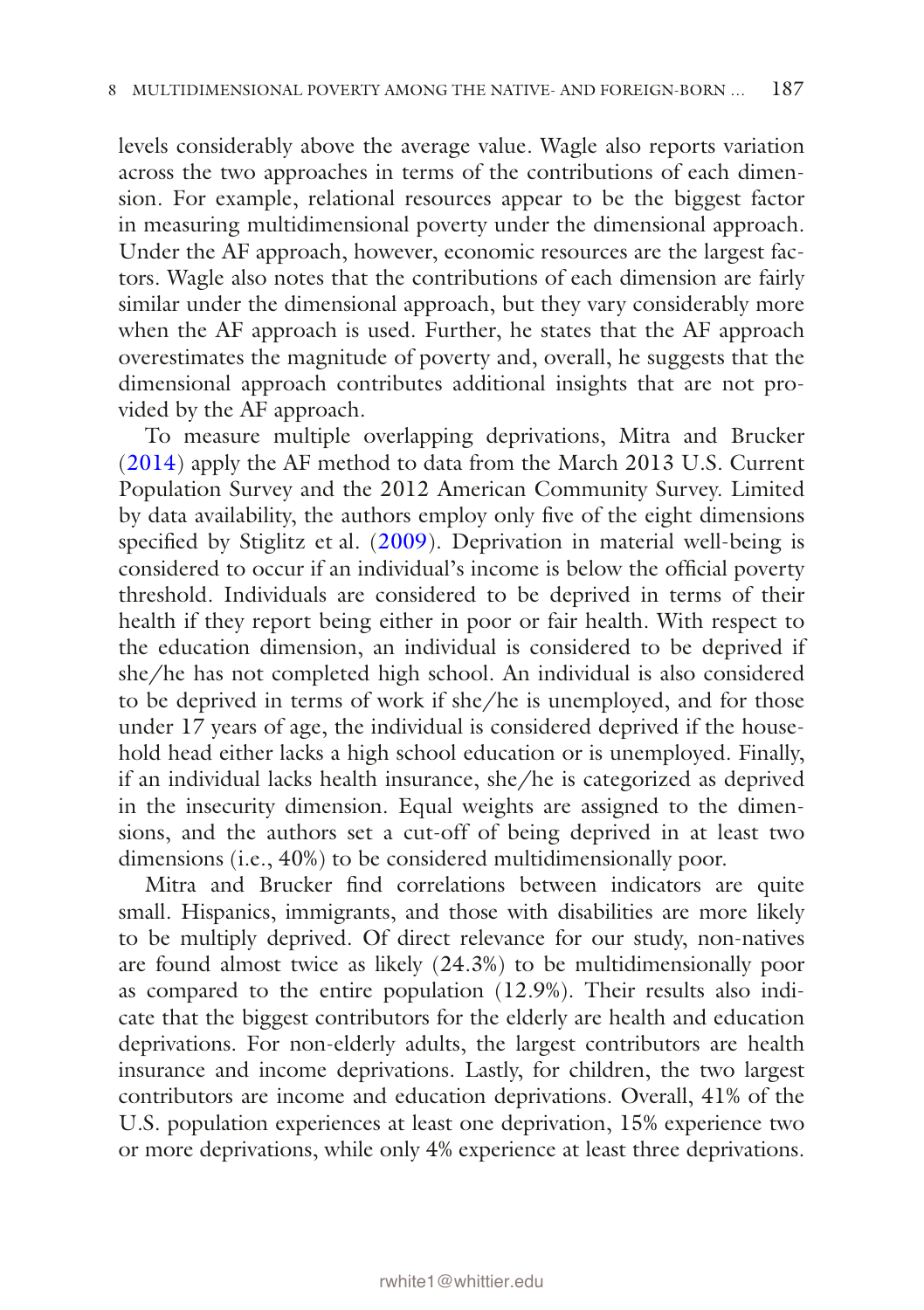The authors note that the income poor, as a share of the population, is near the percentage that experiences multiple deprivations. They also fnd that many individuals who suffer multiple overlapping deprivations are not income poor. Accordingly, they conclude that income is a poor proxy for being multiply deprived and, thus, that poverty measurements based only on income may be weak indicators of multiple deprivations.

Brucker et al. ([2015](#page-39-1)) examine whether being disabled and within the working-age population is positively correlated with being poor. Using the AF method and data from the March 2013 U.S. Current Population Survey, the authors estimate multidimensional poverty in conjunction with other measures of poverty (i.e., the official poverty measure and the supplemental poverty measure (SPM)). The authors develop two multidimensional measures: an economic measure and a socioecopolitical measure. The dimensions for the economic measure include educational attainment, employment status, health insurance status, income, and food security. The dimensions for the second measure are educational attainment, employment status, social connectedness, computer/internet access, and political participation. A cut-off of being deprived in two or more of the dimensions is used to determine whether an individual is considered poor.

The authors report that, regardless of the poverty measure considered, the disabled have a greater likelihood of being multidimensional poor. They also fnd that, when the multidimensional measures are employed, the disability gap in poverty rates is greater relative to the gap calculated when using both the offcial poverty measure and the SPM. Therefore, they find that the official poverty measure and the SPM may not truly represent the deprivations experienced by those with disabilities. Considering differences across native- and foreign-born individuals, the authors report that among those who are not disabled, 14% of the native-born suffer economic multidimensional poverty rate as compared to 32.8% of the foreign-born. When using the socioecopolitical measure, the difference is less pronounced: 24.4% as compared to 39%. Among those who are disabled, the multidimensional poverty rates are less divergent: 48.3% for the native-born and 55.1% for the foreign-born (economic measure) and 62.5% for the native-born and 63.6% for the foreign-born (socioecopolitical measure).

Most closely related to our study, in terms of data and measurement approach, Dhongde and Haveman [\(2015\)](#page-39-2) measure multidimensional poverty in the U.S. by applying the AF dual cut-off method to data from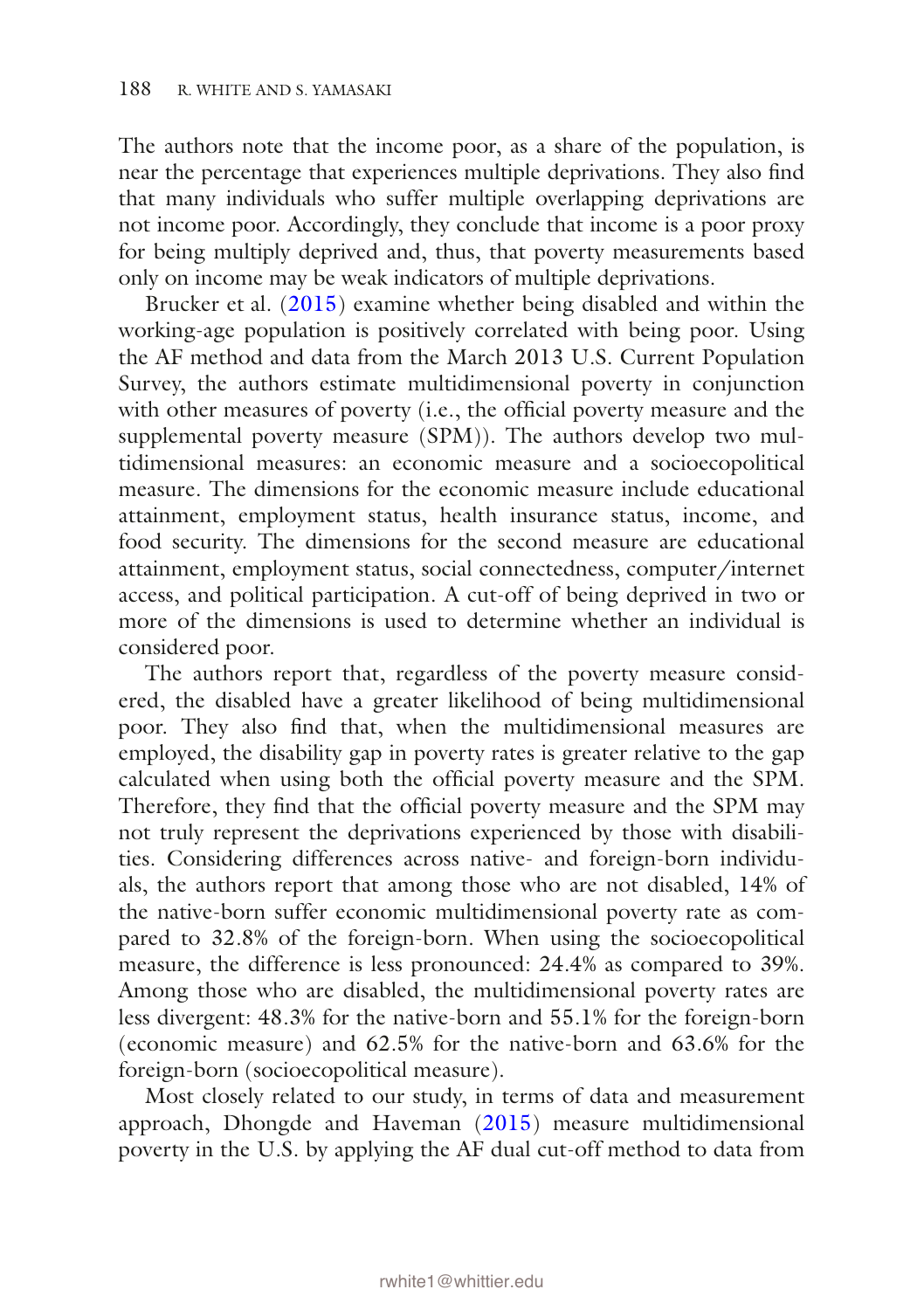the 2011 American Community Survey. The authors emphasize that income-based poverty measurements are insufficient and that other elements of well-being must also be considered to accurately depict deprivation. The AF dual cut-off approach requires establishing two thresholds. The frst refers to each indicator for each dimension, and the second determines how many indicators an individual must be deprived of to be recognized as multidimensionally poor. Accordingly, the authors select four dimensions: health, education, standard of living, and housing. For each dimension, two indicators are chosen. For the health dimension, the indicators are health insurance coverage and disability status. The indicators for the education dimension represent schooling and English fuency. For the standard of living dimension, the indicators are the individuals' income poverty status and their employment status. Finally, for the housing dimension, the selected indicators include housing costs and whether an individual lives in a crowded housing unit.

Dhongde and Haveman choose the second cut-off to be two or more of the eight indicators and to weight the dimensions and indicators equally (i.e., a cut-off of 0.25). They fnd that 20.1% of the 2011 U.S. population was multidimensionally poor (i.e., were deprived in at least two indicators) and that the corresponding MPI value was equal to 6.6. By comparison, 42% of individuals were deprived in at least one indicator and 8.4% were deprived in three or more indicators. Furthermore, the dimension with the highest contribution to multidimensional poverty was standard of living (28.3%), while the lowest contributor was educational attainment (21.5%). Finally, like Azpitarte ([2010](#page-39-4)) and Wagle ([2014](#page-40-1)), Dhongde and Haveman report variation in the incidence of multidimensional poverty across race, ethnicity, nativity, gender, and age. Regarding nativity, the authors report that 42% of the foreign-born individuals in the United States were multidimensionally poor in 2011. By comparison, only 16.7% of native-born U.S. residents were multidimensionally poor.

While the existing literature is thorough and detailed, rather minimal attention has been afforded to potential differences between native- and foreign-born residents. Rates of multidimensional poverty have been estimated, but variation in rates across the home countries of the foreign-born has not been examined. Likewise, attempts have been made to identify the determinants of multidimensional poverty in the U.S., but scant attention has been paid to variation across native- and foreignborn cohorts in terms of these determinants. Finally, prior studies of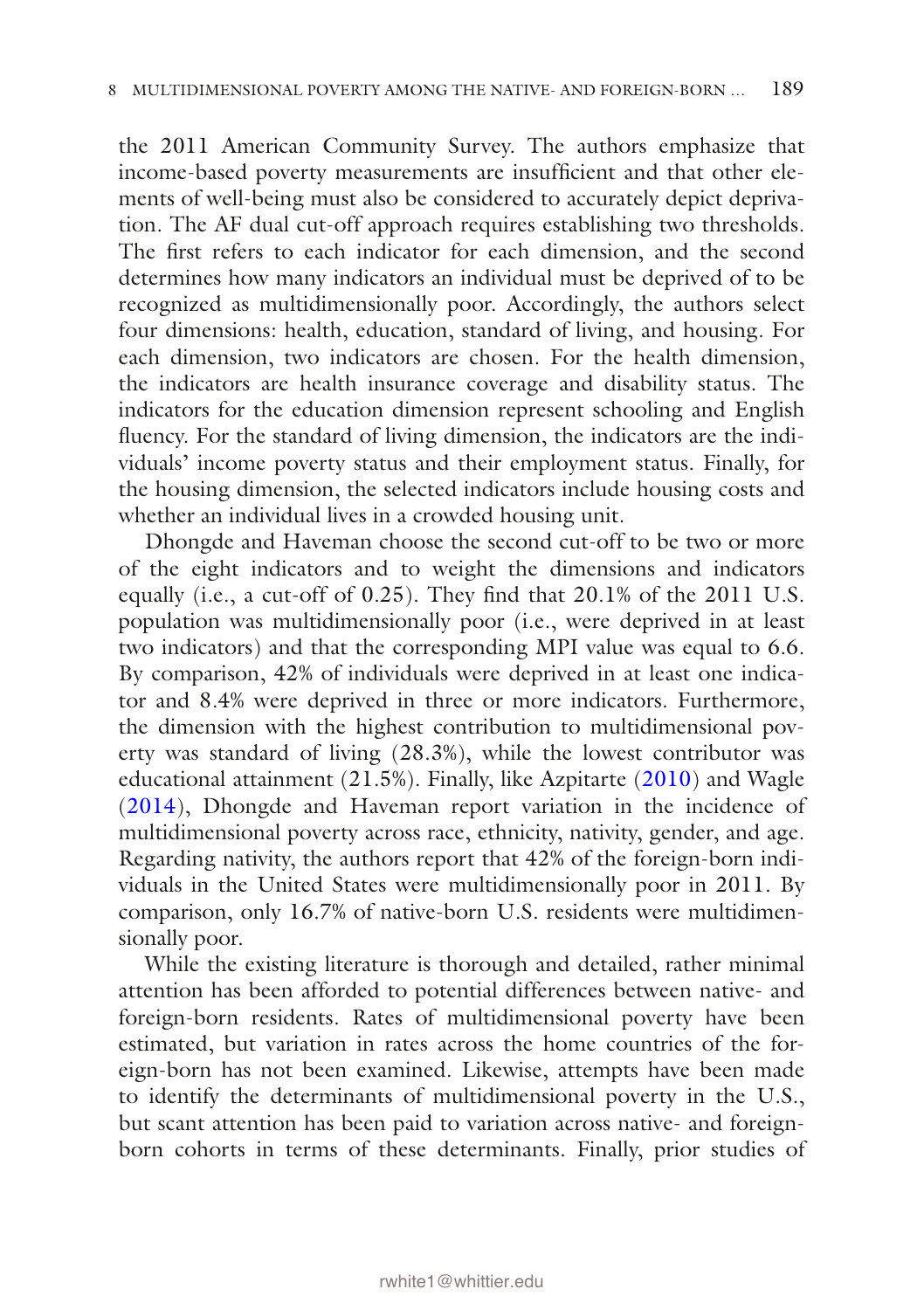multidimensional poverty in the U.S. have generally examined data for single years. We consider a 5-year reference period; thus, our analysis may produce results that are more accurate. It is along these lines that our work primarily contributes to the literature.

# <span id="page-8-0"></span>8.3 Data, Methodology, and Multidimensional POVERTY MEASUREMENT

We examine data from the 2010–2014 ACS 5-year PUMS fles. Each observation in the PUMS person-level fle represents a single person, and each observation in the household-level fle represents a single housing unit. For our purposes, we have merged the fles such that each observation in the person-level fle has been matched to the corresponding household-level data. As the PUMS fles cover a 5-year period, they represent approximately a 5% sample of the U.S. population. Following Dhongde and Haveman [\(2015\)](#page-39-2), we restrict our data sample to include only those who are at least eighteen years of age and who do not live in group quarters units. The resulting fnal data fle contains information for 15,510,910 individuals.

#### *8.3.1 Dimensions and Indicators*

We base our MPI on four dimensions that are comprised, in total, by eleven indicators. The four dimensions are (1) Health, (2) Education, (3) Standard of living, and (4) Housing costs. By design, our dimensions are similar to those employed by Dhongde and Haveman [\(2015](#page-39-2)); however, our measure does differ in terms of the chosen indicators. From the ACS data, we have selected indicators that we believe best represent each corresponding dimension. The specifc indicators are presented below.

Beginning with the indicators chosen for the health dimension, we include measures of several forms of disability, the individuals' insurance coverage, and their nutrition/food security. An individual is considered deprived due to disability if she/he is experiencing at least one of the following: self-care difficulty, hearing difficulty, vision difficulty, independent living diffculty, ambulatory diffculty, or cognitive diffculty. For the insurance coverage indicator, individuals that lack health insurance are considered to be deprived. Lastly, individuals who are recipients of benefts through the Supplemental Nutrition Assistance Program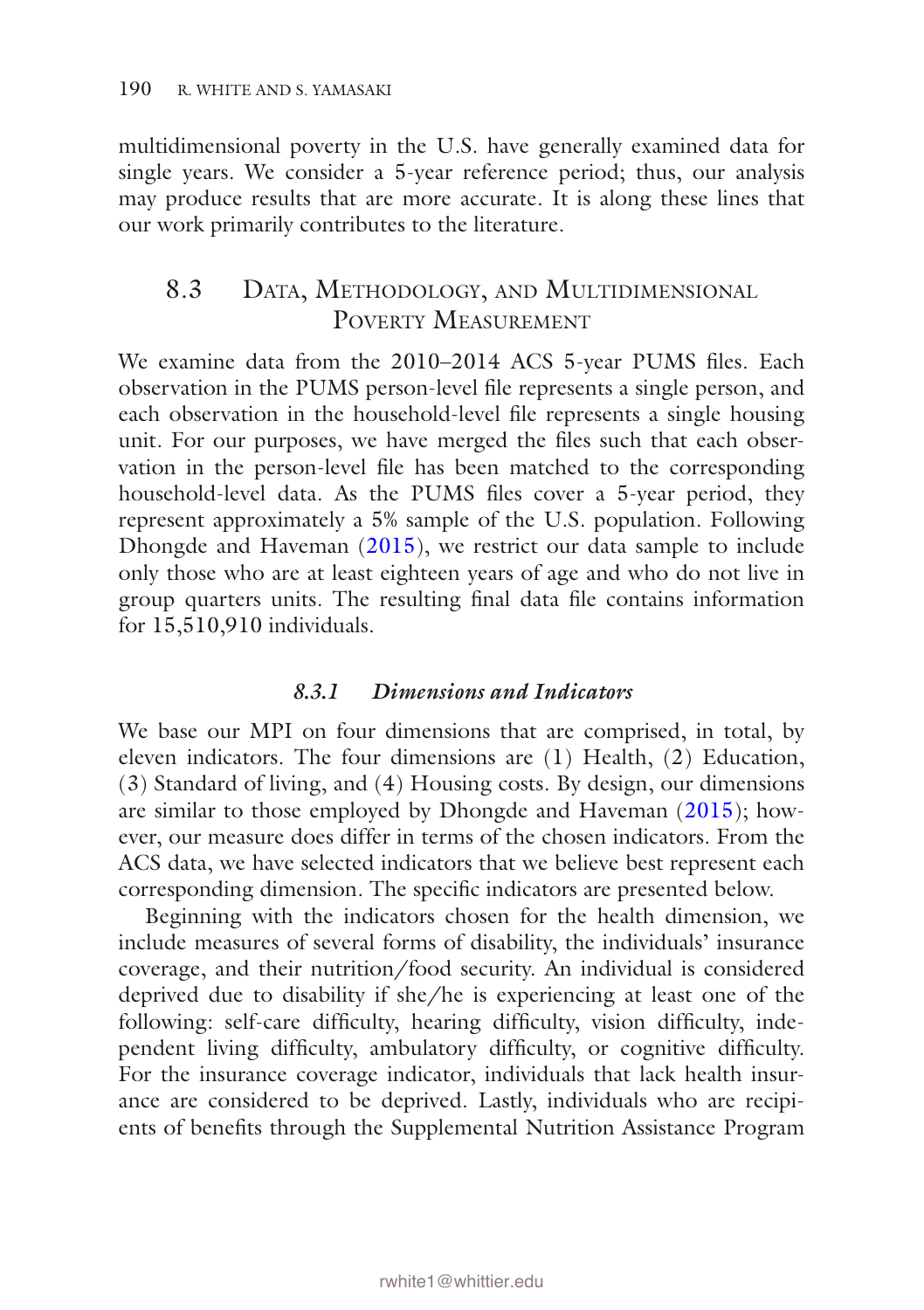(i.e., a SNAP recipient, formerly known as "food stamps") are considered to face food insecurity and, thus, to be nutritionally deprived.

For the education dimension, we use educational attainment and whether or not the individual lives in a limited English-speaking household. For educational attainment, an individual is considered deprived if she/he has not completed high school. For the second indicator, we consider individuals to be deprived if no one in their household, who is 14 years or older, speaks English or is able to speak English very well.

Indicators for the standard of living dimension include housing amenities, availability of transportation, income-to-poverty level, and employment status. Housing amenities includes complete kitchen facilities (i.e., stove/range, refrigerator, and sink with faucet) and complete plumbing facilities (i.e., hot and cold running water, fush toilet, and bathtub/shower). Missing any component of either the complete kitchen or plumbing facilities indicates deprivation in terms of this indicator. For the availability of transportation indicator, individuals are considered deprived if no vehicles are available for their use. Individuals are also considered to be deprived if their income is below the corresponding poverty threshold. Lastly, in terms of employment status, an individual is considered deprived if she/he is either looking for work or has been laid off from a job.

Finally, the housing costs dimension includes two indicators: housing costs and crowded house. Housing costs include rent or monthly owner costs as a percentage of household income during the last year. Individuals are considered deprived if their housing costs equal or exceed 50% of their income. The crowded house indicator refers to the number of persons in a household in relation to the number of rooms. Deprivation in this indicator implies that there are more people in the household than there are rooms.

Given 55 pairwise correlations across the 11 indicators, the strongest correlation among indicators, in absolute value, is 0.46 for housing costs being equal to or greater than 50% of household income and the income-to-poverty ratio being less than one. The next strongest correlation among indicators ( $\rho = 0.42$ ) is between the income-topoverty ratio indicator and that which identifes the observation as a SNAP/food stamp recipient. All other correlations are equal to 0.23 or lower in absolute value, with 36 between 0 and 0.10, 14 between 0.10 and 0.20, and three between 0.20 and 0.23. Looking to the four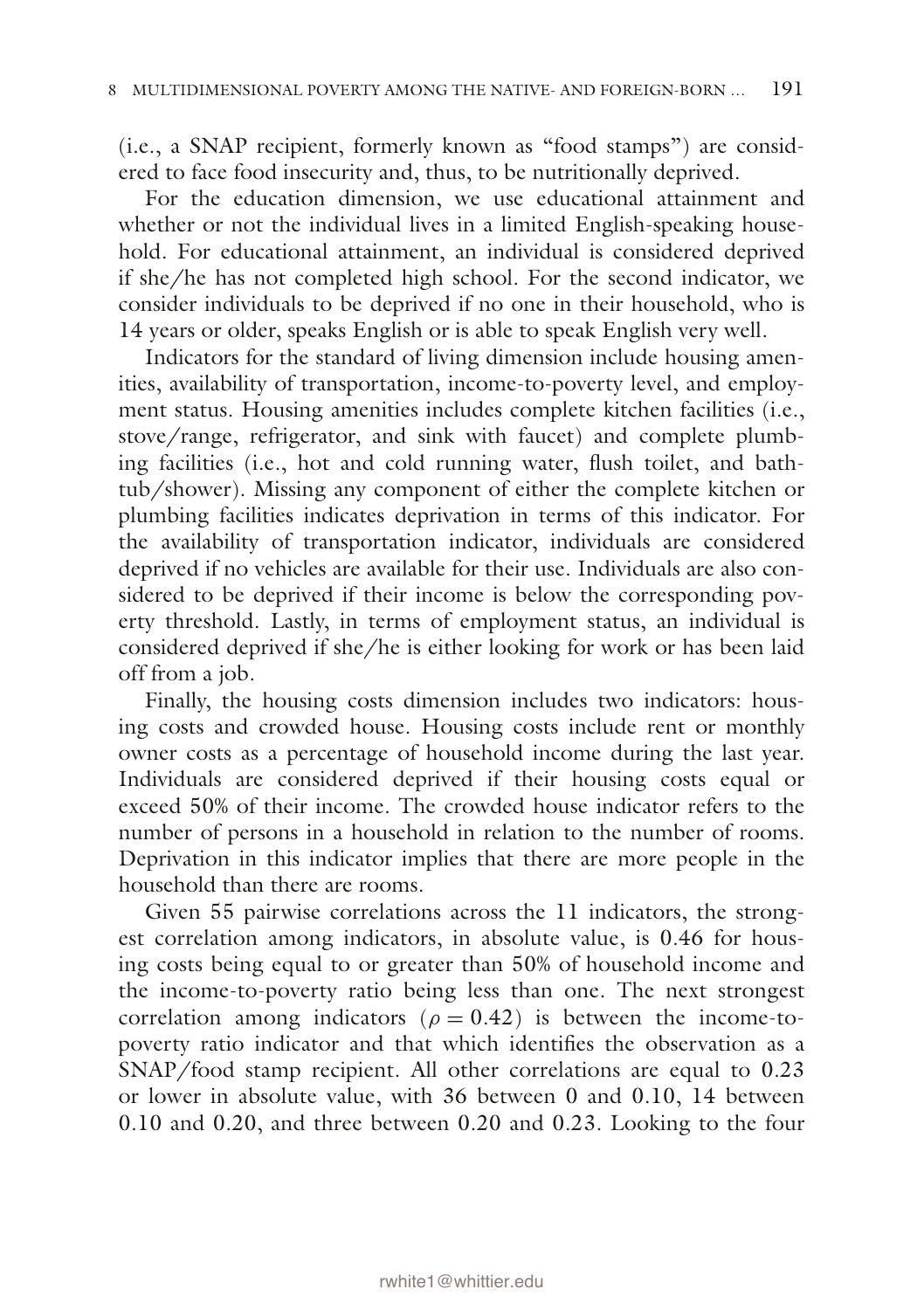dimensions, of the six pairwise correlations, the strongest in absolute value is 0.39 between the Housing costs and Standard of living dimensions. The next strongest correlation ( $\rho = 0.37$ ) is between the Health and Standard of living dimensions. The remaining correlations range from 0.13 to 0.24.

#### *8.3.2 Weights, Thresholds, and MPI Measurement*

Following the procedure outlined by Alkire and Santos [\(2010\)](#page-39-8), we chose the indicator deprivation cut-offs, the frst of our two cut-offs, which are described above. Weighting the dimensions equally results in a 0.25 weight for each. The corresponding indicators for each dimension are also weighted equally within each dimension. Therefore, each of the three indicators for the health dimension has a weight of 0.0833, each indicator for the education dimension is assigned a weight of 0.125, each indicator for the standard of living dimension has a weight of 0.0625, and indicators for the housing costs dimension each has a weight of 0.125. The second of the two deprivation cut-offs refers to whether or not an individual's deprivation score meets or exceeds a specifc threshold. We adopt the value of 0.3333 that is employed by the United Nations (UNDP [2015\)](#page-39-9) as our secondary cut-off.

To categorize observations as multidimensionally poor, deprivation scores (*c*) are calculated for each observation by summing the weighted values of indicators for which the individual is considered to be deprived. As noted, individuals for which the deprivation score is equal to or greater than one-third (i.e., where  $c_i \geq 0.3333$ ) are identified as multidimensionally poor. The MPI value captures both the breadth and the depth of deprivation. It is constructed as the product of the headcount ratio (*H*) (i.e.,  $H = \frac{q}{n}$ , where *q* is the number of people who are multidimensionally poor and  $\vec{n}$  is the total population) and the intensity of poverty  $(A)$  (i.e.,  $A = \frac{\sum_i^q c_i}{q_i}$ , where  $c_i$  is the deprivation score of the *i*th multidimensionally poor individual). Once factored by 100, the MPI ranges from zero (i.e., no deprivation) to 100 (i.e., maximum deprivation).

#### *8.3.3 The Scope and Scale of Multidimensional Poverty in the U.S.*

We fnd that while 9.48% of all individuals are considered multidimensionally poor, the average poverty intensity across these individuals is 0.4164. This is shown in Panel A of Table [8.1](#page-11-0). Given the headcount and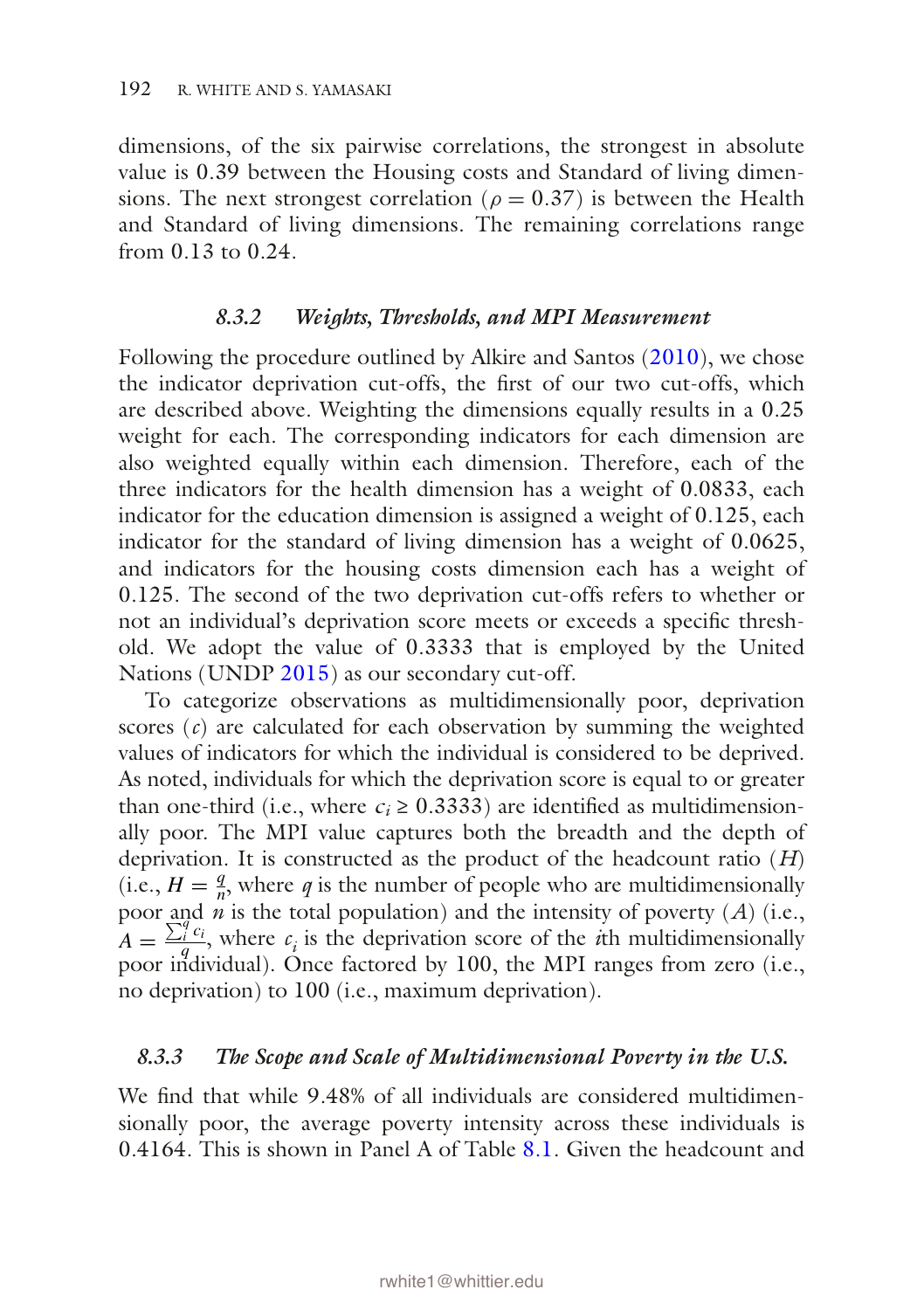intensity values, the MPI value for the full sample is 3.95. For comparison to Dhongde and Haveman ([2015](#page-39-2)), we also adopt a cut-off of 0.25 and, to bookend our primary cut-off, also employ a value of 0.40. At the 0.25 cut-off, 17.1% of the individuals in our sample are multidimensionally poor, the average intensity of poverty is 0.3525, and the resulting MPI value is 6.0. This is quite similar to the values reported by Dhongde and Haveman for 2011: incidence and intensity estimates of 20.1% and 0.3283, respectively, and an MPI value of 6.6. When the cut-off is set

|                                                                                    | Full sample | Native-<br>born      | Foreign-<br><i>born</i> |
|------------------------------------------------------------------------------------|-------------|----------------------|-------------------------|
| Panel A: Frequency, intensity, and multidimensional poverty indices                |             |                      |                         |
| Percentage of poor people $(H)$                                                    | 0.0948      | 0.0791               | 0.2108                  |
| Average intensity across the poor $(A)$                                            | 0.4164      | 0.4096               | 0.4353                  |
| MPI $(H \times A \times 100)$                                                      | 3.9475      | 3.2399               | 9.1761                  |
| Panel B: Breakdown of non-deprived, near-deprived, deprived, and severely deprived |             |                      |                         |
| Not deprived (Deprivation Score $(DS) < 0.20$ )                                    | 0.7580      | 0.7812               | 0.5871                  |
| Vulnerable $(0.20 < DS < 0.33)$                                                    | 0.1472      | 0.1398               | 0.2021                  |
| Moderate poverty ( $0.33 \leq DS < 0.50$ )                                         | 0.0799      | 0.0689               | 0.1612                  |
| Severe poverty $(0.50 < DS)$                                                       | 0.0149      | 0.0102               | 0.0496                  |
| Panel $\tilde{C}$ : Dimensions and indicators (indented), mean values $(0,1)$      |             |                      |                         |
| Education (weight $= 25\%)$                                                        | 0.3295      | 0.2989               | 0.5545                  |
| Educational attainment < High school diploma                                       | 0.2902      | 0.2848               | 0.3299                  |
| (12.5%)                                                                            |             |                      |                         |
| Limited english-speaking household (12.5%)                                         | 0.0393      | 0.0141               | 0.2246                  |
| Health $(25%)$                                                                     | 0.4186      | 0.4039               | 0.5259                  |
| Disabled $(8.33%)$                                                                 | 0.1455      | 0.1505               | 0.1086                  |
| Food stamp/SNAP recipient (8.33%)                                                  | 0.147       | 0.1463               | 0.1519                  |
| Lacks health insurance coverage (8.33%)                                            | 0.1261      | 0.1072               | 0.2653                  |
| Housing costs $(25%)$                                                              | 0.1886      | 0.1690               | 0.3336                  |
| Crowded house (12.5%)                                                              | 0.0619      | 0.0493               | 0.1554                  |
| Housing $costs \ge 50\%$ of household income                                       | 0.1267      | 0.1197               | 0.1782                  |
| (12.5%)                                                                            |             |                      |                         |
| Standard of living (25%)                                                           | 0.2575      | 0.2467               | 0.3367                  |
| Income-to-poverty ratio < $1.0$ (6.25%)                                            | 0.1383      | 0.1340               | 0.1699                  |
| Lacks complete kitchen and/or plumbing facili-                                     | 0.0076      | 0.0072               | 0.0102                  |
| ties $(6.25%)$                                                                     |             |                      |                         |
| Lacks transportation (i.e., No vehicles available)                                 | 0.0592      | 0.0549               | 0.0909                  |
| (6.25%)                                                                            |             |                      |                         |
| Unemployed (6.25%)                                                                 | 0.0524      | 0.0506               | 0.0657                  |
| Number of observations $(N)$                                                       | 15,510,910  | 13,656,642 1,854,268 |                         |

<span id="page-11-0"></span>**Table 8.1** Multidimensional poverty, deprivation, and dimensions/indicators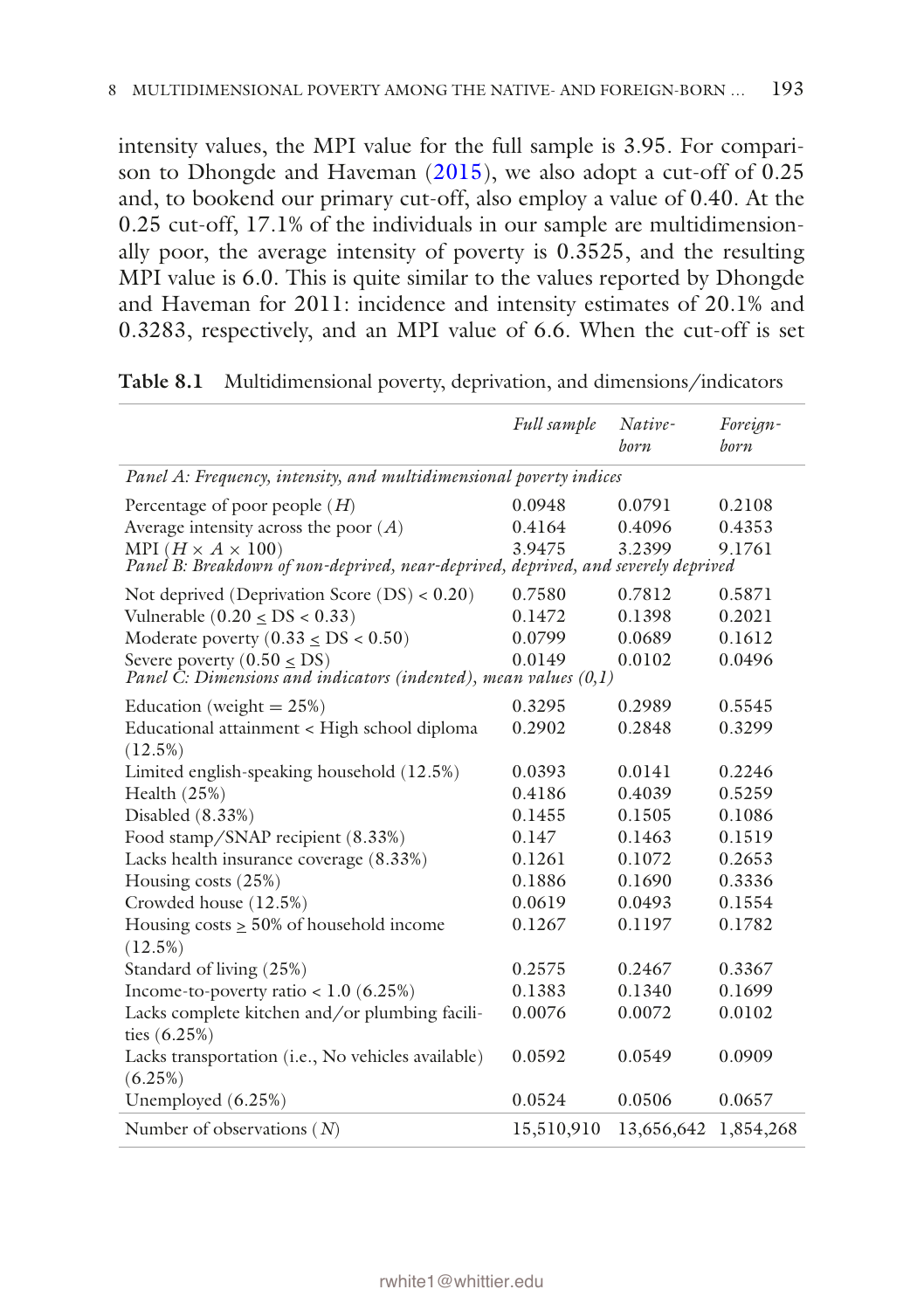equal to 0.40, we fnd an MPI of 1.93 that corresponds with a poverty incidence estimate of only 3.9 and an intensity of 0.4955.

Looking to Panel B, we see that the vast majority of individuals in the U.S. (90.52%) are not deprived. Among these individuals, 75.8% have a deprivation score (DS) below 0.20; however, 14.72% are categorized as vulnerable (i.e.,  $0.20 <$  DS  $< 0.33$ ). Among those who are considered multidimensionally poor, 7.99% are classifed as moderately poor (i.e., they have a deprivation score that is greater than or equal to the cut-off of one-third but is less than 0.50). The remaining 1.49% of all individuals are categorized as suffering severe poverty (i.e., DS > 0.50).

Turning to Panel C, we see that the health dimension contributes the most to multidimensional poverty, with 41.86% of all individuals deprived in this area. Health is followed by education (32.95%), standard of living (25.75%), and housing costs (18.86%). The indicator with the greatest percentage of deprived individuals falls within the education dimension; those who did not receive their high school diploma comprise 29.02% of the sample. However, many are also found to be deprived due to being disabled (14.55%) or due to nutritional deprivation/food insecurity (14.7%). Both of these indicators are within the health dimension. The indicator with the smallest impact is housing amenities; those who lack complete kitchen/plumbing facilities make up only 0.76% of the sample.

We estimate the MPI and related measures separately for the nativeand foreign-born cohorts. Revisiting Panel A of Table [8.1,](#page-11-0) we fnd signifcant differences between the two groups.[3](#page-38-0) Only 7.91% of the native-born population is considered to be multidimensionally poor as compared to 21.08% of the foreign-born population. While 78.12% of native-born individuals are considered not deprived, a much smaller share of the foreign-born population (58.71%) falls into this category. At all other levels (i.e., vulnerable, moderate poverty, and severe poverty), the percentage of foreign-born individuals is greater than that of native-born individuals.

The native-born cohort follows the full sample with health contributing to multidimensional poverty more so than the remaining dimensions. Specifcally, 40.39% of native-born individuals are categorized as deprived in terms of the health dimension. However, the foreign-born cohort is much different in that 55.45% of individuals are deprived in the education dimension and 52.59% are deprived in the health dimension. For this cohort, the indicators with the largest impact are educational attainment and health insurance: 32.99% of foreign-born individuals did not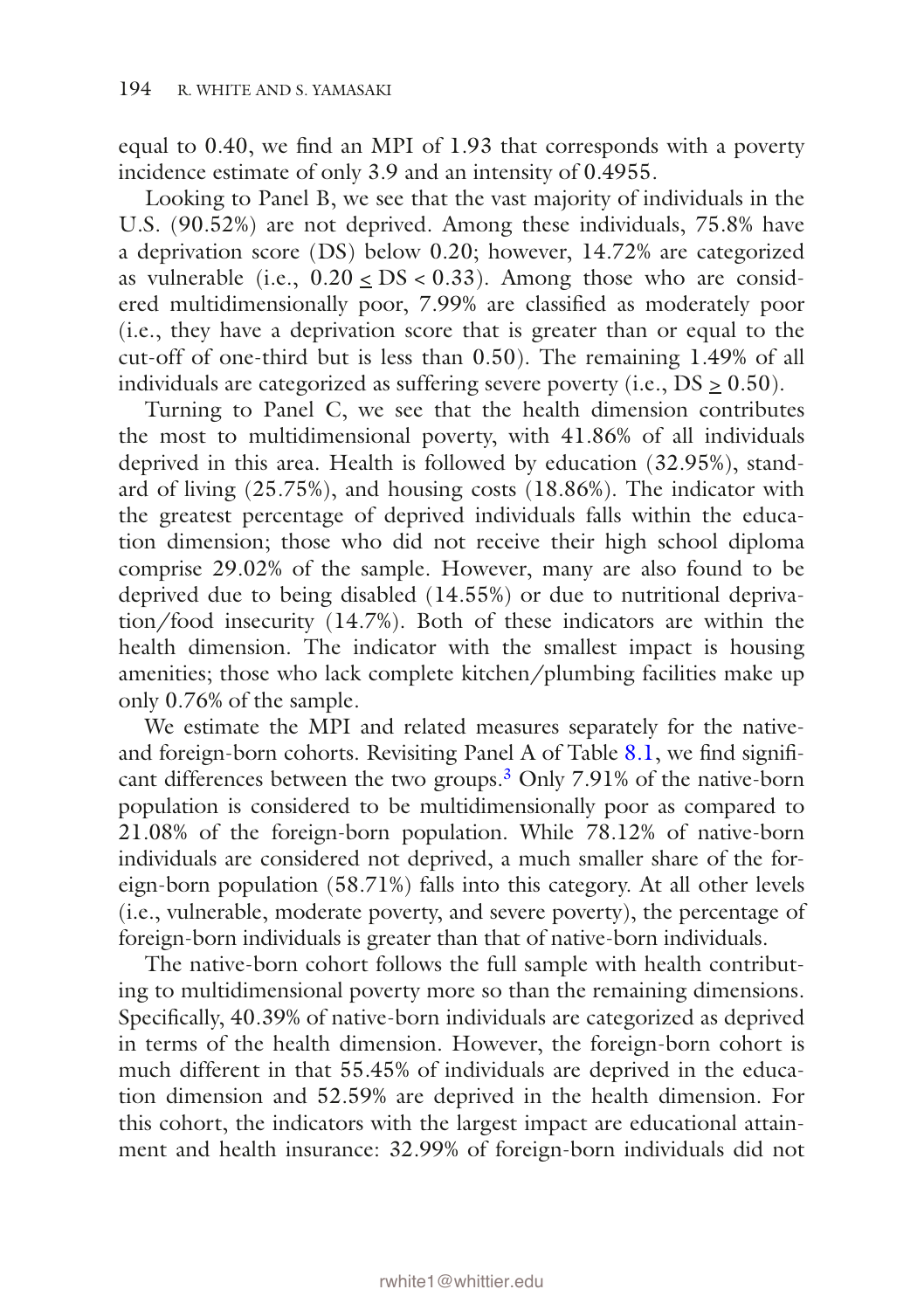

<span id="page-13-0"></span>**Fig. 8.1** Immigrant home country cohorts, grouped by relative frequency and intensity measures

earn their high school diploma and 26.53% lack health insurance coverage. However, for both cohorts, the indicator with the smallest impact is the same as that of the full sample: housing amenities.

In addition to calculating MPI and related values for the native- and foreign-born cohorts, we also calculate these values for each immigrant home country. A scatterplot of the headcount ratio and poverty intensity series is presented as Fig. [8.1.](#page-13-0) Interestingly, the home countries can be grouped into three cohorts based on their positioning. Cohort 1 includes the home countries that have lower headcount ratios (7.69%, on average) and below average poverty intensity values (0.3997, again, on average)[.4](#page-38-0) The values for these countries are quite similar to those of the native-born cohort (see Table  $8.1$ ); thus, the countries within this cohort tend to have lower MPI values (3.11, on average) relative to other immigrant groupings. For example, Cohort 2 also includes home countries with relatively low headcount ratios (17.97%, on average) but have higher than average values for the poverty intensity series (0.4333, on average). This second cohort has an average MPI value of 7.83, which is below that of the full foreign-born cohort. Lastly, countries with higher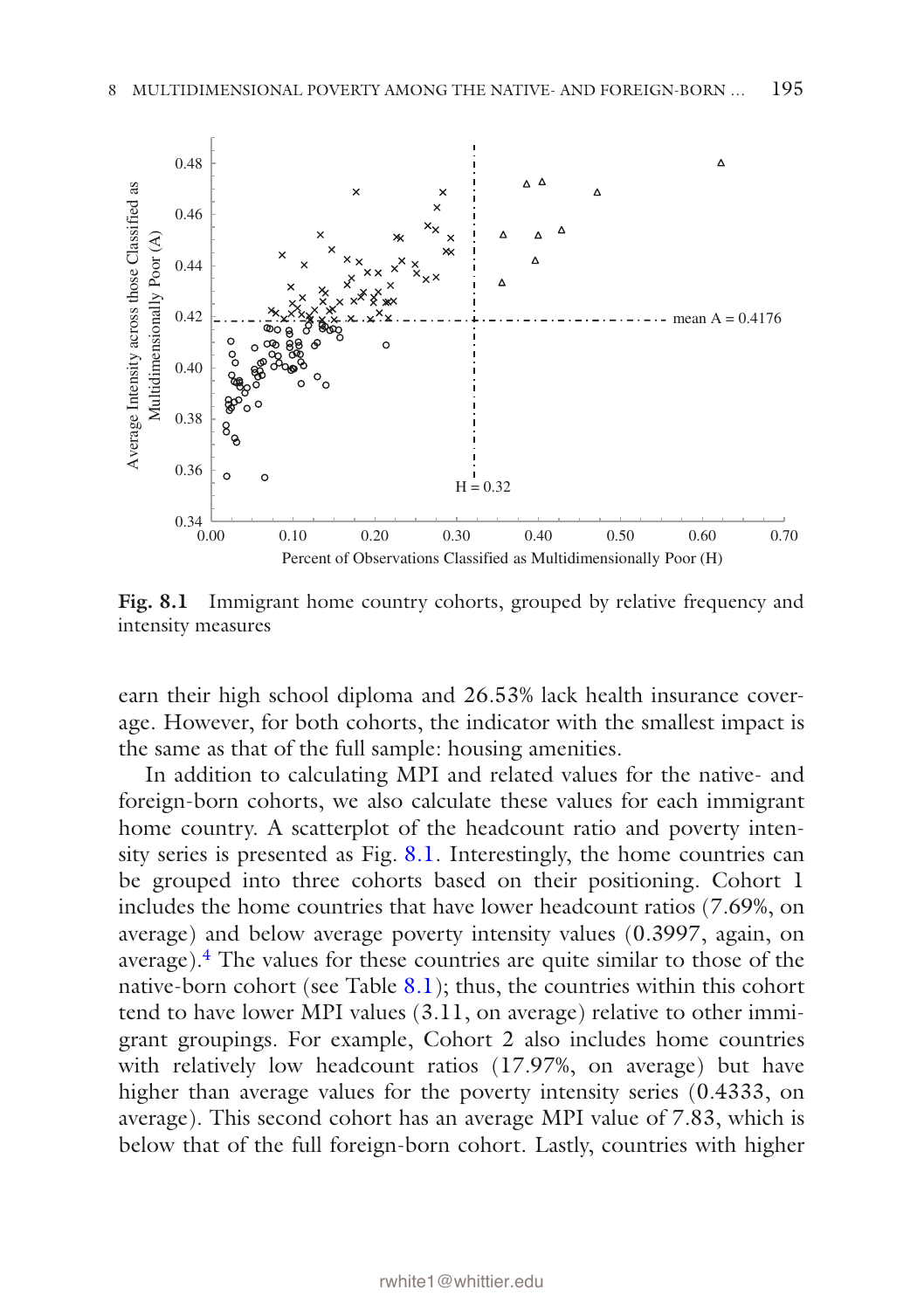headcount ratios (42.44%, on average) and higher than average poverty intensities (0.4586, on average) are grouped into Cohort 3. This third group is rather small in number, consisting of the nine countries with the highest MPI values  $(19.54, \text{ on average})$  $(19.54, \text{ on average})$  $(19.54, \text{ on average})$ .<sup>5</sup> In our econometric analysis, we examine variation in the determinants of multidimensional poverty not only across native- and foreign-born cohorts but also across the three identified foreign-born cohorts.<sup>[6](#page-38-0)</sup>

To better illustrate the extent of multidimensional poverty among the foreign-born cohort, Table [8.2](#page-15-0) presents the headcount ratio (*H*), poverty intensity (*A*), and MPI values for each immigrant home country. Countries are ranked in descending order by MPI value, and we identify each home country by cohort. To further compare home countries, in Table [8.3](#page-18-0), we present the shares of home country populations in the U.S. that are classifed as not deprived, vulnerable, facing moderate poverty, and in severe poverty.

It is important to note that, for most home countries, the majority of immigrants are considered to be not deprived and a very small percentage are considered severely deprived. In fact, 53 of the home countries listed have MPI values below the full sample value of 3.95, and 42 home countries have MPI values that are less than that of the nativeborn cohort. Even so, nearly two-thirds of the home countries listed (63.2%) have MPI values that are greater than that of the full sample. More than a quarter of home countries (27.8%) have MPI values more than two times the full sample value, and 11.8% have values more than three times the full sample value. In short, there is considerable variation across home countries in terms of MPI values, the component metrics (i.e., headcount ratio and poverty intensity measure), and shares of immigrant populations that are categorized as not deprived, vulnerable, facing moderate poverty, or experiencing severe poverty.

## <span id="page-14-0"></span>8.4 **DETERMINANTS OF MULTIDIMENSIONAL POVERTY**

Having documented the extent of multidimensional poverty for the full sample, for both the native- and the foreign-born cohorts, and for each of the home countries in our data set, we turn our attention to our examination of the potential determinants of multidimensional poverty. Specifcally, we estimate a series of regression models using two related measures of multidimensional poverty, separately, as our dependent variable series. We refer to the frst measure as the MD Poor series. It is a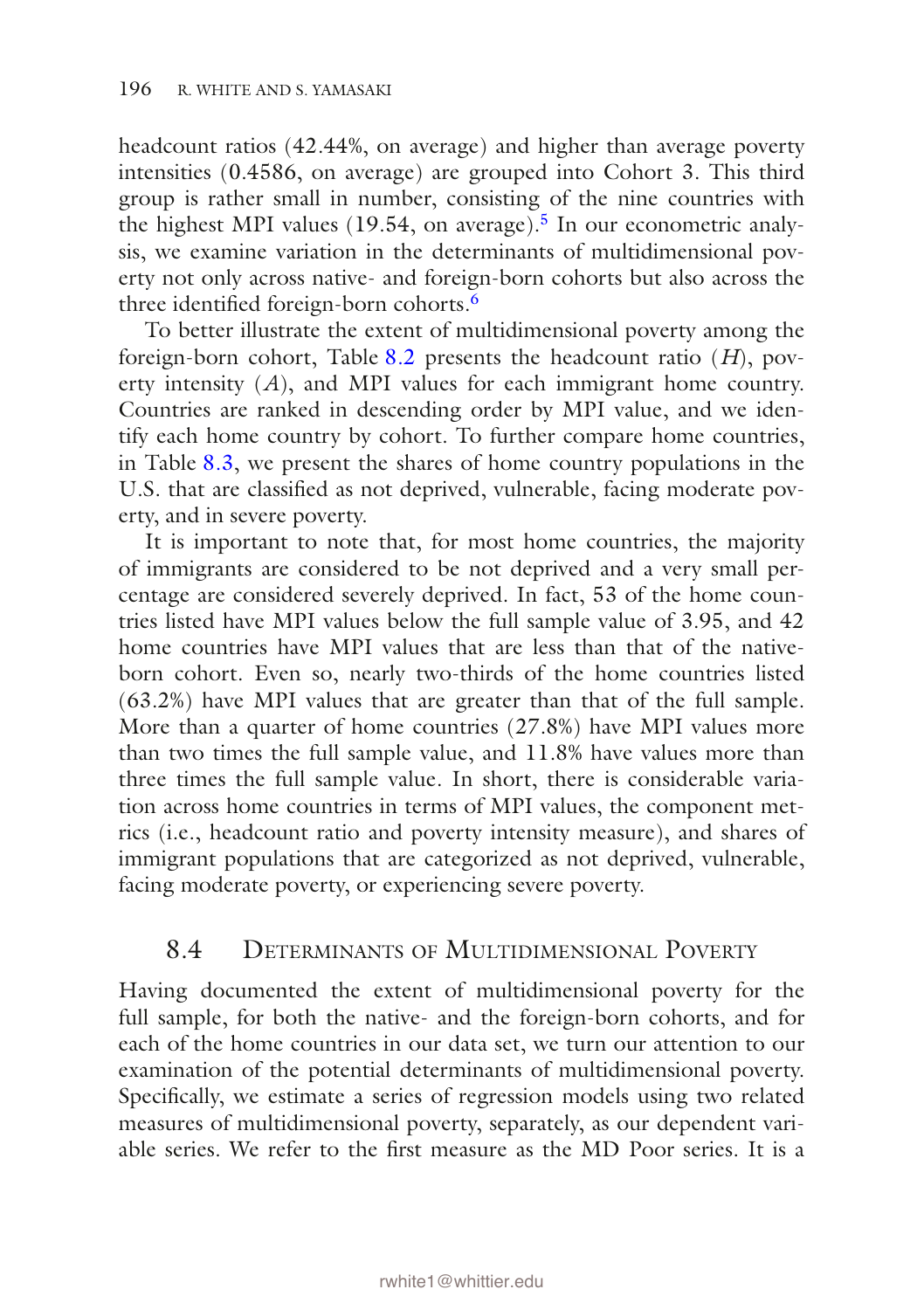<span id="page-15-0"></span>

| Table 8.2      |               |         |                |       |        | Home country-specific frequency, intensity, and multidimensional poverty indices |        |                                                                             |                         |       |             |
|----------------|---------------|---------|----------------|-------|--------|----------------------------------------------------------------------------------|--------|-----------------------------------------------------------------------------|-------------------------|-------|-------------|
| Home country   | Cobort        | z       | Н              | 4     | IdW    | Home country                                                                     | Cohort | $\geq$                                                                      | Н                       | ₹     | MPI         |
| Bhutan         |               | 949     | 0.623          | 0.480 | 29.911 | Malaysia                                                                         |        | 3184                                                                        | 0.114                   | 0.440 | 5.006       |
| Somalia        |               | 2443    | 0.472          | 0.469 | 22.106 | Macedonia                                                                        |        | 1101                                                                        |                         | 1.417 | 1.958       |
| Guatemala      |               | 32,525  | 0.428          | 0.454 | 19.432 | Iugoslavia                                                                       |        | 3415                                                                        | 0.116                   | 1.414 | 4.818       |
| $_{\rm Iraq}$  |               | 7367    | 0.404          | 0.473 | 19.117 | <b>Bahamas</b>                                                                   |        | 1560                                                                        | 1.112                   | 0.427 | 4.768       |
| Myanmar        |               | 4700    | 0.385          | 0.472 | 18.188 | Kazakhstan                                                                       |        | $\begin{array}{l} 1258 \\ 51{,}783 \\ 8118 \\ 3274 \\ 30{,}138 \end{array}$ | 0.110                   | 0.421 | 4.650       |
| Honduras       |               | 18,764  | 0.400          | 0.452 | 18.058 | Korea                                                                            |        |                                                                             | 0.113                   | 0.401 | 1.529       |
| Mexico         |               | 472,915 | 0.396          | 0.442 | 17.499 | Argentina                                                                        |        |                                                                             | 0.106<br>0.110<br>0.110 | 1.423 | 4.470       |
| Dominican Rep. |               | 35,453  | 0.357          | 0.452 | .6.134 | Bolivia                                                                          |        |                                                                             |                         | 0.402 | 4.412       |
| El Salvador    |               | 46,975  | 0.355          | 0.433 | 5.396  | <b>Iamaica</b>                                                                   |        |                                                                             |                         | 0.405 | 4.411       |
| Congo          |               | 371     | 0.283          | 0.469 | .3.264 | Venezuela                                                                        |        | 9052                                                                        | 1.107                   | 0.409 | 4.388       |
| Guinea         |               | 509     | 0.293          | 0.451 | .3.196 | Greece                                                                           |        | 7498                                                                        | 1.107                   | 0.410 | 1.370       |
| Sudan          |               | 1522    |                | 0.445 | 13.048 | St. Kitts and                                                                    |        | 191                                                                         | 01110                   | 0.394 | 1.330       |
|                |               |         |                |       |        | Nevis                                                                            |        |                                                                             |                         |       |             |
| Ecuador        |               | 16,284  | 0.287          | 0.446 | 12.793 | Italy                                                                            |        | 22,872                                                                      | 0.104                   | 0.406 | 4.239       |
| Nepal          |               | 3527    | 0.276          | 0.463 | 12.765 | Saudi Arabia                                                                     |        | 2783                                                                        | 0.099                   | 0.425 | 4.217       |
| Bangladesh     | $\sim$        | 8478    | 0.274          | 0.454 | 12.450 | Israel                                                                           |        | 7266                                                                        | 0.097                   | 0.432 | 4.200       |
| Uzbekistan     | $\sim$        | 2460    | 0.265          | 0.456 | 12.056 | Bosnia and                                                                       |        | 5078                                                                        | 0.098                   | 0.421 | 4.122       |
|                |               |         |                |       |        | Herzegovina                                                                      |        |                                                                             |                         |       |             |
| Azerbaijan     |               | 866     | 0.275          | 0.435 | .1.968 | West Indies                                                                      |        | 1403                                                                        | 0.101                   | 0.400 | 4.045       |
| Cuba           | $\sim$ $\sim$ | 50,478  | 0.262          | 0.435 | 1.407  | Chile                                                                            |        | 4395                                                                        | 0.099                   | 0.405 | 4.018       |
| Gambia         |               | 281     | 0.249          | 0.440 | 10.973 | Trinidad and                                                                     |        | 10,571                                                                      | 0.100                   | 0.400 | 3.983       |
|                |               |         |                |       |        | Tobago                                                                           |        |                                                                             |                         |       |             |
| Haiti          |               | 24,420  | 0.251          | 0.437 | 10.970 | Turkey                                                                           |        | 5591                                                                        | 0.096                   | 0.413 | 3.961       |
| Afghanistan    | $\sim$        | 2698    | 0.231          | 0.451 | 10.423 | United Arab                                                                      |        | 431                                                                         | 0.095                   | 0.415 | 3.944       |
|                |               |         |                |       |        | Emirates                                                                         |        |                                                                             |                         |       |             |
| Eritrea        |               | 1215    | 0.233<br>0.227 | 0.442 | 10.291 | ΪË                                                                               |        | 1928                                                                        | 0.096                   | 0.410 | 3.930       |
| Togo           | こと            | 437     |                | 0.451 | 10.221 | Ghana                                                                            |        | 5615                                                                        | 0.096                   | 0.408 | 3.917       |
|                |               |         |                |       |        |                                                                                  |        |                                                                             |                         |       | (continued) |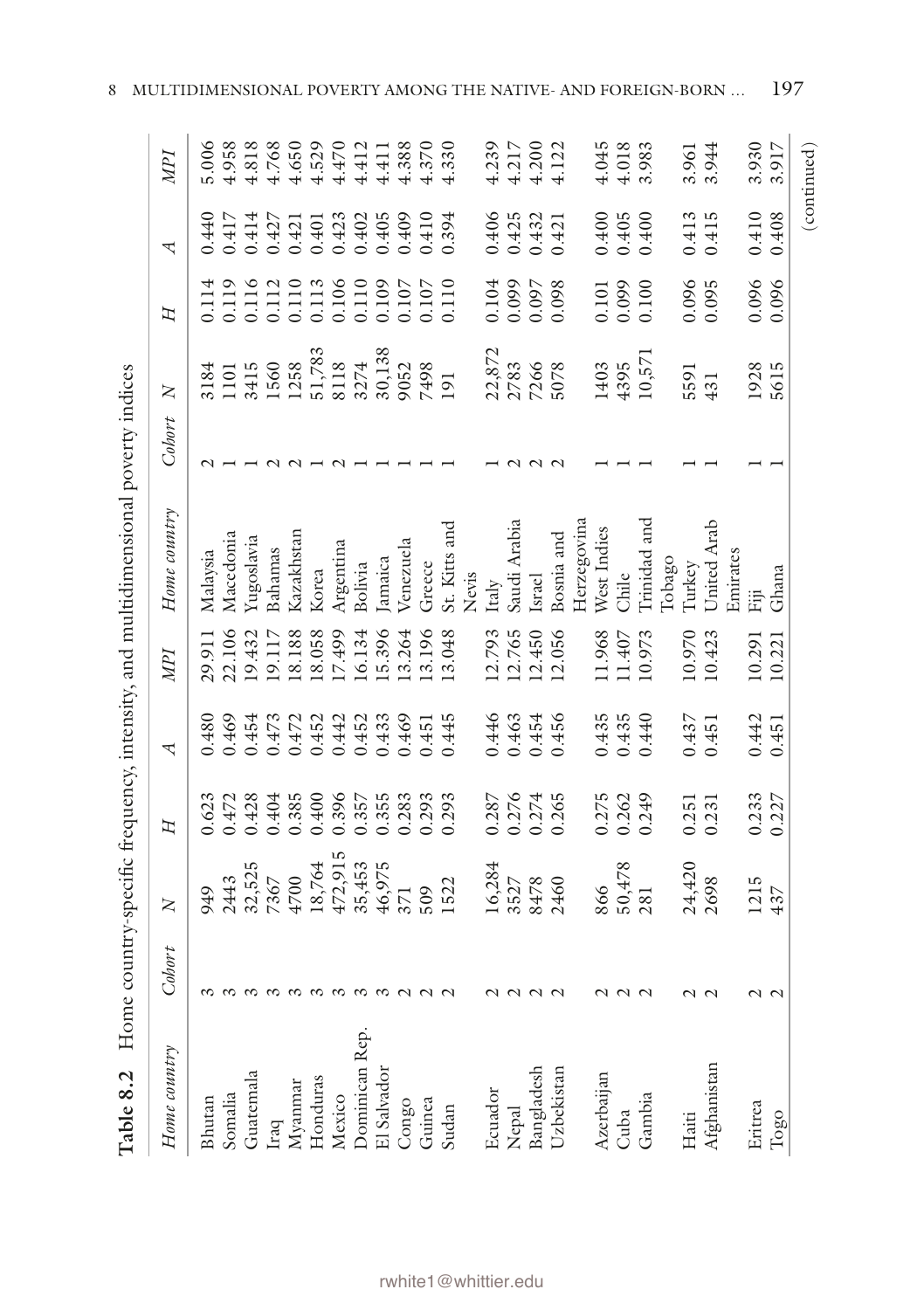| Home country               | Cohort | z                                                                                                                                                                                                                                                                              | H   |                                                                                                                                            | ИPI            | Home country              | Cobort | $\mathsf{z}$                                                                                                                                                                                                                   | Д                                                                                                                                                                                                                                                                                           |                    | ИPI         |
|----------------------------|--------|--------------------------------------------------------------------------------------------------------------------------------------------------------------------------------------------------------------------------------------------------------------------------------|-----|--------------------------------------------------------------------------------------------------------------------------------------------|----------------|---------------------------|--------|--------------------------------------------------------------------------------------------------------------------------------------------------------------------------------------------------------------------------------|---------------------------------------------------------------------------------------------------------------------------------------------------------------------------------------------------------------------------------------------------------------------------------------------|--------------------|-------------|
| Senegal                    |        |                                                                                                                                                                                                                                                                                |     |                                                                                                                                            |                | Brazil                    |        |                                                                                                                                                                                                                                |                                                                                                                                                                                                                                                                                             | 0.399              | 8.893       |
| Cabo Verde                 |        | $\begin{array}{l} 6000\\ 8020\\ 8121\\ 8231\\ 83321\\ 8421\\ 8531\\ 860\\ 8741\\ 8811\\ 8221\\ 8332\\ 8433\\ 8533\\ 8631\\ 8731\\ 8831\\ 8831\\ 884\\ 884\\ 894\\ 894\\ 894\\ 895\\ 871\\ 894\\ 896\\ 894\\ 895\\ 871\\ 894\\ 896\\ 895\\ 811\\ 821\\ 834\\ 84\\ 85\\ 86\\ 87$ |     | 139<br>1426<br>1426<br>1426                                                                                                                | 0.830<br>0.496 | Jganda                    |        | $15.018$ $15.06$ $15.06$ $15.06$ $15.06$ $15.06$ $15.06$ $15.06$ $15.06$ $15.06$ $15.06$ $15.06$ $15.06$ $15.06$ $15.06$ $15.06$ $15.06$ $15.06$ $15.06$ $15.06$ $15.06$ $15.06$ $15.06$ $15.06$ $15.06$ $15.06$ $15.06$ $15.$ | $\begin{array}{l} 0.0887 \\ 0.0870 \\ 0.0890 \\ 0.0800 \\ 0.0800 \\ 0.0800 \\ 0.0000 \\ 0.0000 \\ 0.0000 \\ 0.0000 \\ 0.0000 \\ 0.0000 \\ 0.0000 \\ 0.0000 \\ 0.0000 \\ 0.0000 \\ 0.0000 \\ 0.0000 \\ 0.0000 \\ 0.0000 \\ 0.0000 \\ 0.0000 \\ 0.0000 \\ 0.0000 \\ 0.0000 \\ 0.0000 \\ 0.00$ | .444               | 1,851       |
| aos                        |        |                                                                                                                                                                                                                                                                                |     |                                                                                                                                            |                | iri Lanka                 |        |                                                                                                                                                                                                                                |                                                                                                                                                                                                                                                                                             | $-419$             |             |
| Cambodia                   |        |                                                                                                                                                                                                                                                                                |     |                                                                                                                                            |                | Poland                    |        |                                                                                                                                                                                                                                |                                                                                                                                                                                                                                                                                             | 0.400              |             |
| Nicaragua                  |        |                                                                                                                                                                                                                                                                                |     | 1.426                                                                                                                                      |                | Czechoslovakia            |        |                                                                                                                                                                                                                                |                                                                                                                                                                                                                                                                                             | 1.415              |             |
| Vietnam                    |        |                                                                                                                                                                                                                                                                                |     |                                                                                                                                            |                | Barbados                  |        |                                                                                                                                                                                                                                |                                                                                                                                                                                                                                                                                             | 0.402              |             |
| yria                       |        |                                                                                                                                                                                                                                                                                |     |                                                                                                                                            |                | Kuwait                    |        |                                                                                                                                                                                                                                |                                                                                                                                                                                                                                                                                             | (42)               |             |
|                            |        |                                                                                                                                                                                                                                                                                |     |                                                                                                                                            |                | Romania                   |        |                                                                                                                                                                                                                                |                                                                                                                                                                                                                                                                                             | 0.405              |             |
|                            |        |                                                                                                                                                                                                                                                                                |     |                                                                                                                                            |                | Hungary                   |        |                                                                                                                                                                                                                                |                                                                                                                                                                                                                                                                                             | 0.409              |             |
| Jordan<br>Tonga<br>Moldova |        |                                                                                                                                                                                                                                                                                |     | $\begin{array}{r} 1.437 \\ 1.430 \\ 1.430 \\ 0.409 \\ 1.423 \\ 0.423 \\ 0.437 \\ 0.437 \\ 0.437 \\ 0.437 \\ 0.419 \\ 0.419 \\ \end{array}$ |                | Croatia                   |        |                                                                                                                                                                                                                                |                                                                                                                                                                                                                                                                                             | $0.423$<br>$0.410$ |             |
| Dominica                   |        |                                                                                                                                                                                                                                                                                |     |                                                                                                                                            |                | Panama                    |        |                                                                                                                                                                                                                                |                                                                                                                                                                                                                                                                                             |                    |             |
| Ukraine                    |        |                                                                                                                                                                                                                                                                                |     |                                                                                                                                            |                |                           |        |                                                                                                                                                                                                                                |                                                                                                                                                                                                                                                                                             | 0.400              |             |
| Georgia                    |        |                                                                                                                                                                                                                                                                                |     |                                                                                                                                            |                | Nigeria<br>Indonesia      |        |                                                                                                                                                                                                                                |                                                                                                                                                                                                                                                                                             | 0.405              |             |
| Canzania                   |        |                                                                                                                                                                                                                                                                                |     |                                                                                                                                            |                | Hong Kong                 |        |                                                                                                                                                                                                                                |                                                                                                                                                                                                                                                                                             | 0.415              |             |
| Armenia                    |        |                                                                                                                                                                                                                                                                                |     |                                                                                                                                            |                | Latvia                    |        |                                                                                                                                                                                                                                |                                                                                                                                                                                                                                                                                             | 0.416              |             |
| China                      |        |                                                                                                                                                                                                                                                                                |     | 1.430                                                                                                                                      |                |                           |        |                                                                                                                                                                                                                                |                                                                                                                                                                                                                                                                                             | 0.409              |             |
| <b>Chailand</b>            |        |                                                                                                                                                                                                                                                                                |     |                                                                                                                                            |                | Spain<br>Cyprus<br>Serbia |        |                                                                                                                                                                                                                                |                                                                                                                                                                                                                                                                                             | 0.402              |             |
| <b>Selarus</b>             |        |                                                                                                                                                                                                                                                                                |     | 0.435                                                                                                                                      |                |                           |        |                                                                                                                                                                                                                                |                                                                                                                                                                                                                                                                                             | 1.397              |             |
| Pakistan                   |        |                                                                                                                                                                                                                                                                                |     |                                                                                                                                            |                | ithuania                  |        |                                                                                                                                                                                                                                |                                                                                                                                                                                                                                                                                             | 0.402              |             |
| Uruguay                    |        |                                                                                                                                                                                                                                                                                |     | 1.426                                                                                                                                      |                | Slovakia                  |        |                                                                                                                                                                                                                                |                                                                                                                                                                                                                                                                                             | 1.399<br>1.357     |             |
| Egypt                      |        |                                                                                                                                                                                                                                                                                |     |                                                                                                                                            |                | Estonia                   |        |                                                                                                                                                                                                                                |                                                                                                                                                                                                                                                                                             |                    |             |
| Morocco                    |        |                                                                                                                                                                                                                                                                                |     | 0.432                                                                                                                                      |                | Taiwan                    |        |                                                                                                                                                                                                                                |                                                                                                                                                                                                                                                                                             | 0.397              |             |
| Azores Islands             |        |                                                                                                                                                                                                                                                                                |     | 0.419                                                                                                                                      |                | sermuda                   |        |                                                                                                                                                                                                                                |                                                                                                                                                                                                                                                                                             | 1.386              | .229        |
| Ethiopia                   |        |                                                                                                                                                                                                                                                                                |     | 1.426                                                                                                                                      |                | India                     |        |                                                                                                                                                                                                                                | 0.053                                                                                                                                                                                                                                                                                       | .408               | .169        |
| Kenya                      |        |                                                                                                                                                                                                                                                                                |     |                                                                                                                                            |                | hilippines                |        |                                                                                                                                                                                                                                |                                                                                                                                                                                                                                                                                             | 0.393              | .163        |
| St. Lucia                  |        | 66                                                                                                                                                                                                                                                                             | 157 | 1.412                                                                                                                                      | .481           | Zambia                    |        | 36                                                                                                                                                                                                                             | 0.054                                                                                                                                                                                                                                                                                       | 1.398              |             |
|                            |        |                                                                                                                                                                                                                                                                                |     |                                                                                                                                            |                |                           |        |                                                                                                                                                                                                                                |                                                                                                                                                                                                                                                                                             |                    | (continued) |

**Table 8.2** (continued) *Home country Cohort*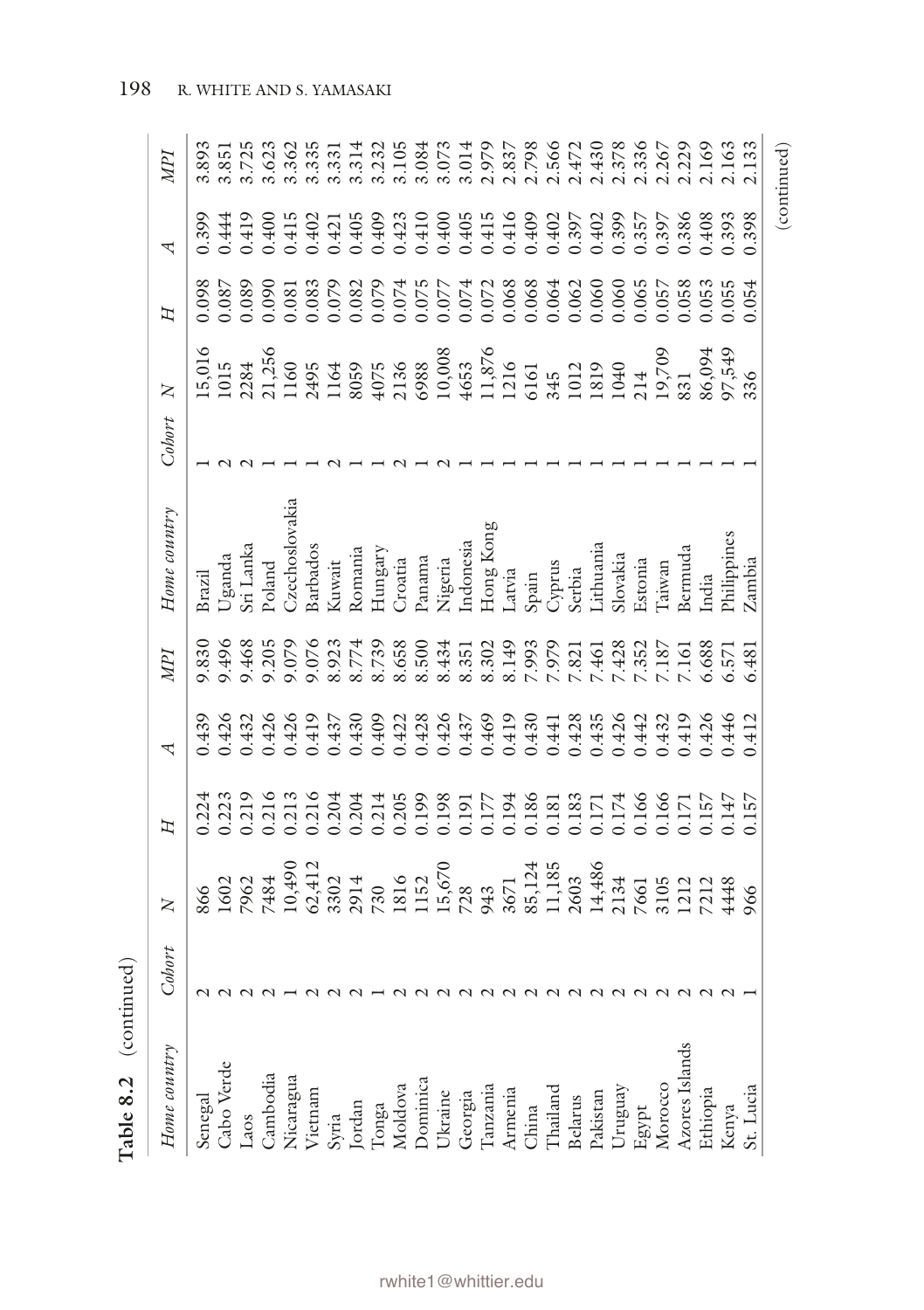| Table 8.2       | (continued) |                                                                                                                 |                                                    |                |                |                                                                                                                                              |        |                                                                                                                                                                                                                                                                                                             |       |       |         |
|-----------------|-------------|-----------------------------------------------------------------------------------------------------------------|----------------------------------------------------|----------------|----------------|----------------------------------------------------------------------------------------------------------------------------------------------|--------|-------------------------------------------------------------------------------------------------------------------------------------------------------------------------------------------------------------------------------------------------------------------------------------------------------------|-------|-------|---------|
| Home country    | Cohort      | $\overline{X}$                                                                                                  | Н                                                  | 4              | ИPI            | Home country                                                                                                                                 | Cobort | $\overline{\mathsf{X}}$                                                                                                                                                                                                                                                                                     | Д     | 4     | MРІ     |
| St. Vincent and |             | 1028                                                                                                            | 0.156                                              | 0.415          | 6.457          | Bulgaria                                                                                                                                     |        |                                                                                                                                                                                                                                                                                                             | 0.05  | 0.399 | 113     |
| the Grenadines  |             |                                                                                                                 |                                                    |                |                | lapan                                                                                                                                        |        | 3138<br>26,028                                                                                                                                                                                                                                                                                              | 044   | 0.392 | (51)    |
| Colombia        |             |                                                                                                                 |                                                    | 0.419          | 6.293          | Iceland                                                                                                                                      |        | 022                                                                                                                                                                                                                                                                                                         | 044   | 1.384 | .685    |
| Sierra Leone    |             |                                                                                                                 |                                                    | 1.423          | 6.276<br>6.185 | Czech Rep                                                                                                                                    |        |                                                                                                                                                                                                                                                                                                             | 0.041 | 0.390 | $010$ . |
| Samoa           |             |                                                                                                                 |                                                    |                |                | Germany                                                                                                                                      |        |                                                                                                                                                                                                                                                                                                             | 0.35  | 0.393 | .385    |
| Liberia         |             |                                                                                                                 |                                                    | 0.422          | 6.100          | France                                                                                                                                       |        |                                                                                                                                                                                                                                                                                                             | 0.35  | 0.394 | .375    |
| Libya           |             | 28,860<br>1422<br>1422<br>5755<br>27555<br>1755<br>1755<br>369<br>369                                           | 0.150<br>0.143<br>0.144<br>0.145<br>0.145<br>0.135 | 0.452          | 6.035          | Belgium                                                                                                                                      |        |                                                                                                                                                                                                                                                                                                             | 0.035 | 0.395 | .364    |
| Peru            |             |                                                                                                                 |                                                    | 1.415          | 6.014          | Austria                                                                                                                                      |        |                                                                                                                                                                                                                                                                                                             | 0.034 | 0.387 | .305    |
| Cameroon        |             |                                                                                                                 |                                                    | 0.429          | 5.992          | Canada                                                                                                                                       |        |                                                                                                                                                                                                                                                                                                             | 0.031 | 0.394 | .233    |
| Lebanon         |             |                                                                                                                 |                                                    | 1.430          | 5.833          | Zimbabwe                                                                                                                                     |        |                                                                                                                                                                                                                                                                                                             | 0.030 | 0.402 | .186    |
| Costa Rica      |             |                                                                                                                 | 1.36                                               | 1.426          | 5.813          | Finland                                                                                                                                      |        |                                                                                                                                                                                                                                                                                                             | 0.031 | 0.371 | .153    |
| Antigua anc     |             |                                                                                                                 | 0.139                                              | 1.416          | 5.795          | Australia                                                                                                                                    |        | $\begin{array}{l} 1527 \\ 15.983 \\ 11.213 \\ 23.88 \\ 36.29 \\ 51.5 \\ 15.8 \\ 15.8 \\ 15.8 \\ 15.8 \\ 15.8 \\ 15.8 \\ 15.8 \\ 15.8 \\ 15.8 \\ 15.8 \\ 15.8 \\ 15.8 \\ 15.8 \\ 15.8 \\ 15.8 \\ 15.8 \\ 15.8 \\ 15.8 \\ 15.8 \\ 15.8 \\ 15.8 \\ 15.8 \\ 15.8 \\ 15.8 \\ 15.8 \\ 15.8 \\ 15.8 \\ 15.8 \\ 15$ | 0.028 | 0.395 | 115     |
| Barbuda         |             |                                                                                                                 |                                                    |                |                | England                                                                                                                                      |        |                                                                                                                                                                                                                                                                                                             | 0.028 | 0.387 | 0.096   |
| Iran            |             |                                                                                                                 |                                                    | 0.419          | 5.679          | New Zealand                                                                                                                                  |        |                                                                                                                                                                                                                                                                                                             | 0.029 | 0.373 | 0.072   |
| Belize          |             | $\begin{array}{l} 17,027\\ 2344\\ 33246\\ 870\\ 910\\ 21,430\\ 372\\ 3824\\ 18,834\\ 18,834\\ 2186 \end{array}$ | 136<br>0.136<br>0.140<br>0.130<br>0.130<br>0.130   | 1.415<br>0.417 | 5.652          | Denmark                                                                                                                                      |        |                                                                                                                                                                                                                                                                                                             | 0.026 | 0.405 | 0.043   |
| Albania         |             |                                                                                                                 |                                                    |                |                | Singapore                                                                                                                                    |        |                                                                                                                                                                                                                                                                                                             | 0.025 | 0.397 | 0.999   |
| Algeria         |             |                                                                                                                 |                                                    | 0.393          | 5.648<br>5.515 | Norway                                                                                                                                       |        |                                                                                                                                                                                                                                                                                                             |       | 0.410 | 0.987   |
| Paraguay        |             |                                                                                                                 |                                                    | 0.423          | 5.341          | Ireland                                                                                                                                      |        |                                                                                                                                                                                                                                                                                                             | 0.25  | 0.384 | 0.945   |
| Guyana          |             |                                                                                                                 |                                                    | 0.410          | 5.313          | Netherlands                                                                                                                                  |        |                                                                                                                                                                                                                                                                                                             | 0.22  | 0.383 | 0.856   |
| Montenegro      |             |                                                                                                                 |                                                    | 0.409          | .164           | Sweden                                                                                                                                       |        |                                                                                                                                                                                                                                                                                                             | 0.021 | 0.388 | 0.819   |
| Portugal        |             |                                                                                                                 |                                                    | 1.397          | .146           | Scotland                                                                                                                                     |        |                                                                                                                                                                                                                                                                                                             | 0.021 | 0.386 | 0.817   |
| Russia          |             |                                                                                                                 | 1.121                                              | 1.419          | 5.079          | South Africa                                                                                                                                 |        | £885                                                                                                                                                                                                                                                                                                        | 0.019 | 0.375 | 0.699   |
| <b>USSR</b>     |             |                                                                                                                 |                                                    | 0.419          | 5.056          | Switzerland                                                                                                                                  |        | 2634                                                                                                                                                                                                                                                                                                        | 0.018 | 0.378 | 0.688   |
| Grenada         |             | 1427                                                                                                            | 1.120                                              | 0.420          | 5.037          | Northern Ireland                                                                                                                             |        | 315                                                                                                                                                                                                                                                                                                         | 0.019 | 0.358 | 0.681   |
|                 |             |                                                                                                                 |                                                    |                |                | H Percent of observations classified as multidimensionally poor; A Average intensity across those classified as poor; and MPI = $H \times A$ |        |                                                                                                                                                                                                                                                                                                             |       |       |         |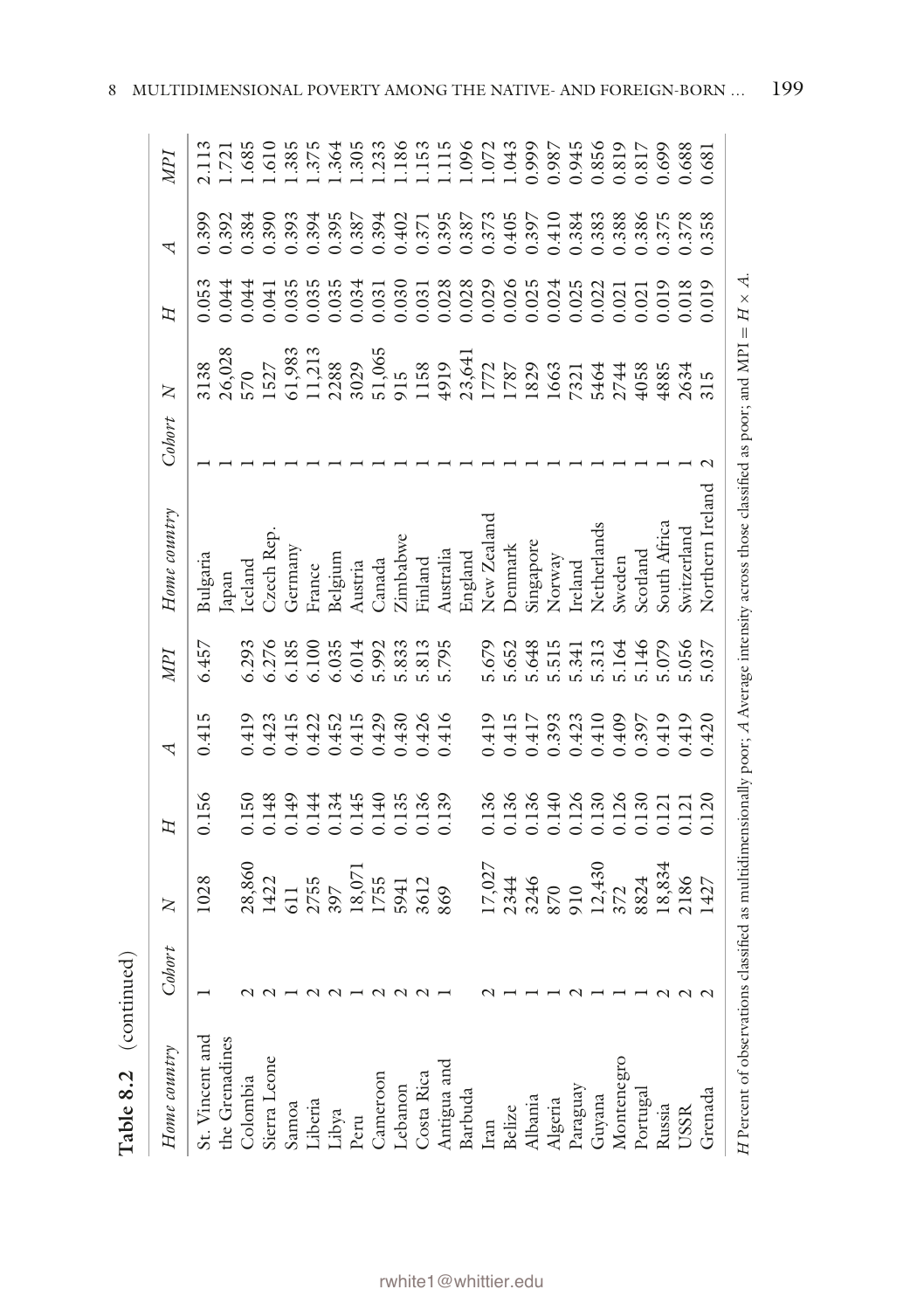| Home country | Not deprived<br>(DS < 0.20) | Vulnerable<br>$(0.20 \le DS < 0.33)$ | MD poor<br>$(0.33 \le DS < 0.50)$ | Severe poverty<br>$(DS \ge 0.50)$ |
|--------------|-----------------------------|--------------------------------------|-----------------------------------|-----------------------------------|
| Bhutan       | 0.148                       | 0.230                                | 0.379                             | 0.243                             |
| Somalia      | 0.316                       | 0.213                                | 0.298                             | 0.174                             |
| Guatemala    | 0.336                       | 0.236                                | 0.292                             | 0.136                             |
| Iraq         | 0.383                       | 0.213                                | 0.248                             | 0.156                             |
| Myanmar      | 0.414                       | 0.200                                | 0.243                             | 0.143                             |
| Honduras     | 0.347                       | 0.254                                | 0.278                             | 0.121                             |
| Mexico       | 0.322                       | 0.282                                | 0.292                             | 0.104                             |
| Dominican    | 0.401                       | 0.242                                | 0.255                             | 0.101                             |
| Republic     |                             |                                      |                                   |                                   |
| El Salvador  | 0.367                       | 0.278                                | 0.272                             | 0.083                             |
| Congo        | 0.477                       | 0.240                                | 0.186                             | 0.097                             |
| Guinea       | 0.430                       | 0.277                                | 0.210                             | 0.083                             |
| Sudan        | 0.475                       | 0.232                                | 0.208                             | 0.085                             |
| Ecuador      | 0.487                       | 0.226                                | 0.211                             | 0.076                             |
| N. Ireland   | 0.898                       | 0.083                                | 0.019                             | 0.000                             |
| Bangladesh   | 0.496                       | 0.230                                | 0.199                             | 0.075                             |
| Uzbekistan   | 0.530                       | 0.206                                | 0.182                             | 0.083                             |
| Azerbaijan   | 0.562                       | 0.163                                | 0.210                             | 0.065                             |
| Cuba         | 0.489                       | 0.248                                | 0.203                             | 0.059                             |
| Gambia       | 0.555                       | 0.196                                | 0.192                             | 0.057                             |
| Haiti        | 0.505                       | 0.244                                | 0.192                             | 0.060                             |
| Afghanistan  | 0.546                       | 0.222                                | 0.169                             | 0.062                             |
| Eritrea      | 0.550                       | 0.217                                | 0.175                             | 0.058                             |
| Togo         | 0.561                       | 0.213                                | 0.149                             | 0.078                             |
| Senegal      | 0.568                       | 0.208                                | 0.166                             | 0.058                             |
| Cabo Verde   | 0.531                       | 0.247                                | 0.179                             | 0.044                             |
| Laos         | 0.528                       | 0.253                                | 0.173                             | 0.046                             |
| Cambodia     | 0.528                       | 0.255                                | 0.172                             | 0.044                             |
| New Zealand  | 0.890                       | 0.081                                | 0.028                             | 0.001                             |
| Vietnam      | 0.546                       | 0.238                                | 0.177                             | 0.039                             |
| Syria        | 0.592                       | 0.204                                | 0.153                             | 0.051                             |
| Jordan       | 0.598                       | 0.197                                | 0.160                             | 0.044                             |
| Tonga        | 0.522                       | 0.264                                | 0.186                             | 0.027                             |
| Moldova      | 0.616                       | 0.179                                | 0.163                             | 0.042                             |
| Dominica     | 0.622                       | 0.180                                | 0.161                             | 0.037                             |
| Ukraine      | 0.615                       | 0.187                                | 0.159                             | 0.039                             |
| Georgia      | 0.607                       | 0.202                                | 0.143                             | 0.048                             |
| Tanzania     | 0.700                       | 0.123                                | 0.106                             | 0.071                             |
| Armenia      | 0.593                       | 0.212                                | 0.160                             | 0.035                             |
| China        | 0.621                       | 0.193                                | 0.149                             | 0.037                             |

<span id="page-18-0"></span>**Table 8.3** Home country-specifc frequency of non-deprived, near-deprived, deprived, and severely deprived, by cohort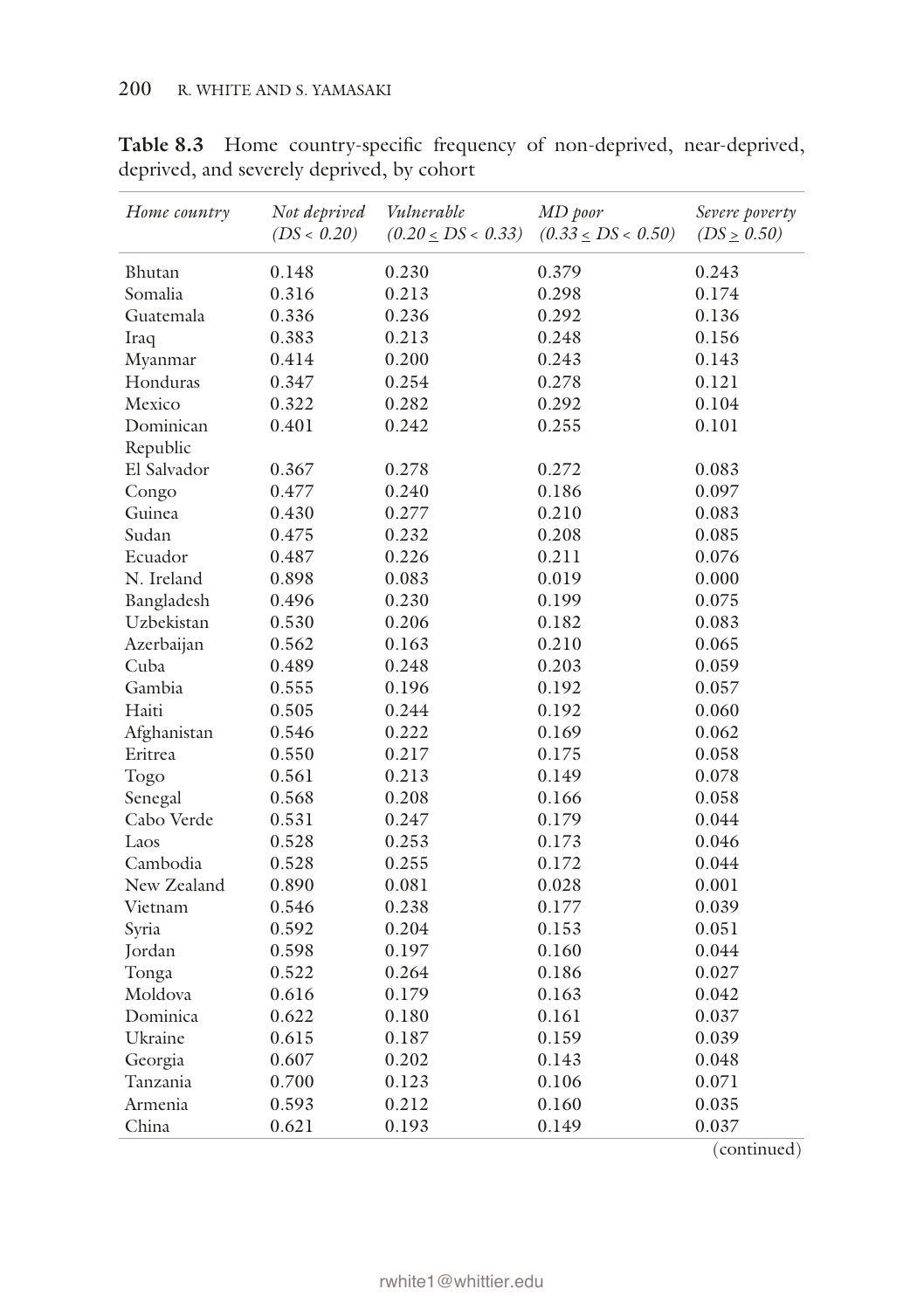| Home country    | Not deprived<br>(DS < 0.20) | Vulnerable<br>$(0.20 \le DS < 0.33)$ | MD poor<br>$(0.33 \le DS < 0.50)$ | Severe poverty<br>$(DS \ge 0.50)$ |
|-----------------|-----------------------------|--------------------------------------|-----------------------------------|-----------------------------------|
| Thailand        | 0.629                       | 0.190                                | 0.132                             | 0.049                             |
| <b>Belarus</b>  | 0.665                       | 0.152                                | 0.150                             | 0.033                             |
| Pakistan        | 0.626                       | 0.203                                | 0.132                             | 0.039                             |
| Uruguay         | 0.590                       | 0.236                                | 0.134                             | 0.040                             |
| Egypt           | 0.667                       | 0.167                                | 0.123                             | 0.043                             |
| Morocco         | 0.646                       | 0.188                                | 0.131                             | 0.035                             |
| Azores Islands  | 0.589                       | 0.240                                | 0.140                             | 0.031                             |
| Ethiopia        | 0.643                       | 0.200                                | 0.127                             | 0.030                             |
| Kenya           | 0.706                       | 0.147                                | 0.099                             | 0.048                             |
| St. Lucia       | 0.641                       | 0.202                                | 0.140                             | 0.018                             |
| St. Vincent and | 0.636                       | 0.208                                | 0.134                             | 0.021                             |
| the Grenadines  |                             |                                      |                                   |                                   |
| Colombia        | 0.647                       | 0.202                                | 0.125                             | 0.026                             |
| Sierra Leone    | 0.697                       | 0.155                                | 0.122                             | 0.027                             |
| Samoa           | 0.588                       | 0.264                                | 0.128                             | 0.021                             |
| Liberia         | 0.650                       | 0.205                                | 0.117                             | 0.028                             |
| Libya           | 0.733                       | 0.134                                | 0.078                             | 0.055                             |
| Peru            | 0.650                       | 0.205                                | 0.123                             | 0.022                             |
| Cameroon        | 0.676                       | 0.184                                | 0.109                             | 0.031                             |
| Lebanon         | 0.706                       | 0.158                                | 0.106                             | 0.030                             |
| Costa Rica      | 0.662                       | 0.202                                | 0.110                             | 0.027                             |
| Antigua and     | 0.702                       | 0.159                                | 0.124                             | 0.015                             |
| Barbuda         |                             |                                      |                                   |                                   |
| Iran            | 0.709                       | 0.155                                | 0.113                             | 0.023                             |
| <b>Belize</b>   | 0.662                       | 0.202                                | 0.115                             | 0.021                             |
| Albania         | 0.669                       | 0.195                                | 0.114                             | 0.022                             |
| Algeria         | 0.674                       | 0.186                                | 0.130                             | 0.010                             |
| Paraguay        | 0.701                       | 0.173                                | 0.107                             | 0.020                             |
| Guyana          | 0.679                       | 0.191                                | 0.113                             | 0.016                             |
| Montenegro      | 0.642                       | 0.231                                | 0.108                             | 0.019                             |
| Portugal        | 0.645                       | 0.226                                | 0.116                             | 0.014                             |
| Russia          | 0.709                       | 0.169                                | 0.101                             | 0.020                             |
| <b>USSR</b>     | 0.747                       | 0.132                                | 0.101                             | 0.020                             |
| Grenada         | 0.701                       | 0.179                                | 0.102                             | 0.018                             |
| Malaysia        | 0.753                       | 0.133                                | 0.087                             | 0.027                             |
| Macedonia       | 0.688                       | 0.193                                | 0.097                             | 0.022                             |
| Yugoslavia      | 0.687                       | 0.196                                | 0.100                             | 0.016                             |
| Bahamas         | 0.705                       | 0.183                                | 0.094                             | 0.017                             |
| Kazakhstan      | 0.696                       | 0.194                                | 0.086                             | 0.025                             |
| Korea           | 0.693                       | 0.194                                | 0.100                             | 0.013                             |
| Argentina       | 0.735                       | 0.159                                | 0.086                             | 0.020                             |

**Table 8.3** (continued)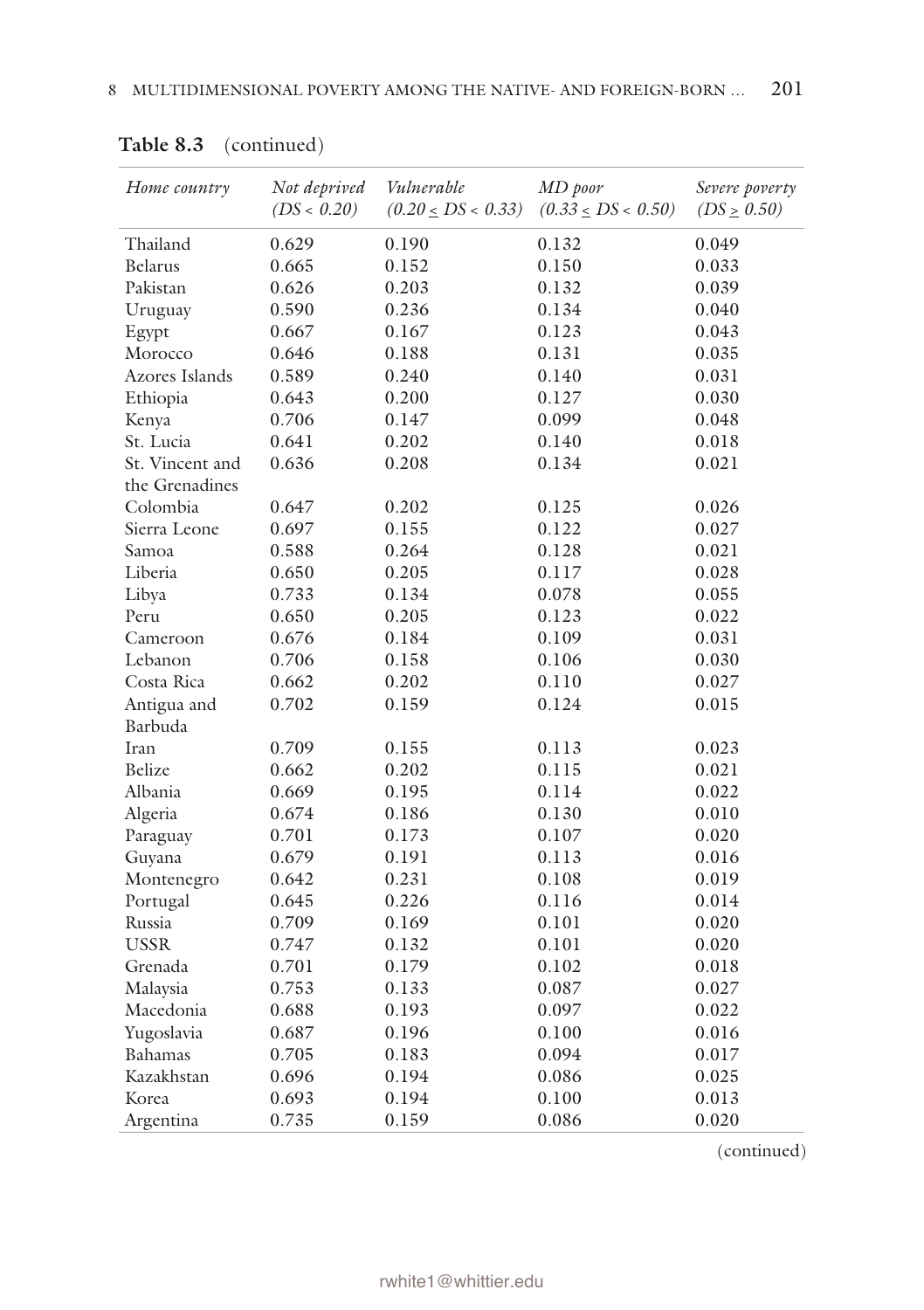| Home country        | Not deprived<br>(DS < 0.20) | Vulnerable<br>$(0.20 \le DS < 0.33)$ | MD poor<br>$(0.33 \le DS < 0.50)$ | Severe poverty<br>$(DS \geq 0.50)$ |
|---------------------|-----------------------------|--------------------------------------|-----------------------------------|------------------------------------|
| Bolivia             | 0.700                       | 0.191                                | 0.097                             | 0.013                              |
| Jamaica             | 0.707                       | 0.184                                | 0.097                             | 0.011                              |
| Venezuela           | 0.729                       | 0.163                                | 0.092                             | 0.015                              |
| Greece              | 0.708                       | 0.186                                | 0.091                             | 0.015                              |
| St. Kitts and Nevis | 0.743                       | 0.147                                | 0.099                             | 0.010                              |
| Italy               | 0.704                       | 0.191                                | 0.091                             | 0.013                              |
| Saudi Arabia        | 0.702                       | 0.199                                | 0.081                             | 0.018                              |
| Israel              | 0.770                       | 0.133                                | 0.076                             | 0.022                              |
| Bosnia and          | 0.741                       | 0.161                                | 0.081                             | 0.017                              |
| Herzegovina         |                             |                                      |                                   |                                    |
| West Indies         | 0.710                       | 0.189                                | 0.091                             | 0.011                              |
| Chile               | 0.730                       | 0.170                                | 0.086                             | 0.013                              |
| Trinidad and        | 0.731                       | 0.170                                | 0.091                             | 0.009                              |
| Tobago              |                             |                                      |                                   |                                    |
| Turkey              | 0.747                       | 0.157                                | 0.081                             | 0.015                              |
| United Arab         | 0.740                       | 0.165                                | 0.079                             | 0.016                              |
| Emirates            |                             |                                      |                                   |                                    |
| Fiji                | 0.724                       | 0.180                                | 0.081                             | 0.015                              |
| Ghana               | 0.729                       | 0.175                                | 0.084                             | 0.012                              |
| Brazil              | 0.731                       | 0.171                                | 0.087                             | 0.011                              |
| Uganda              | 0.774                       | 0.139                                | 0.062                             | 0.025                              |
| Sri Lanka           | 0.790                       | 0.121                                | 0.071                             | 0.018                              |
| Poland              | 0.732                       | 0.178                                | 0.081                             | 0.009                              |
| Czechoslovakia      | 0.755                       | 0.164                                | 0.070                             | 0.011                              |
| Barbados            | 0.768                       | 0.149                                | 0.074                             | 0.009                              |
| Kuwait              | 0.760                       | 0.161                                | 0.065                             | 0.014                              |
| Romania             | 0.767                       | 0.151                                | 0.070                             | 0.011                              |
| Hungary             | 0.772                       | 0.149                                | 0.069                             | 0.010                              |
| Croatia             | 0.762                       | 0.165                                | 0.060                             | 0.013                              |
| Panama              | 0.802                       | 0.123                                | 0.066                             | 0.009                              |
| Nicaragua           | 0.541                       | 0.246                                | 0.172                             | 0.042                              |
| Indonesia           | 0.779                       | 0.147                                | 0.065                             | 0.010                              |
| Hong Kong           | 0.793                       | 0.136                                | 0.062                             | 0.010                              |
| Latvia              | 0.807                       | 0.125                                | 0.056                             | 0.012                              |
| Spain               | 0.800                       | 0.132                                | 0.059                             | 0.010                              |
| Cyprus              | 0.814                       | 0.122                                | 0.058                             | 0.006                              |
| Serbia              | 0.803                       | 0.134                                | 0.056                             | 0.006                              |
| Lithuania           | 0.776                       | 0.164                                | 0.053                             | 0.007                              |
| Slovakia            | 0.798                       | 0.142                                | 0.054                             | 0.006                              |
| Estonia             | 0.780                       | 0.154                                | 0.065                             | 0.000                              |
| Taiwan              | 0.814                       | 0.129                                | 0.052                             | 0.005                              |

**Table 8.3** (continued)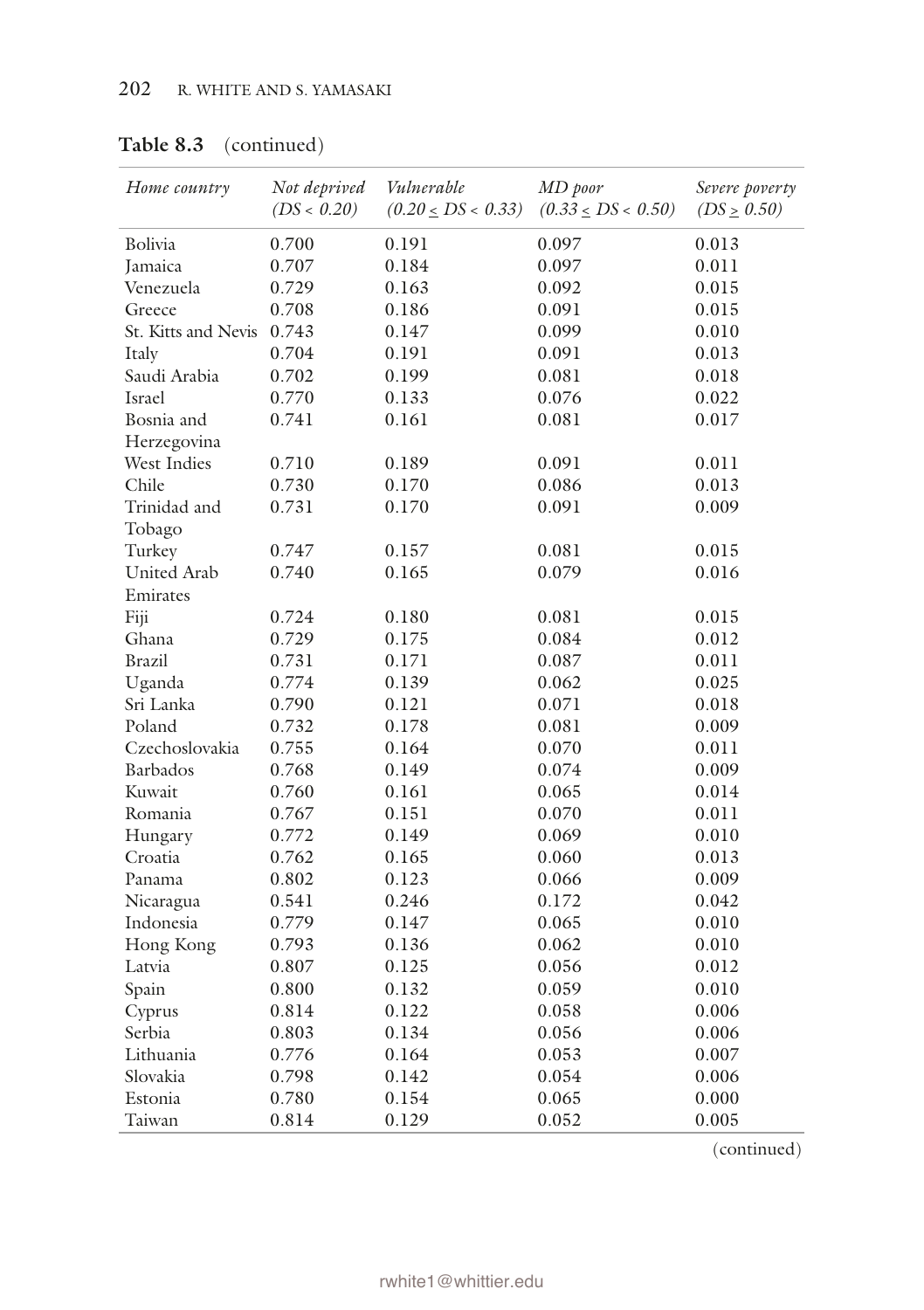| Home country   | Not deprived | Vulnerable         | MD poor                | Severe poverty  |
|----------------|--------------|--------------------|------------------------|-----------------|
|                | (DS < 0.20)  | (0.20 < DS < 0.33) | $(0.33 \le DS < 0.50)$ | $(DS \ge 0.50)$ |
|                |              |                    |                        |                 |
| Bermuda        | 0.824        | 0.118              | 0.057                  | 0.001           |
| India          | 0.842        | 0.105              | 0.046                  | 0.007           |
| Philippines    | 0.807        | 0.138              | 0.050                  | 0.005           |
| Zambia         | 0.848        | 0.098              | 0.054                  | 0.000           |
| Bulgaria       | 0.811        | 0.136              | 0.049                  | 0.004           |
| Japan          | 0.830        | 0.126              | 0.041                  | 0.003           |
| Iceland        | 0.860        | 0.096              | 0.040                  | 0.004           |
| Czech Republic | 0.830        | 0.129              | 0.036                  | 0.005           |
| Germany        | 0.864        | 0.100              | 0.033                  | 0.002           |
| France         | 0.873        | 0.092              | 0.031                  | 0.003           |
| Belgium        | 0.872        | 0.093              | 0.032                  | 0.002           |
| Austria        | 0.867        | 0.099              | 0.030                  | 0.003           |
| Canada         | 0.876        | 0.093              | 0.029                  | 0.003           |
| Zimbabwe       | 0.872        | 0.098              | 0.026                  | 0.003           |
| Finland        | 0.877        | 0.092              | 0.029                  | 0.002           |
| Australia      | 0.902        | 0.070              | 0.027                  | 0.002           |
| England        | 0.885        | 0.087              | 0.027                  | 0.002           |
| Netherlands    | 0.892        | 0.085              | 0.022                  | 0.000           |
| Denmark        | 0.889        | 0.086              | 0.023                  | 0.003           |
| Singapore      | 0.875        | 0.100              | 0.023                  | 0.002           |
| Norway         | 0.883        | 0.093              | 0.020                  | 0.004           |
| Ireland        | 0.876        | 0.099              | 0.023                  | 0.001           |
| Nepal          | 0.536        | 0.189              | 0.181                  | 0.095           |
| Sweden         | 0.897        | 0.082              | 0.020                  | 0.001           |
| Scotland       | 0.889        | 0.090              | 0.021                  | 0.000           |
| South Africa   | 0.910        | 0.071              | 0.018                  | 0.001           |
| Switzerland    | 0.904        | 0.078              | 0.017                  | 0.001           |
| Nigeria        | 0.766        | 0.157              | 0.069                  | 0.008           |

**Table 8.3** (continued)

binary variable that is equal to one if an individual's deprivation score value is equal to or greater than one-third (i.e., if the observation is categorized as multidimensionally poor) and is otherwise equal to zero. Our second measure is the MD Poor Category series. This latter measure is a categorical variable that takes one of four values based on the level of the deprivation score variable (i.e., not deprived (0), vulnerable (1), suffering moderate poverty (2), and experiencing severe poverty (3)). These latter two categories cleave the group of observations that are considered to be multidimensionally poor.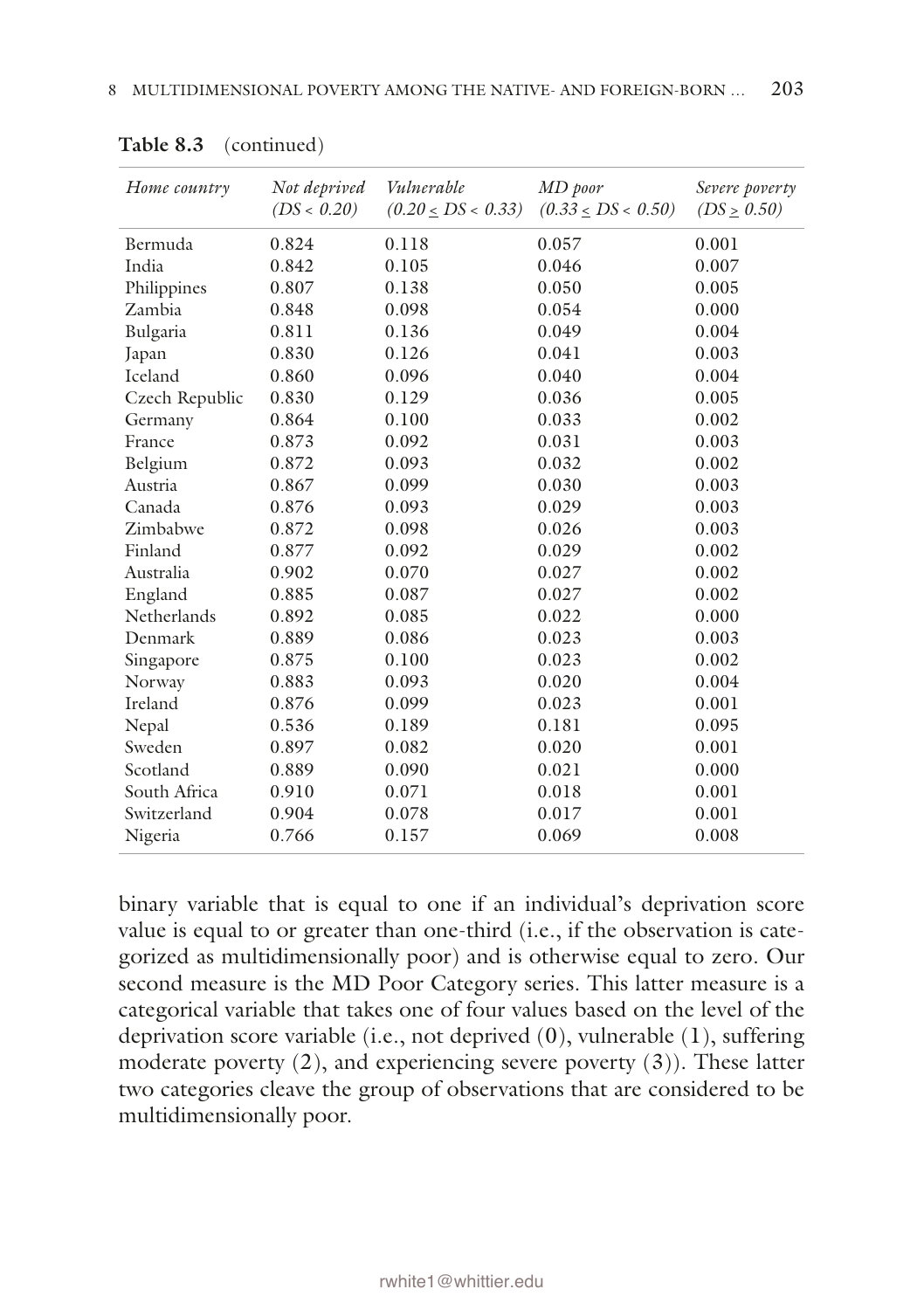Our set of explanatory variables includes demographic indicators of each observation's nativity, gender, race, ethnicity, age category, marital status, and employment status. We also control for household size and primary household language. Additionally, our estimation equations include variables that identify the survey year and each observation's state of residence to control for unobserved time- and location-specifc fxed effects, respectively. Descriptive statistics are presented in Table [8.4.](#page-23-0)

#### *8.4.1 Descriptive Statistics*

Beginning with the dependent variable series, what may be most striking are the marked differences between the native- and foreign-born cohorts. Specifcally, the mean value of the binary MD Poor variable for the foreign-born cohort (0.2108) is nearly three times that reported for the native-born cohort (0.0791). Similarly, the foreign-born cohort has a mean value of the MD Poor Category variable that is more than twice that of the native-born cohort: 0.6[7](#page-38-0)57 as compared to 0.3089.<sup>7</sup> Considerable differences are also found with respect to the mean values for the three cohorts of foreign-born individuals, with the mean values for cohort 1 often being quite similar to those of the native-born cohort and mean values for cohort 2 being near the values observed for the entire foreign-born cohort.

The mean values for cohort 3, however, refect a much more pronounced deprivation than is observed for any other group. The mean value for the binary MD Poor variable (0.393) is almost six times the corresponding value of cohort 1, nearly fve times that of the nativeborn cohort, more than four times the mean value of the full sample, and about twice the values of cohort 2 and the foreign-born cohort. A similar pattern is found for the MD Poor Category series. The share of individuals from home countries classifed as part of cohort 3 who are not deprived ranges from about one-half to two-thirds of the corresponding levels for other groupings. Individuals from countries in cohort 3 are roughly two to three times more likely to be classifed as vulnerable, two to six times more likely to suffer moderate poverty, and eight to thirtyeight times more likely to experience severe poverty.

Looking to the mean values of the explanatory variables, we again see pronounced differences. Individuals from countries in cohort 3 differ from the native-born and from individuals from cohort 1 and cohort 2 countries in that they are more frequently Hispanic (96.42%), male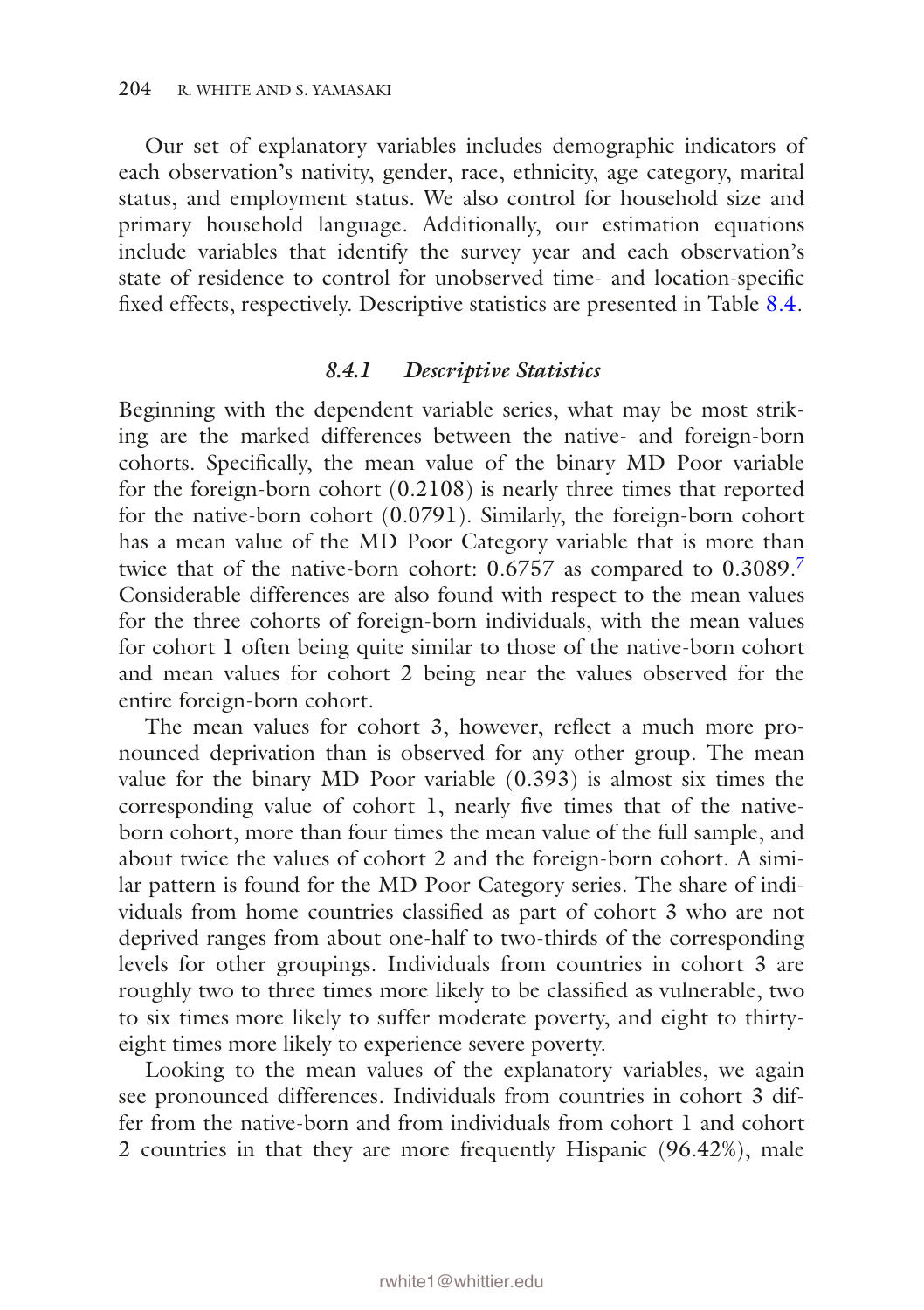<span id="page-23-0"></span>

| Descriptive statistics<br>Table 8.4       |             |                          |               |                                                   |               |                         |
|-------------------------------------------|-------------|--------------------------|---------------|---------------------------------------------------|---------------|-------------------------|
|                                           | Full sample | Native-born              | Foreign-born  | Cobort 1                                          | Cohort 2      | Cobort 3                |
| $\geq$                                    | 15,510,910  | 13,656,642               | 1,854,268     | 737,477                                           | 494,700       | 622,091                 |
| Variables                                 | (a)         | $\overline{\mathcal{E}}$ | $\widehat{c}$ | $\overline{a}$                                    | $\mathcal{C}$ | $\widehat{\mathcal{E}}$ |
| Dependent variables                       |             |                          |               |                                                   |               |                         |
| $MD$ poor $(0, 1)$                        | 0.0948      | 0.0791                   | 0.2108        | 0.0686                                            | 0.1938        | 0.393                   |
|                                           | (0.2929)    | 0.2698                   | (0.4079)      | (0.2528)                                          | (0.3953)      | 0.4884                  |
| MD poor category (0-3)                    | 0.3527      | 0.3089                   | 0.6757        | 0.2842                                            | 0.6383        | 1.1695                  |
|                                           | (6.6939)    | (0.6446)                 | (0.9211)      |                                                   | (0.8923)      | 1.0124                  |
| Not deprived (category 0)                 | 0.758       | 0.7812                   | 0.5871        | $\begin{array}{c} (0.6122) \\ 0.7929 \end{array}$ | 0.5999        | 0.3328                  |
| (DS < 0.20)                               | (0.4283)    | (0.4135)                 | (0.4924)      | (0.4052)                                          | (0.4899)      | (0.4712)                |
| Vulnerable (category 1                    | 0.1472      | 0.1398                   | 0.2021        | 0.1385                                            | 0.2063        | 0.2742                  |
| $(0.20 \leq DS < 0.33)$                   | (0.3543)    | (0.3468)                 | (0.4016)      | (0.3454)                                          | (0.4064)      | (0.4461)                |
| Moderate poverty (category 2)             | 0.0799      | 0.0689                   | 0.1612        | 0.0609                                            | 0.1525        | 0.2872                  |
| $(0.33 \leq DS < 0.50)$                   | 0.2711      | (0.2532)                 | (0.3678)      | (0.2392)                                          | (0.3595)      | (0.4524)                |
| Severe poverty (category 3)               | 0.0149      | 0.0102                   | 0.0496        | 0.0077                                            | 0.0413        | 0.1011                  |
| Explanatory variables<br>$(0.50 \leq DS)$ | (0.1212)    | (0.1005)                 | (0.2171)      | 0.0873                                            | (0.1991)      | (0.3014)                |
| Gender                                    |             |                          |               |                                                   |               |                         |
| Female                                    | 0.5125      | 0.5111                   | 0.523         | 1.5485                                            | 0.5289        | 0.488                   |
|                                           | (9.4998)    | (0.4999)                 | (0.4995)      | (0.4976)                                          | (0.4992)      | $(0.4999)$ $0.5120$     |
| Male                                      | 0.4875      | 0.4889                   | 0.4770        | 0.4515                                            | 0.4711        |                         |
|                                           | (8665.0)    | (0.4999)                 | (0.4995)      | (0.4976)                                          | (0.4992)      | (66650)                 |
| Educational attainment                    |             |                          |               |                                                   |               |                         |
| Less than high school                     | 0.2902      | 0.2848                   | 0.3299        | 0.1626                                            | 0.269         | 0.5768                  |
|                                           | (0.4538)    | (0.4513)                 | (0.4702)      | (0.369)                                           | (0.4434)      | (0.4941)                |
| High school graduate                      | 0.193       | 0.195                    | 0.1779        | 0.1661                                            | 0.1774        | 0.1922                  |
|                                           | (0.3946)    | (0.3962)                 | (0.3824)      | (0.3721)                                          | (0.382)       | (0.394)                 |
|                                           |             |                          |               |                                                   |               |                         |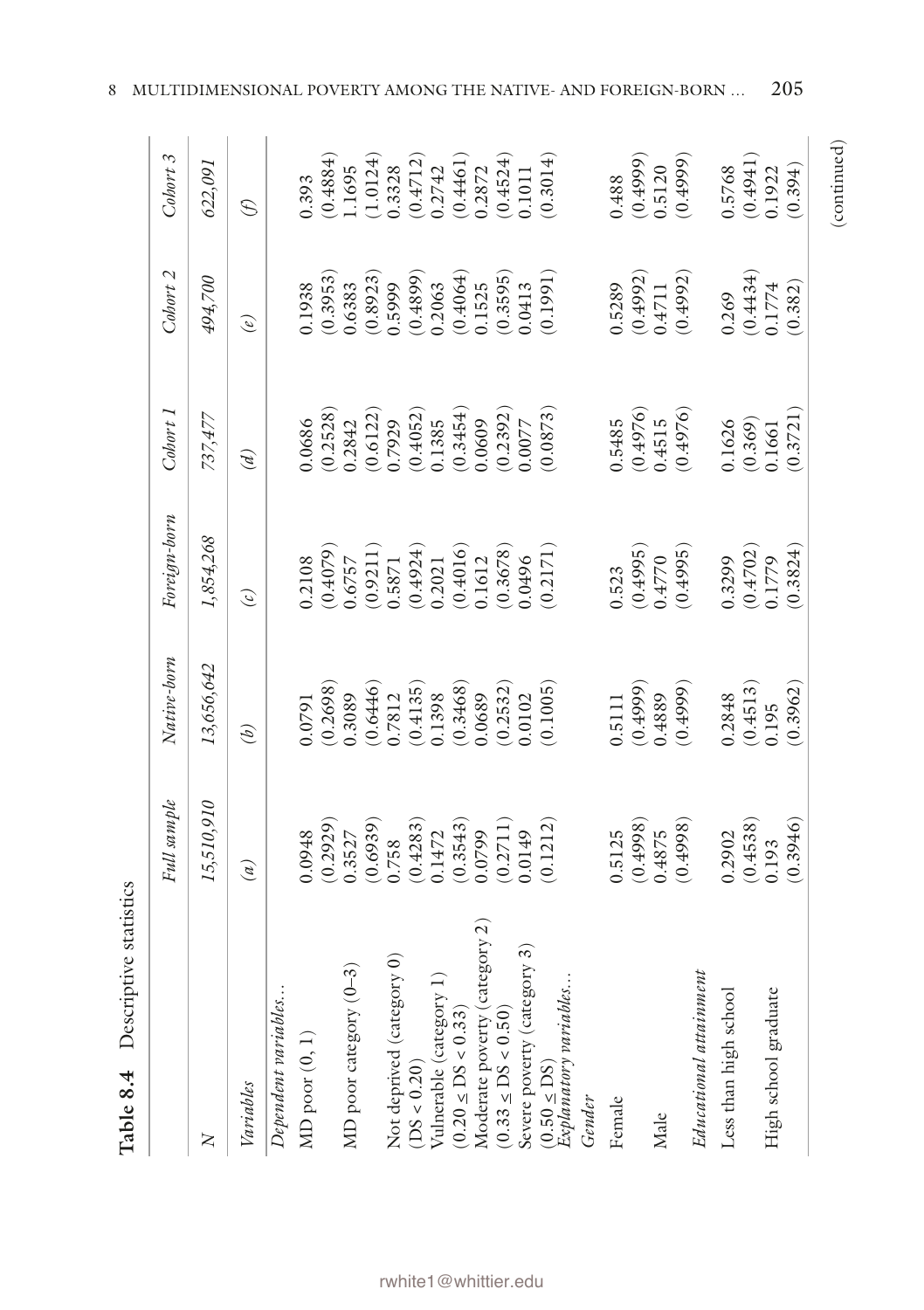| Some college<br>Variables<br>z |                                                                                                                                                         |                                                                                                                                                       |                                                                                                                                           |                                                                                                                                                         |                                                                                                                                                                    |                                                                                                                                                                             |
|--------------------------------|---------------------------------------------------------------------------------------------------------------------------------------------------------|-------------------------------------------------------------------------------------------------------------------------------------------------------|-------------------------------------------------------------------------------------------------------------------------------------------|---------------------------------------------------------------------------------------------------------------------------------------------------------|--------------------------------------------------------------------------------------------------------------------------------------------------------------------|-----------------------------------------------------------------------------------------------------------------------------------------------------------------------------|
|                                | Full sample                                                                                                                                             | Native-born                                                                                                                                           | Foreign-born                                                                                                                              | Cohort 1                                                                                                                                                | Cohort 2                                                                                                                                                           | Cobort 3                                                                                                                                                                    |
|                                | 15,510,910                                                                                                                                              | 13,656,642                                                                                                                                            | 1,854,268                                                                                                                                 | 737,477                                                                                                                                                 | 494,700                                                                                                                                                            | 622,091                                                                                                                                                                     |
|                                | (a)                                                                                                                                                     | $\overline{\mathcal{E}}$                                                                                                                              | $\mathcal{L}$                                                                                                                             | $\mathscr{L}$                                                                                                                                           | $\mathcal{E}$                                                                                                                                                      | $\widehat{\mathcal{L}}$                                                                                                                                                     |
|                                |                                                                                                                                                         |                                                                                                                                                       |                                                                                                                                           |                                                                                                                                                         |                                                                                                                                                                    |                                                                                                                                                                             |
| 4-year college degree          | $\begin{array}{l} (0.2734 \\ (0.4457) \\ (1.319 \\ (0.13384) \\ (0.3384) \\ (0.1115 \\ (0.3147) \end{array}$                                            | $\begin{array}{c} (0.2803 \ (0.4491) \ 0.1289 \ (0.3351) \ (0.3351) \ 0.111 \ 0.111 \end{array}$                                                      | $\begin{array}{c} (0.2229\ (0.4162)\ (0.154\ 0.154\ (0.361)\ 0.1153\ (0.1153\ 0.1153\ (0.3194)\ \end{array}$                              | $\begin{array}{l} 0.2629\\ (0.4402)\\ 0.2321\\ (0.4222)\\ (0.1763\\ 0.1763\\ (0.3811) \end{array}$                                                      | $\begin{array}{l} 0.2383\\ (0.426)\\ (0.1732\\ (0.3784)\\ (0.342)\\ 0.1422\\ (0.3492) \end{array}$                                                                 | $\begin{array}{l} (0.1631\ (0.3695)\ 0.0463\ 0.02101)\ (0.2101)\ 0.0216\ 0.01455) \end{array}$                                                                              |
| Post-graduate degree           |                                                                                                                                                         |                                                                                                                                                       |                                                                                                                                           |                                                                                                                                                         |                                                                                                                                                                    |                                                                                                                                                                             |
| Race and ethnicity             |                                                                                                                                                         |                                                                                                                                                       |                                                                                                                                           |                                                                                                                                                         |                                                                                                                                                                    |                                                                                                                                                                             |
| Asian                          |                                                                                                                                                         |                                                                                                                                                       |                                                                                                                                           |                                                                                                                                                         |                                                                                                                                                                    |                                                                                                                                                                             |
| Black                          | $\begin{array}{l} 0.0557\\ (0.2293)\\ 0.1158\\ (0.32)\\ (0.31)\\ (0.7795\\ (0.4146)\\ (0.0489\\ (0.2157)\\ (0.313)\\ (0.3459)\\ (0.3459)\\ \end{array}$ | $\begin{array}{l} 0.025\\ (0.1561)\\ 0.1207\\ (0.3258)\\ 0.8167\\ (0.387)\\ (0.387)\\ (0.0376)\\ (0.1903)\\ (0.1015\\ (0.0302)\\ (0.302) \end{array}$ | $\begin{array}{l} 0.2817\\ (0.4498)\\ 0.0798\\ (0.271)\\ (0.5062\\ (0.5)\\ (0.5)\\ (0.1323\\ (0.3888)\\ (0.4151\\ (0.4927)\\ \end{array}$ | $\begin{array}{l} (0.409\\ (0.4917)\\ (0.1072\\ (0.3094)\\ (0.455\\ (0.498)\\ (0.498)\\ (0.0288\\ (0.1671)\\ (0.1671)\\ (0.0683\\ (0.2523) \end{array}$ | $\begin{array}{l} (0.4301\\ (0.4951)\\ (0.111\\ (0.3141)\\ (0.421\\ (0.4937)\\ (0.4937)\\ (0.0379\\ (0.191)\\ (0.191)\\ (0.2415\\ (0.428)\\ (0.428)\\ \end{array}$ | $\begin{array}{l} (0.0127\\ (0.112)\\ (0.0226)\\ (0.1486)\\ (0.6347)\\ (0.6347)\\ (0.4815)\\ (0.4815)\\ (0.4702)\\ (0.9642)\\ (0.1859)\\ (0.1859)\\ (0.1859)\\ \end{array}$ |
|                                |                                                                                                                                                         |                                                                                                                                                       |                                                                                                                                           |                                                                                                                                                         |                                                                                                                                                                    |                                                                                                                                                                             |
| White                          |                                                                                                                                                         |                                                                                                                                                       |                                                                                                                                           |                                                                                                                                                         |                                                                                                                                                                    |                                                                                                                                                                             |
|                                |                                                                                                                                                         |                                                                                                                                                       |                                                                                                                                           |                                                                                                                                                         |                                                                                                                                                                    |                                                                                                                                                                             |
| Other race                     |                                                                                                                                                         |                                                                                                                                                       |                                                                                                                                           |                                                                                                                                                         |                                                                                                                                                                    |                                                                                                                                                                             |
|                                |                                                                                                                                                         |                                                                                                                                                       |                                                                                                                                           |                                                                                                                                                         |                                                                                                                                                                    |                                                                                                                                                                             |
| Hispanic                       |                                                                                                                                                         |                                                                                                                                                       |                                                                                                                                           |                                                                                                                                                         |                                                                                                                                                                    |                                                                                                                                                                             |
| Employment status              |                                                                                                                                                         |                                                                                                                                                       |                                                                                                                                           |                                                                                                                                                         |                                                                                                                                                                    |                                                                                                                                                                             |
| Employed                       |                                                                                                                                                         |                                                                                                                                                       |                                                                                                                                           |                                                                                                                                                         |                                                                                                                                                                    |                                                                                                                                                                             |
|                                | $0.4467$<br>$(0.4971)$<br>$0.0424$<br>$(0.2015)$<br>$0.5109$                                                                                            | $\begin{array}{l} 0.4312\\ (0.4953)\\ (0.0412\\ 0.0412\\ (0.1987)\\ 0.5276\\ 0.624992) \end{array}$                                                   | $\begin{array}{c} 0.5603 \ (0.4963) \ 0.0511 \ (0.2203) \ (0.2303) \ 0.3885 \end{array}$                                                  | $\begin{array}{c} 0.5585\ (0.4966)\\ (0.4966)\\ 0.0424\ (0.2015)\\ (0.2015)\ \end{array}$                                                               | $0.5469$<br>$(0.4978)$<br>$0.0518$<br>$(0.2216)$<br>$(0.216)$<br>$0.4013$<br>$(0.4902)$                                                                            | $\begin{array}{c} 0.5732 \\ (0.4946) \\ 0.0609 \\ (0.2392) \\ (0.3659 \end{array}$                                                                                          |
| Unemployed                     |                                                                                                                                                         |                                                                                                                                                       |                                                                                                                                           |                                                                                                                                                         |                                                                                                                                                                    |                                                                                                                                                                             |
|                                |                                                                                                                                                         |                                                                                                                                                       |                                                                                                                                           |                                                                                                                                                         |                                                                                                                                                                    |                                                                                                                                                                             |
| Not in labor force             |                                                                                                                                                         |                                                                                                                                                       |                                                                                                                                           |                                                                                                                                                         |                                                                                                                                                                    |                                                                                                                                                                             |
|                                | (0.4999)                                                                                                                                                |                                                                                                                                                       | (0.4874)                                                                                                                                  | (0.4897)                                                                                                                                                |                                                                                                                                                                    | (0.4817)                                                                                                                                                                    |

Table 8.4 (continued)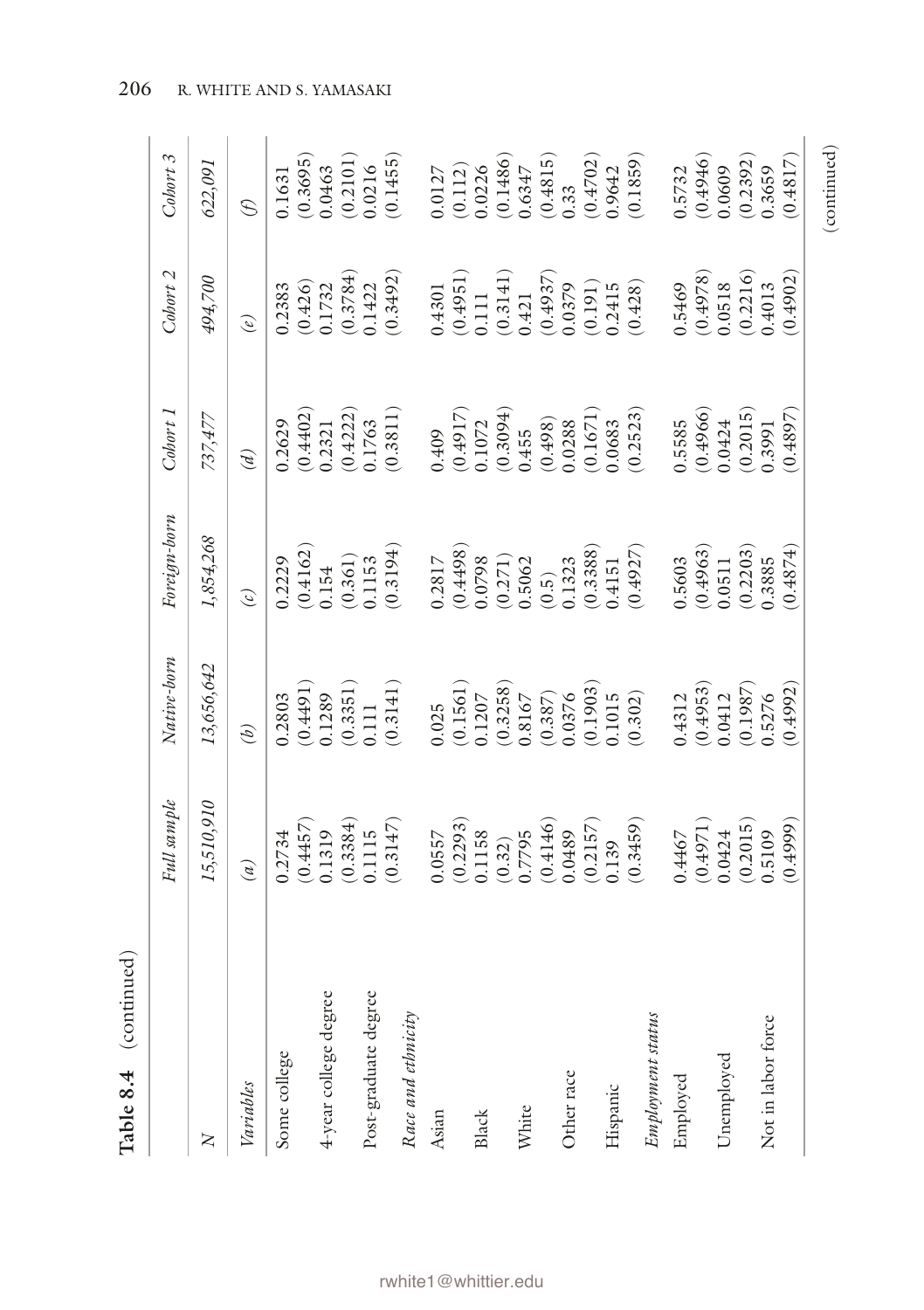| Table 8.4 (continued)   |                                                                         |                                                             |                                                                                               |                                                                                  |                                                                                   |                                                             |
|-------------------------|-------------------------------------------------------------------------|-------------------------------------------------------------|-----------------------------------------------------------------------------------------------|----------------------------------------------------------------------------------|-----------------------------------------------------------------------------------|-------------------------------------------------------------|
|                         | Full sample                                                             | Native-born                                                 | Foreign-born                                                                                  | $Cobort$ $I$                                                                     | Cohort <sub>2</sub>                                                               | Cohort 3                                                    |
| $\overline{\mathsf{X}}$ | 15,510,910                                                              | 13,656,642                                                  | 1,854,268                                                                                     | 737,477                                                                          | 494,700                                                                           | 622,091                                                     |
| Variables               | (a)                                                                     | $\overline{\mathcal{E}}$                                    | $\odot$                                                                                       | $\mathscr{D}$                                                                    | $\overline{e}$                                                                    | $\mathcal{E}$                                               |
| Age category            |                                                                         |                                                             |                                                                                               |                                                                                  |                                                                                   |                                                             |
| $18-29$ years           | 0.3647                                                                  | 0.3841                                                      | 0.2217                                                                                        | 0.1872                                                                           | 0.2272                                                                            | 0.2581                                                      |
|                         | $(0.4813)$<br>0.1156                                                    | $(0.4864)$<br>0.1059                                        | $(0.4154)$<br>$0.187$                                                                         | $\left( 0.3901\right)$ $0.1611$                                                  | $(0.419)$<br>0.1663                                                               | $(0.4376)$<br>0.2342                                        |
| $30-39$ years           |                                                                         |                                                             |                                                                                               |                                                                                  |                                                                                   |                                                             |
|                         | (0.3198)                                                                |                                                             |                                                                                               | $\begin{array}{c} (0.3676) \\ 0.1848 \end{array}$                                | $\begin{array}{c} (0.3723) \\ 0.198 \end{array}$                                  | $(0.4235)$<br>0.2244                                        |
| $40 - 49$ years         | $0.1321$<br>(0.3386)                                                    | $\begin{array}{c} (0.3077)\ 0.1227 \end{array}$             | $(0.3899)$<br>$0.2016$                                                                        |                                                                                  |                                                                                   |                                                             |
|                         |                                                                         | (0.3281)                                                    |                                                                                               |                                                                                  |                                                                                   |                                                             |
| $50 - 59$ years         | 0.1496                                                                  | 0.1469                                                      | $(0.4012)$<br>$0.1699$                                                                        | $(0.3882)$<br>0.1833                                                             |                                                                                   | $(0.4172)$<br>0.1492                                        |
|                         | (0.3567)                                                                |                                                             |                                                                                               |                                                                                  |                                                                                   |                                                             |
| 60 or more years        | 0.238                                                                   | $(0.354)$<br>0.2405                                         | $(0.3755)$<br>$0.2199$                                                                        | $\begin{array}{c} (0.3869) \\ 0.2836 \\ 0.4508) \end{array}$                     | $(0.3985)$<br>0.1759<br>(0.3808)<br>0.2327                                        | $\left( 0.3563\right)$ $0.1341$                             |
|                         | (0.4259)                                                                | (0.4274)                                                    | (0.4142)                                                                                      |                                                                                  | (0.4225)                                                                          | (0.3408)                                                    |
| Marital status          |                                                                         |                                                             |                                                                                               |                                                                                  |                                                                                   |                                                             |
| Divorced or separated   |                                                                         |                                                             |                                                                                               |                                                                                  |                                                                                   |                                                             |
|                         | $\begin{array}{c} 0.1036 \\ (0.3047) \\ 0.4238 \\ (0.4942) \end{array}$ | $\begin{array}{c} 0.1042 \\ (0.3055) \\ 0.4029 \end{array}$ | $\begin{array}{c} 0.0994 \\ (0.2993) \\ 0.5778 \\ (0.4939) \\ (0.4939) \\ 0.2701 \end{array}$ |                                                                                  |                                                                                   | $\begin{array}{c} 0.0987 \\ (0.2983) \\ 0.5531 \end{array}$ |
| Married                 |                                                                         |                                                             |                                                                                               |                                                                                  |                                                                                   |                                                             |
|                         |                                                                         | (0.4905)                                                    |                                                                                               |                                                                                  |                                                                                   | $\begin{array}{c} (0.4972) \\ 0.3132 \end{array}$           |
| Single                  | 0.4163                                                                  | 0.4362                                                      |                                                                                               | $\begin{array}{c} 0.099 \\ (0.2987) \\ 0.6004 \\ (0.4898) \\ 0.2341 \end{array}$ | $\begin{array}{c} 0.101\ (0.3014)\ 0.5752\ 0.4943)\ (0.4943)\ 0.2695 \end{array}$ |                                                             |
|                         | $(0.493)$<br>0.0563                                                     | $(0.4959)$<br>$0.0568$                                      | $(0.444)$<br>0.0527                                                                           | $(0.4234)$<br>$0.0666$                                                           | $(0.4437)$<br>$0.0543$                                                            | $(0.4638)$<br>$0.035$                                       |
| Widowed                 |                                                                         |                                                             |                                                                                               |                                                                                  |                                                                                   |                                                             |
|                         | (0.2304)                                                                | (0.2314)                                                    | (0.2234)                                                                                      | (0.2493)                                                                         | (0.2265)                                                                          | (0.1838)                                                    |
| Household size          |                                                                         |                                                             |                                                                                               |                                                                                  |                                                                                   |                                                             |
| 1 person                | 0.1511                                                                  | 0.1567                                                      | 0.1099                                                                                        | 1.1428                                                                           | 0.1098                                                                            | 0.071                                                       |
|                         | (0.3582)                                                                | (0.3635)                                                    | (0.3128)                                                                                      | (0.3499)                                                                         | (0.3126)                                                                          | (0.2568)                                                    |
|                         |                                                                         |                                                             |                                                                                               |                                                                                  |                                                                                   | (continued)                                                 |

Table 8.4 (continued)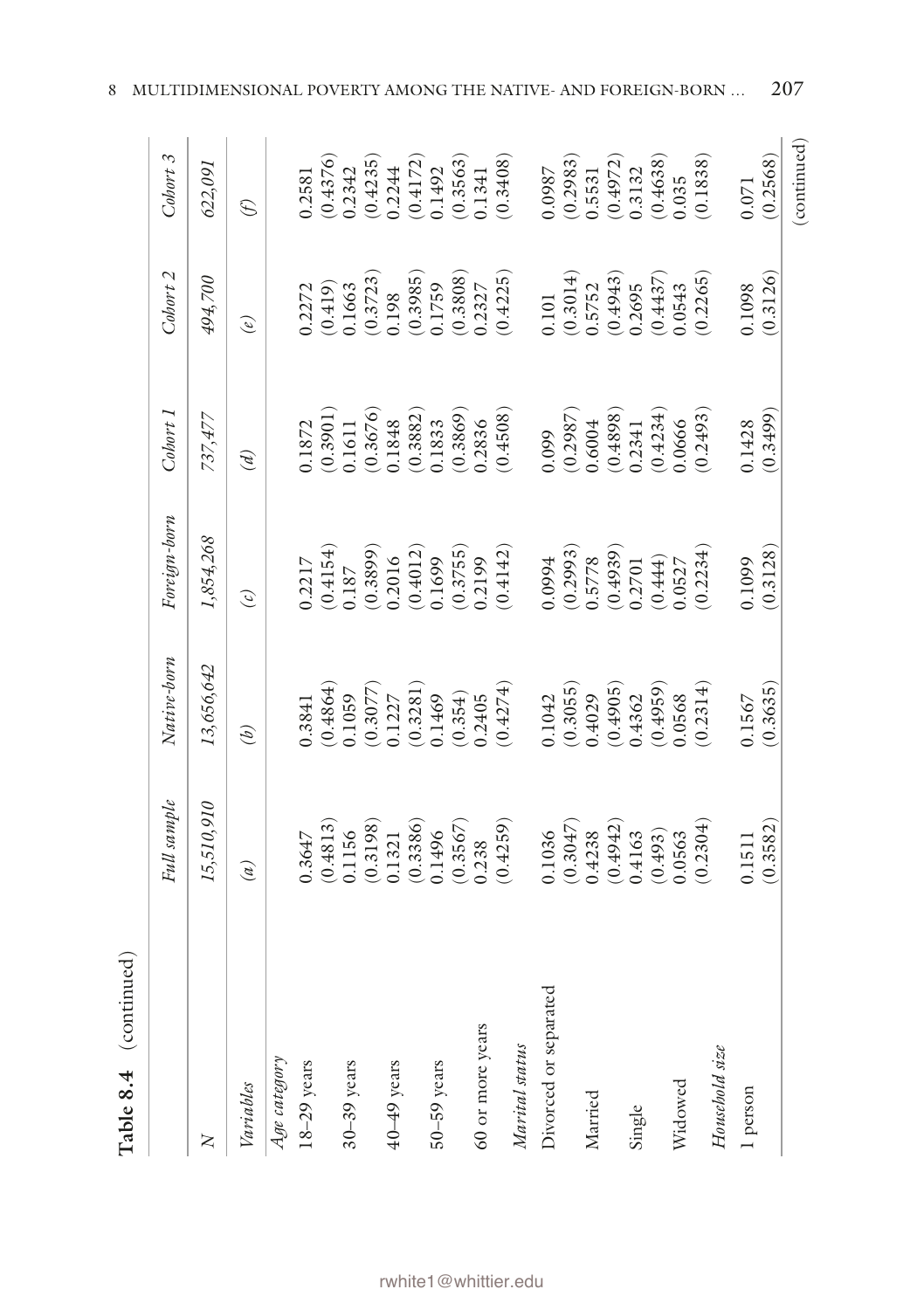|                                                                                                                                                            | Full sample        | Native-born              | Foreign-born                    | Cobort 1                         | Cobort 2           | Cohort 3                          |
|------------------------------------------------------------------------------------------------------------------------------------------------------------|--------------------|--------------------------|---------------------------------|----------------------------------|--------------------|-----------------------------------|
| $\overline{\mathsf{X}}$                                                                                                                                    | 15,510,910         | 13,656,642               | 1,854,268                       | 737,477                          | 494,700            | 622,091                           |
| Variables                                                                                                                                                  | (a)                | $\overline{\mathcal{E}}$ | $\mathcal{C}$                   | $\mathscr{C}$                    | $\mathcal{C}$      | $\mathcal{L}$                     |
| 2 people                                                                                                                                                   | 0.4485<br>1.2789   | (0.4523)<br>0.2869       | (0.4144)<br>0.2202              | 0.2976                           | (0.4167)<br>0.2237 | (0.3314)<br>0.1256                |
| $3-4$ people                                                                                                                                               | 0.4824<br>1.3687   | 0.4818<br>1.3662         | (0.4871)<br>0.3871              | $(0.4572)$<br>0.3898<br>(0.4877) | 0.4923<br>1.4124   | (0.4811)<br>1.3637                |
| 5-7 people                                                                                                                                                 | (0.384)<br>0.1797  | 0.1716<br>(0.377)        | 0.4269<br>0.2397                | $0.3581$ )<br>0.1511             | 0.4133<br>0.2187   | (0.4804)<br>1.3614                |
| 8 or more people                                                                                                                                           | 0.0216             | 0.0186                   | 0.0432                          | 0.0187                           | 0.0354             | 1.0783                            |
| Primary bousebold language                                                                                                                                 | 0.1453             | 0.1353                   | 0.2032                          | 0.1355                           | 0.1849             | 0.2687                            |
| Asian or Pacific Island                                                                                                                                    | 0.1906<br>0.0377   | (0.1249)<br>0.0159       | (0.3991)<br>0.1989              | (0.4472)<br>1.2764               | (0.4676)<br>0.323  | 0.0905<br>1.0082                  |
| English                                                                                                                                                    | (0.4442)<br>1.7295 | 1.8065<br>(0.395)        | 1.1626                          | 0.4696)<br>1.3284                | (0.2819)<br>0.087  | (0.159)<br>.026                   |
| Indo-European                                                                                                                                              | 0.2108)<br>0.0466  | (0.1692)<br>0.0295       | (0.3779)<br>$(0.369)$<br>0.1727 | 0.4387<br>0.2601                 | (0.434)<br>0.2517  | 1.0062                            |
| Spanish                                                                                                                                                    | 0.3365)<br>1,1301  | (0.2916)<br>0.0939       | (6.4893)<br>1.3973              | 0.2616<br>0.0739                 | (0.4197)<br>0.2282 | 0.2786)<br>$(0.0782)$<br>$0.9152$ |
| Other language                                                                                                                                             | $0.2299$ )<br>056. | 0.2265<br>0.542          | 0.2528<br>0.0686                | 0.2397<br>0.0612                 | (0.313)<br>11101   | 0.2061<br>1.0444                  |
| Standard deviations in parentheses. All foreign-born cohort mean values (column (c)) are significantly different from the corresponding native-born cohort |                    |                          |                                 |                                  |                    |                                   |

mean values (column (b)) at the 1% level of significance. Similarly, all foreign-born cohort mean values (columns (d)-(f)) are significantly different from the mean values (column (b)) at the 1% level of signifcance. Similarly, all foreign-born cohort mean values (columns (d)-(f)) are signifcantly different from the corresponding native-born cohort mean values at the 1% level of significance. corresponding native-born cohort mean values at the 1% level of signifcance.

Table 8.4 (continued)

**8.4** (continued)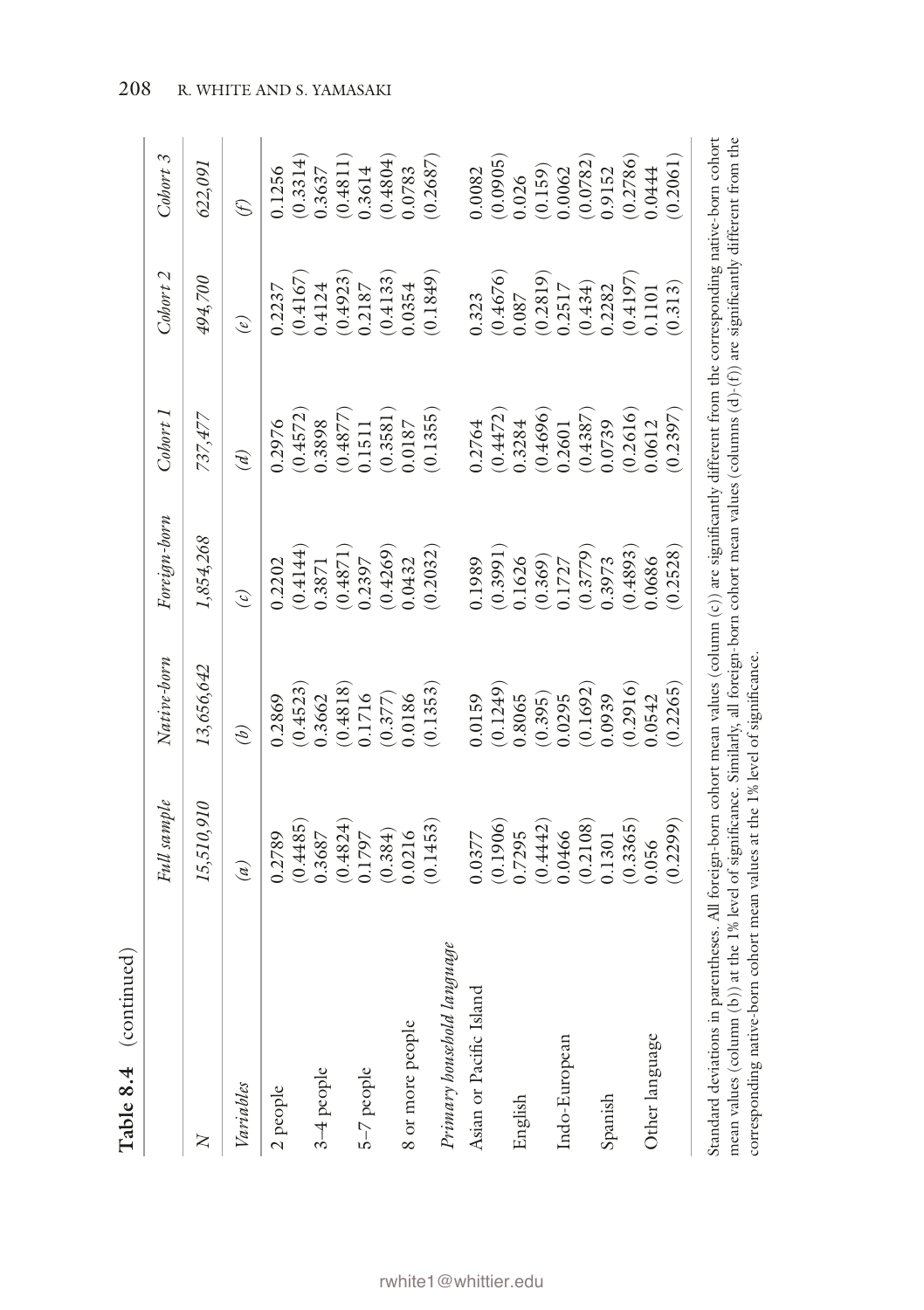(51.2%), younger, less educated (e.g., 57.68% lack a high school diploma and only 4.63% of individuals in cohort 3 have completed a 4-year college degree with only 2.16% having also completed graduate study), and more likely to use Spanish as their primary household language (91.52%) and to live in a larger household (i.e., one with fve or more occupants). Comparing across native- and foreign-born cohorts, we again see Spanish is more commonly used in the households of the foreign-born (39.73%), while English is the primary language in most households of the native-born (80.65%). This makes sense as the typical foreign-born individual is more likely to be Hispanic (41.51%) as compared to the typical native-born individual (10.15%). The foreign-born are also more likely to be Asian (28.17%) relative to the native-born and, generally, a higher share of adults are employed in the households of the foreignborn.

#### *8.4.2 Econometric Results*

Our estimation equations are constructed based on intuition, the specifcations employed in earlier studies, and available data; thus, admittedly, our regression models are ad hoc. Given the observation from Table [8.4](#page-23-0) that being foreign-born corresponds with a greater likelihood of multidimensional poverty, our regression models are structured such that each explanatory variable is interacted, separately, with dummy variables that identify individuals as being native- or foreign-born. This allows us to isolate the cohort-specifc effect of each explanatory variable on the likelihood of being multidimensionally poor. It also permits us to perform Wald tests of the equality of coeffcients across cohorts. Results obtained when using the binary MD Poor series as our dependent variable are presented in column (a) of Table [8.5](#page-28-0). In column (b), we present results obtained from the estimation of an ordered logistic regression, where the MD Poor Category variable is the dependent variable series.

Beginning with the coefficients of the dummy variable that identifies individuals as being foreign-born, results presented in column (a) indicate that, all else equal, being foreign-born corresponds with an increase of 1.11 in the log-odds ratio. Likewise, the results in column (b) reveal that, again all else equal, being foreign-born increases the log-odds that the deprivation score is suffciently high to be categorized as either more vulnerable to multidimensional poverty or more likely to suffer moderate or severe poverty by 0.98. To better depict these fndings, we use the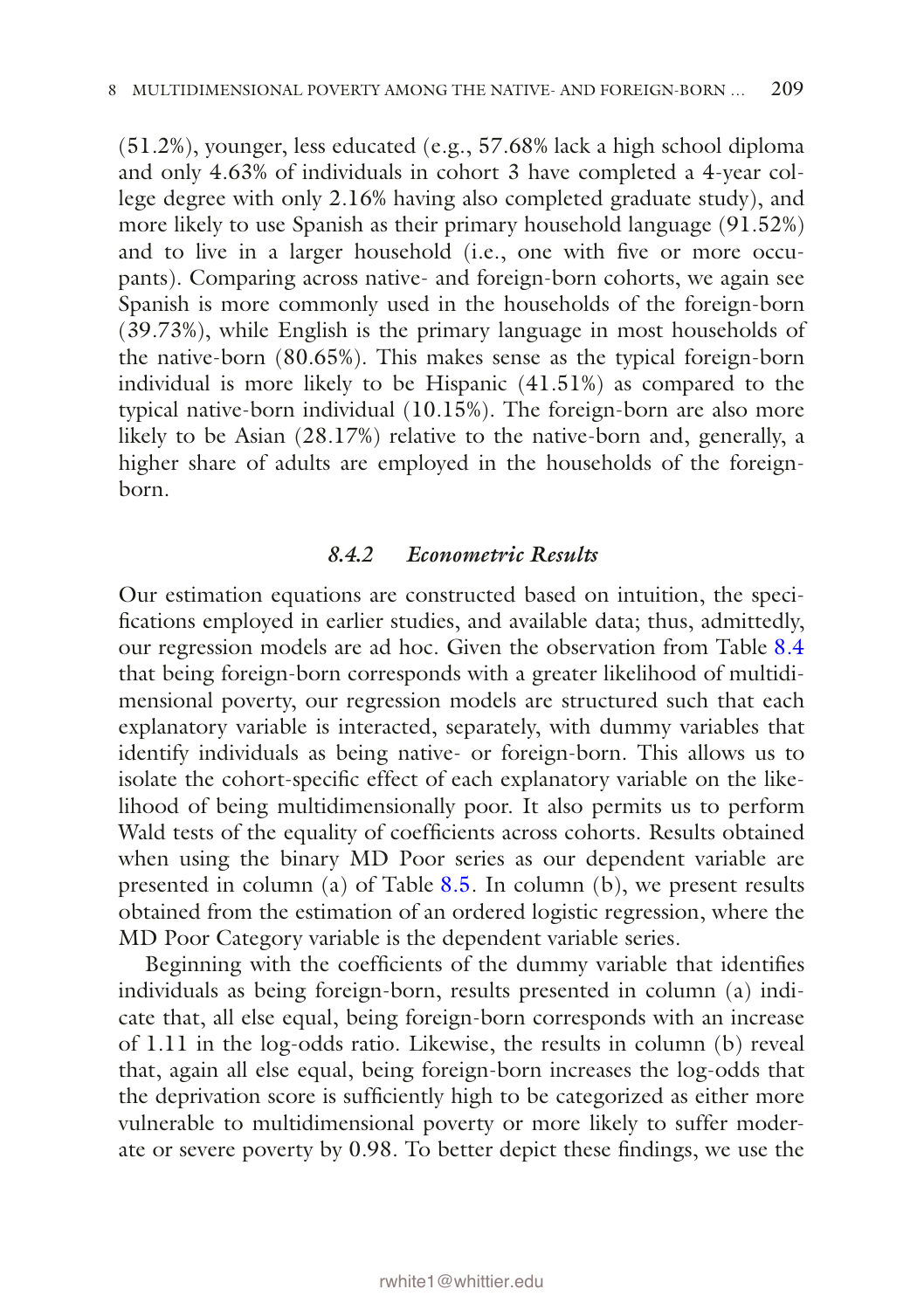<span id="page-28-0"></span>

|                         |                                                          |              |                       |               |                                        |                                   |                     | Table 8.5 Determinants of deprivation scores and of multidimensional poverty, native- and foreign-born cohorts |              |
|-------------------------|----------------------------------------------------------|--------------|-----------------------|---------------|----------------------------------------|-----------------------------------|---------------------|----------------------------------------------------------------------------------------------------------------|--------------|
| Dependent               | Binomial Logit                                           |              | Ordered Logit         |               | Dependent                              | <b>Binomial</b> Logit             |                     | Ordered Logit                                                                                                  |              |
| pariable                | $MD$ Poor $(0, 1)$                                       |              | $MD$ $Por$ $(0-3)$    |               | pariable                               | $MD$ $Por$ $(0, 1)$               |                     | $MD$ $Por$ $(0-3)$                                                                                             |              |
| Explanatory             | Foreign-born                                             | Native-born  | Foreign-born          | $Native-born$ | Explanatory                            | Foreign-born                      | Native-born         | Foreign-born                                                                                                   | Native-born  |
| var. interacted<br>with | (a)                                                      |              | $\overline{(\theta)}$ |               | acted with<br>ar. inter-               | (a)                               |                     | $\widehat{b}$                                                                                                  |              |
| Foreign-born 1.1148***  | Nativity (excluded: native-born)                         |              | $0.9754***$           |               | Age category (continued)<br>60 or more | $-0.2642***$                      | $-0.2114***$        | $-0.185***$                                                                                                    | $0.2711***$  |
|                         | (0.0152)                                                 |              | (0.0106)              |               | years                                  | (0.0087)                          | (0.007)             | (0.0068)                                                                                                       | (0.0039)     |
| Gender (excluded: male) |                                                          |              |                       |               |                                        | Marital status (excluded: single) |                     |                                                                                                                |              |
| Female                  | $-0.0242***$                                             | $0.1277***$  | $-0.0663***$          | $0.0685***$   | Divorced or                            | $0.2114***$                       | $0.4978***$         | $0.2387***$                                                                                                    | $0.4169***$  |
|                         | (0.0046)                                                 | (0.0023)     | (0.0036)              | (0.0015)      | separated                              | (1600.0)                          | (0.0055)            | (0.007)                                                                                                        | (0.0033)     |
|                         | Educational attainment (excluded: less than high School) |              |                       |               | Married                                | $-0.1512*$                        | $-0.5404***$        | $-0.1931***$                                                                                                   | $-0.5516***$ |
| High School             | $-1.7359***$                                             | $-1.8526***$ | $-1.9051***$          | $-2.0244***$  |                                        | (0.0065)                          | (0.0057)            | (0.0052)                                                                                                       | (0.0033)     |
| Graduate                | (0.0062)                                                 | (0.0045)     | (0.0047)              | (0.0026)      | Widowed                                | $0.152***$                        | $0.2175***$         | $0.1984***$                                                                                                    | $0.2093***$  |
| Some College            | $-2.2583***$                                             | $-1.9224***$ | $-2.4202***$          | $-2.0962***$  |                                        | (0.0117)                          | (0.0074)            | (0.0089)                                                                                                       | (0.004)      |
|                         | (0.007)                                                  | (0.0042)     | (0.0049)              | (0.0025)      | Household size (excluded: 1            |                                   | person in household |                                                                                                                |              |
| 4-year college          | $-2.6031***$                                             | $-3.0062***$ | $-2.7861***$          | $-2.9612***$  | 2 people                               | $-0.3294**$                       | $-0.3751***$        | $-0.3204***$                                                                                                   | $-0.3147***$ |
| degree                  | (0.0101)                                                 | (0.0091)     | (0.0065)              | (0.0044)      |                                        | (0.0102)                          | (0.0053)            | (0.0075)                                                                                                       | (0.0031)     |
| Post-graduate           | $-3.0228**$                                              | $-2.0239***$ | $-3.2315***$          | $-2.2751***$  | $3 - 4$ people                         | $-0.7371***$                      | $-0.7303***$        | $-0.6793***$                                                                                                   | $-0.6193***$ |
| degree                  | (0.0141)                                                 | (0.0059)     | (0.0085)              | (0.0034)      |                                        | 0.0098)                           | (0.0055)            | (0.0073)                                                                                                       | (0.0032)     |
|                         | Race and ethnicity (excluded: white and non-hispanic)    |              |                       |               | 5-7 People                             | $-0.2213***$                      | $-0.1856***$        | $-0.1185***$                                                                                                   | $-0.0932***$ |
| Asian                   | $-0.0007$                                                | $-0.0751***$ | $-0.0084$             | $-0.0948***$  |                                        | (0.0099)                          | (0.0058)            | (0.0075)                                                                                                       | (0.0035)     |
|                         | (0.0106)                                                 | (0.0087)     | (0.0077)              | (0.006)       | 8 or more                              | $0.4094***$                       | $.1366***$          | $0.5429***$                                                                                                    | $.3824***$   |
| Black                   | $0.5165***$                                              | $1.1405***$  | $0.5559***$           | $1.0161***$   | people                                 | (0.0123)                          | (0.0072)            | (0.0094)                                                                                                       | (0.005)      |
|                         | (0.01)                                                   | (0.0029)     | (0.0075)              | (0.0021)      |                                        | Primary household language        | (excluded: English  |                                                                                                                |              |
| Other race              | $0.086***$                                               | $0.7104***$  | $0.1167***$           | $0.6931***$   | Asian or                               | $1.4271***$                       | $0.4481***$         | $.4218***$                                                                                                     | $0.4773***$  |
|                         | (0.0059)                                                 | (0.0048)     | (0.0049)              | (0.0036)      | Pacific                                | (0.013)                           | (0.0101)            | (0.0093)                                                                                                       | (0.0071)     |
|                         |                                                          |              |                       |               | Island                                 |                                   |                     |                                                                                                                |              |

 $\left(\rm {continued}\right)$ 

210 R. White and S. Yamasaki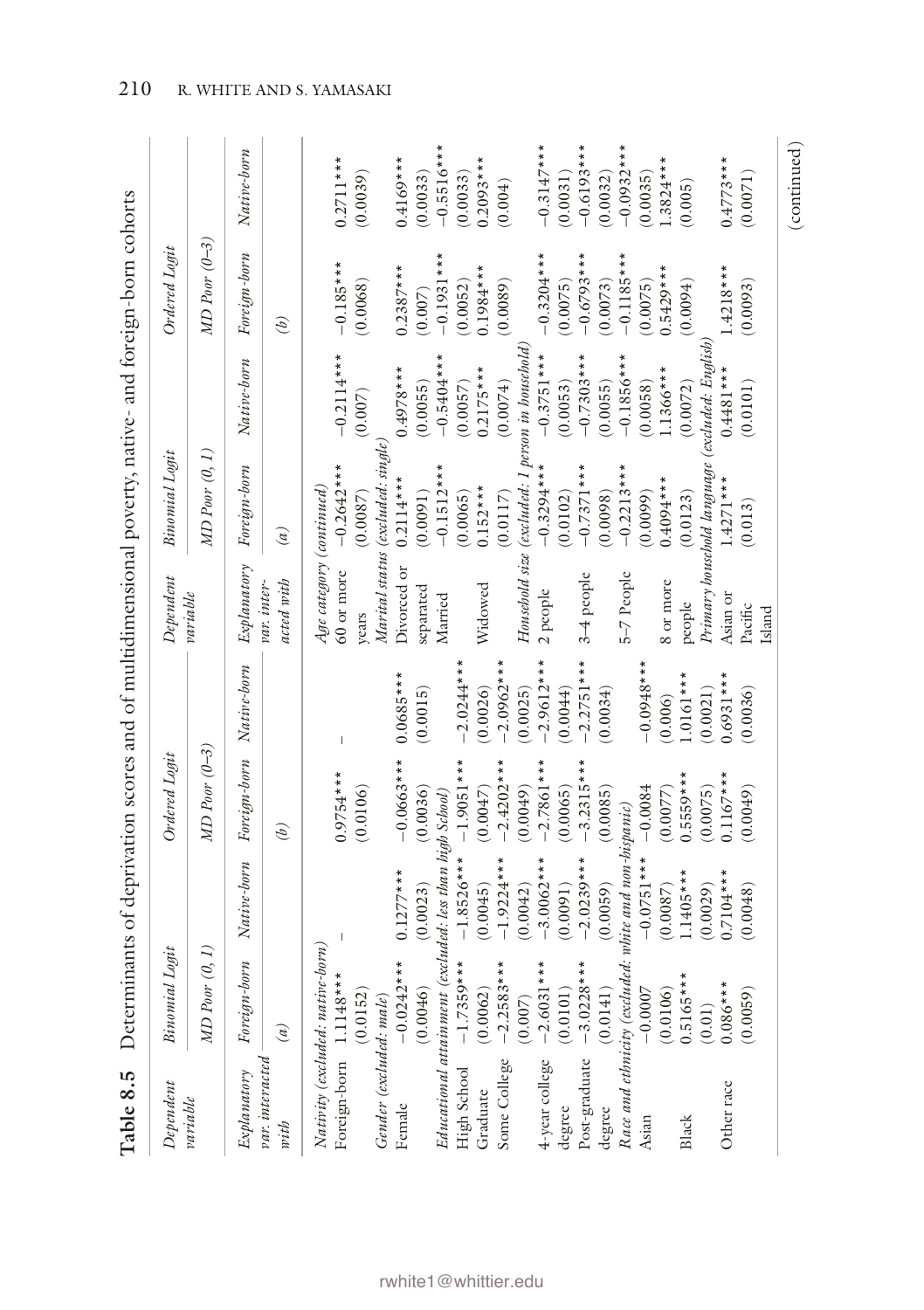|              |                | Ordered Logit                                                                                                                                             |             | Dependent                                                  |                                                            |                        | Ordered Logit                                                   |                                                                                                                                                                                                |
|--------------|----------------|-----------------------------------------------------------------------------------------------------------------------------------------------------------|-------------|------------------------------------------------------------|------------------------------------------------------------|------------------------|-----------------------------------------------------------------|------------------------------------------------------------------------------------------------------------------------------------------------------------------------------------------------|
|              |                |                                                                                                                                                           |             |                                                            |                                                            |                        | $MD$ $Por$ $(0-3)$                                              |                                                                                                                                                                                                |
| Foreign-born | Native-born    |                                                                                                                                                           |             | Explanatory                                                | Foreign-born                                               | Native-born            | Foreign-born                                                    | Native-born                                                                                                                                                                                    |
| (a)          |                | $\overline{\mathcal{E}}$                                                                                                                                  |             | acted with                                                 | (a)                                                        |                        | $\left(\frac{b}{2}\right)$                                      |                                                                                                                                                                                                |
| $-0.1142***$ | $0.5618***$    | $0.1305***$                                                                                                                                               | $0.5306***$ | Indo-                                                      | $.2089***$                                                 | $0.3913***$            | $1.1707***$                                                     | $0.3227***$<br>(0.0045)                                                                                                                                                                        |
|              |                |                                                                                                                                                           |             |                                                            |                                                            |                        |                                                                 | $0.5844***$                                                                                                                                                                                    |
| $1.4337***$  | $2.4133***$    | $1.4654***$                                                                                                                                               | $2.2321***$ |                                                            | 0.0141)                                                    | (0.0043)               |                                                                 | (0.0032)                                                                                                                                                                                       |
| (0.0094)     | (0.005)        | 0.0077                                                                                                                                                    | (0.0034)    | Other                                                      | $0.3124***$                                                | $-1.3448***$           | $0.4306***$                                                     | $-0.5055***$                                                                                                                                                                                   |
| $0.4277***$  | $1.0631***$    | $0.473***$                                                                                                                                                | $0.8581***$ | language                                                   | (0.0155)                                                   | (0.0077)               | (0.0101)                                                        | (0.0034)                                                                                                                                                                                       |
| (0.0055)     | (0.0044)       | (0.0042)                                                                                                                                                  | (0.0024)    |                                                            | $-2.6212$                                                  |                        |                                                                 |                                                                                                                                                                                                |
|              |                |                                                                                                                                                           |             |                                                            | (0.0107)                                                   |                        |                                                                 |                                                                                                                                                                                                |
| $0.4833***$  |                | $0.4519***$                                                                                                                                               | $0.9556***$ | /Cut1                                                      |                                                            |                        | 0.9001                                                          |                                                                                                                                                                                                |
| (0.0077)     | (0.0058)       | (0.0061)                                                                                                                                                  | (0.0036)    |                                                            |                                                            |                        | (0.0067)                                                        |                                                                                                                                                                                                |
| $0.0181**$   | $0.8393***$    | $0.0458***$                                                                                                                                               | $0.8322***$ | /Cut2                                                      |                                                            |                        | 2.483                                                           |                                                                                                                                                                                                |
| (0.0083)     | (0.0063)       | 0.0064)                                                                                                                                                   | (0.0038)    |                                                            |                                                            |                        | (0.0067)                                                        |                                                                                                                                                                                                |
| $-0.2303***$ | $0.677***$     | $-0.155***$                                                                                                                                               | $0.7425***$ | $/$ Cut $3$                                                |                                                            |                        | 4.7199                                                          |                                                                                                                                                                                                |
| (0.0089)     | (0.0065)       | (0.0068)                                                                                                                                                  | (0.0039)    |                                                            |                                                            |                        | (0.007)                                                         |                                                                                                                                                                                                |
|              |                |                                                                                                                                                           |             |                                                            | 15,510,910                                                 |                        | 5,510,910                                                       |                                                                                                                                                                                                |
|              |                |                                                                                                                                                           |             |                                                            | $1,934,402***$                                             |                        | $4,283,969***$                                                  |                                                                                                                                                                                                |
|              |                |                                                                                                                                                           |             |                                                            | 0.2979                                                     |                        | 0.2449                                                          |                                                                                                                                                                                                |
|              |                |                                                                                                                                                           |             |                                                            | $-3,414,345$                                               |                        | $-8,881,092$                                                    |                                                                                                                                                                                                |
|              |                |                                                                                                                                                           |             |                                                            |                                                            |                        |                                                                 |                                                                                                                                                                                                |
| I.           | $\overline{1}$ | I                                                                                                                                                         |             |                                                            | 0.9130                                                     |                        | 0.7760                                                          | L                                                                                                                                                                                              |
|              |                |                                                                                                                                                           |             |                                                            |                                                            |                        |                                                                 |                                                                                                                                                                                                |
|              | (0.0121)       | $0.9752***$<br>Age category (excluded: 18–29 years of age)<br>(0.0044)<br>Employment status (escluded: employed)<br>$MD$ $Por$ $(0, 1)$<br>Binomial Logit | (0.0086)    | Foreign-born Native-born<br>(0.0032)<br>$MD$ $Por$ $(0-3)$ | var. inter-<br>European<br>Constant<br>pariable<br>Spanish | $2.0735***$<br>0.0107) | $0.5957***$<br>(0.006)<br>Binomial Logit<br>$MD$ $Por$ $(0, 1)$ | Robust standard crrors in parentheses. All estimations include year and state fixed effects terms, which are not reported here due to space limitations.<br>$1.7981***$<br>0.0074)<br>(0.0096) |

 $***$ ,  $***$ ,  $***$ , and  $***$  indicate statistical significance from zero at the 1, 5, and 10% levels, respectively.

"\*\*\*\*", and "\*" indicate statistical significance from zero at the 1, 5, and 10% levels, respectively.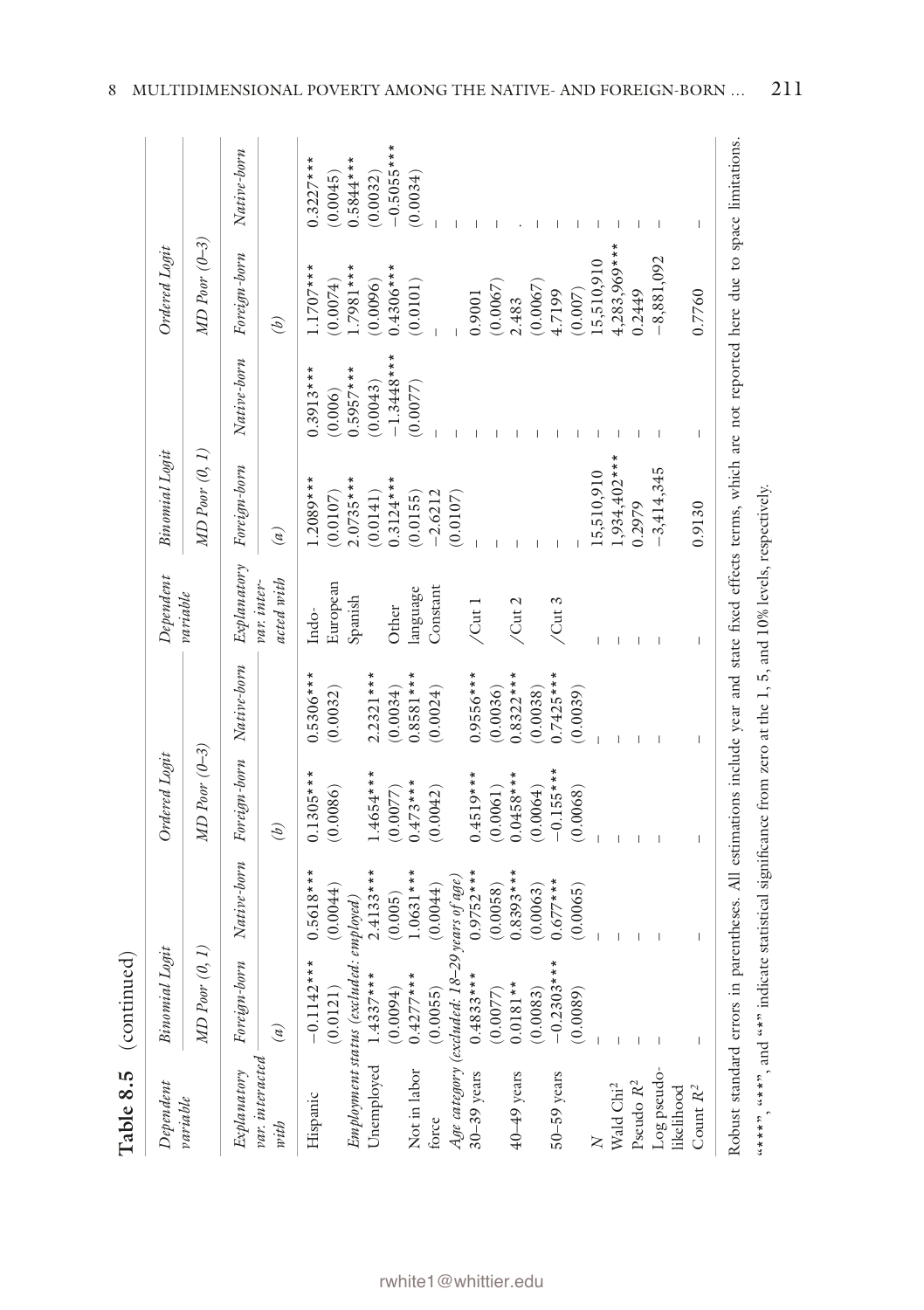mean values presented in Table [8.4](#page-23-0) with the results presented in column (a) of Table [8.5](#page-28-0) to calculate predicted probabilities. We fnd the typical foreign-born individual has an estimated likelihood of being multidimensionally poor that is 8.77% higher than the likelihood of the typical native-born individual. This cleavage in predicted probabilities persists when the results presented in column (b) are used to calculate predicted probabilities: compared to the typical native-born individual, the typical foreign-born individual is 24.58% less likely to not be deprived, 16.29% more likely to be vulnerable to poverty, 7.27% more likely to live in moderate poverty, and 1.02% more likely to experience severe poverty.

Turning attention to the estimated coefficients of the remaining explanatory variables, with few exceptions, we see considerable similarity across estimations. For example, women who are foreign-born are less likely to be multidimensionally poor as compared to native-born women. We also see that, as expected, additional educational attainment reduces the likelihood of experiencing multidimensional poverty. Relative to the white non-Hispanic control group, Hispanics, those who are black, and individuals of other races (i.e., that are neither Asian, black, nor white) have higher probabilities of being multidimensionally poor. This stands in contrast to Asians who have lower estimated probabilities. Not surprisingly, individuals who are employed tend to have lower likelihoods of being multidimensionally poor as compared to the unemployed and individuals who are not in the labor force. Relative to individuals who are 18–29 years of age, the likelihood of being multidimensionally poor is typically higher for individuals who are 30–50 years of age, after which the likelihood decreases. Being married, relative to being single, corresponds with a lower probability of being multidimensionally poor; however, being widowed, divorced, or separated corresponds with a higher probability. Compared to households with only one resident, those with up to seven individuals have lower likelihoods of being multidimensionally poor. For all estimations, however, households with eight or more residents have higher likelihoods of multidimensional poverty. Lastly, generally speaking, predominant use of a language other than English in one's household is positively related to multidimensional poverty.

Finally, following each of the estimations for which results are presented in Tables [8.5,](#page-28-0) [8.6](#page-31-0) and [8.7,](#page-33-0) Wald tests were conducted to determine whether the corresponding coefficient estimates differed signifcantly across native- and foreign-born cohorts. In nearly all instances, the estimated coefficient values are significantly different. Specifically, we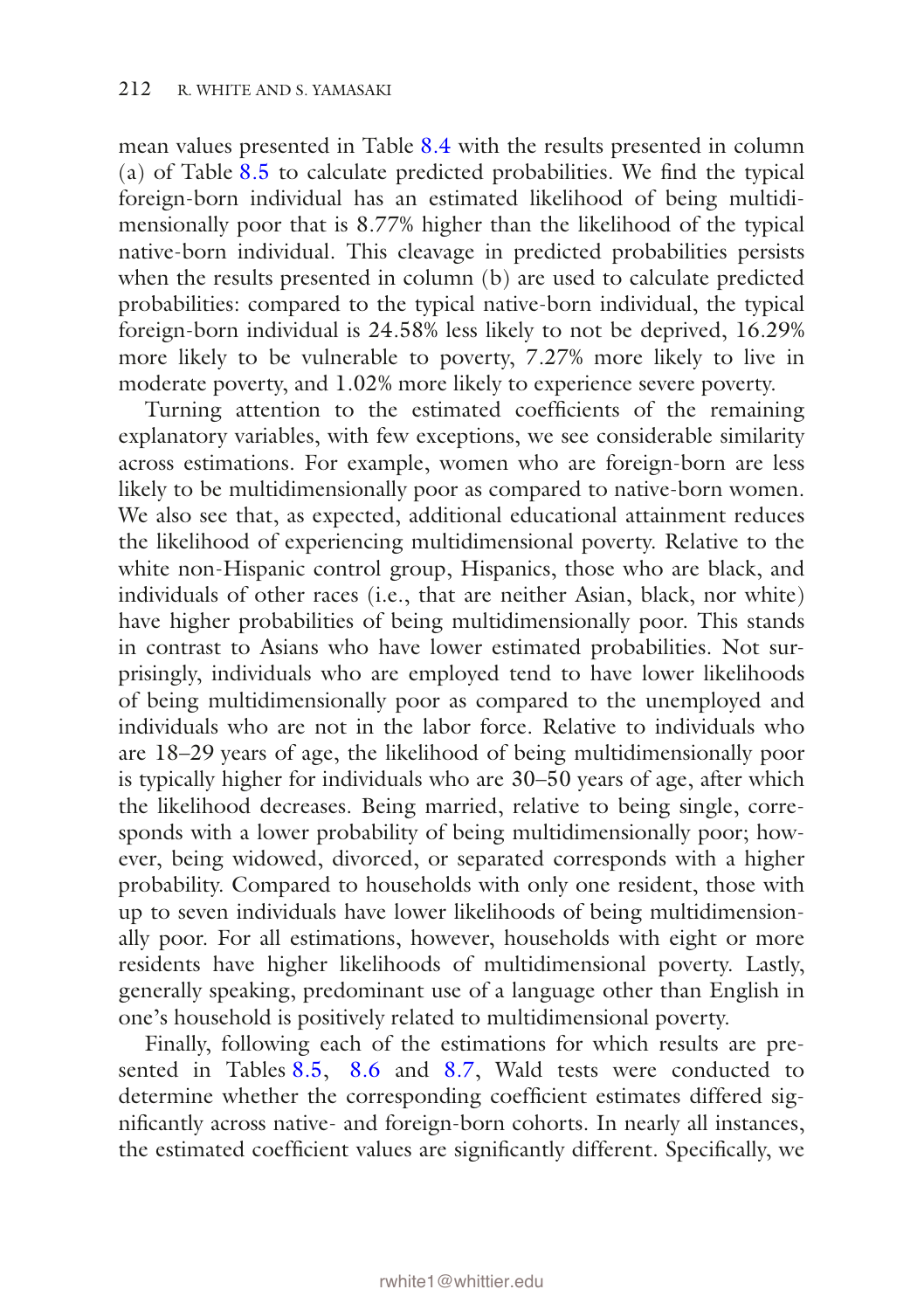<span id="page-31-0"></span>

| de 8.6 | ļ      | $\frac{1}{2}$ | $\sim$<br>í | $\overline{a}$ | くく<br>$-$<br>j | $\frac{1}{2}$ | 一、 Katharing Senior Computer Computer | <br>ļ | Ì<br>I<br>ţ<br>l |
|--------|--------|---------------|-------------|----------------|----------------|---------------|---------------------------------------|-------|------------------|
| i<br>ļ | ï<br>١ |               |             |                |                |               |                                       |       |                  |

| Estimations                                       |                               |                           |                            |                                  |                              | Table 8.6 Determinants of multidimensional poverty, by foreign-born cohorts and native-born (Binomial Logit |                 |               |                                       |               |
|---------------------------------------------------|-------------------------------|---------------------------|----------------------------|----------------------------------|------------------------------|-------------------------------------------------------------------------------------------------------------|-----------------|---------------|---------------------------------------|---------------|
| Explanatory var.<br>interacted with               | Cohort 1<br>$\left( a\right)$ | Cobort 2<br>$\mathcal{L}$ | Cobort 3<br>$\overline{c}$ |                                  | Native-born<br>$\mathscr{D}$ | Explanatory var.<br>interacted with                                                                         | Cohort 1<br>(a) |               | Cohort 2 (b) Cohort 3 (c) Native-born | Î)            |
| Cobort (excluded: native-born,                    |                               |                           |                            |                                  |                              | Age category (continued)                                                                                    |                 |               |                                       |               |
| Cohort                                            | $0.4298**$                    | $0.7722***$               |                            | $3.3323***$                      |                              | $50 - 59$ years                                                                                             | $0.4887***$     | $-0.0627***$  | $-0.5622***$                          | $0.6764***$   |
| dummy<br>Gender (excluded: native-born, male)<br> |                               |                           |                            | (0.042)                          |                              |                                                                                                             | (0.0259)        | (0.0183)      | (0.0115)                              | (0.0065)      |
|                                                   |                               |                           |                            |                                  |                              | 60 or more years                                                                                            | $0.2324***$     | $-0.0386***$  | $-0.6409***$                          | $-0.2124***$  |
| Female                                            | $-0.044$ ***                  |                           | $-0.0888***$               | $0.0194***$                      | $0.1276***$                  |                                                                                                             | (0.0242)        | (0.0174)      | (0.0124)                              | (0.007)       |
|                                                   | (0.0107)                      | (0.0086)                  |                            | (0.0066)                         | (0.0023)                     | Marital status (excluded: native-born, single)                                                              |                 |               |                                       |               |
| Educational attainment (excluded: native-born,    |                               |                           |                            | less than high school)           |                              | Divorced or                                                                                                 | $0.3848***$     | $0.2979***$   | $0.0309***$                           | $0.4984***$   |
| High school                                       | $-1.7346$ ***                 |                           | $-1.5901$ ***              | $-1.8534***$                     | $-1.8531***$                 | separated                                                                                                   | (0.023)         | (0.0182)      | (0.0122)                              | (0.0055)      |
| graduate                                          | (0.0155)                      | (0.0117)                  |                            | (0.0087)                         | (0.0045)                     | Married                                                                                                     | $-0.1643***$    | 0.0134        | $-0.3022***$                          | $-0.5399***$  |
| Some college                                      | $-2.1111***$                  |                           | $-2.0818***$               | $-2.3922***$                     | $-1.9221***$                 |                                                                                                             | (0.0205)        | (0.0145)      | 0.0081)                               | (0.0057)      |
|                                                   | (0.0155)                      | (0.0123)                  |                            | (0.011)                          | (0.0042)                     | Widowed                                                                                                     | $0.1562***$     | $0.277***$    | $-0.0653***$                          | $0.2178***$   |
| 4-year college                                    | $-2.549***$                   |                           | $-2.3872***$               | $-2.5885***$                     | $-3.0064$ **                 |                                                                                                             | (0.0252)        | (0.0216)      | (0.0183)                              | (0.0074)      |
| degree                                            | (0.0194)                      | (0.0157)                  |                            | (0.0214)                         | (0.0091)                     | Household size (excluded: native-born, I person in household)                                               |                 |               |                                       |               |
| Post-graduate                                     | $-3.0973***$                  |                           | $-2.8152***$               | $-2.8666$ ***                    | $-2.0242***$                 | 2 people                                                                                                    | $-0.6056$ ***   | $-0.3646$ *** | $-0.2104***$                          | $-0.3754$ *** |
| Degree                                            | (0.0271)                      | (0.0204)                  |                            | (0.0331)                         | (0.0059)                     |                                                                                                             | (0.019)         | (0.0169)      | (0.017)                               | (0.0053)      |
| Race and ethnicity (excluded:                     |                               |                           |                            | native-born, non-hispanic white, |                              | $3-4$ people                                                                                                | $-1.0273***$    | $-0.8122***$  | $-0.6361***$                          | $-0.7309***$  |
| Asian                                             | $0.2927***$                   | $-0.2196'$                |                            | $0.2462***$                      | $-0.0775**$                  |                                                                                                             | (610.0)         | (0.0162)      | (0.016)                               | (0.0055)      |
|                                                   | (0.0166)                      | (0.0165)                  |                            | (0.047)                          | (0.0087)                     | 5-7 people                                                                                                  | $-0.6232***$    | $-0.4071***$  | $-0.1485***$                          | $-0.1856***$  |
| Black                                             | $0.9399***$                   | $0.1547***$               |                            | $0.2886***$                      | $.1389***$                   |                                                                                                             | (0.0204)        | (0.0167)      | (0.016)                               | (0.0058)      |
|                                                   | (0.017)                       | 0.0156)                   |                            | (0.0225)                         | 0.0029)                      | 8 or more people                                                                                            | $-0.0011$       | $0.2108***$   | $0.4526***$                           | $1.1368***$   |
| Other race                                        | $0.5521***$                   | $0.1106***$               |                            | $0.0246***$                      | $0.7105***$                  |                                                                                                             | (0.0303)        | (0.0232)      | (0.0184)                              | (0.0072)      |
|                                                   | 0.0265                        | (0.0215)                  |                            | (0.0065)                         | 0.0048)                      | Primary household language (excluded: native-born, English-speaking)                                        |                 |               |                                       |               |
| Hispanic                                          | $0.4547***$                   |                           | $-0.2971***$               | $-1.5813***$                     | $0.5653***$                  | Asian or Pacific                                                                                            | $0.9946***$     | 1.9946***     | $0.2744***$                           | $0.4486***$   |
|                                                   | (0.0259)                      | (0.0261)                  |                            | (0.0293)                         | (0.0044)                     | Island                                                                                                      | (0.0192)        | (0.0262)      | (0.0623)                              | (0.0101)      |
|                                                   |                               |                           |                            |                                  |                              |                                                                                                             |                 |               |                                       | (continued)   |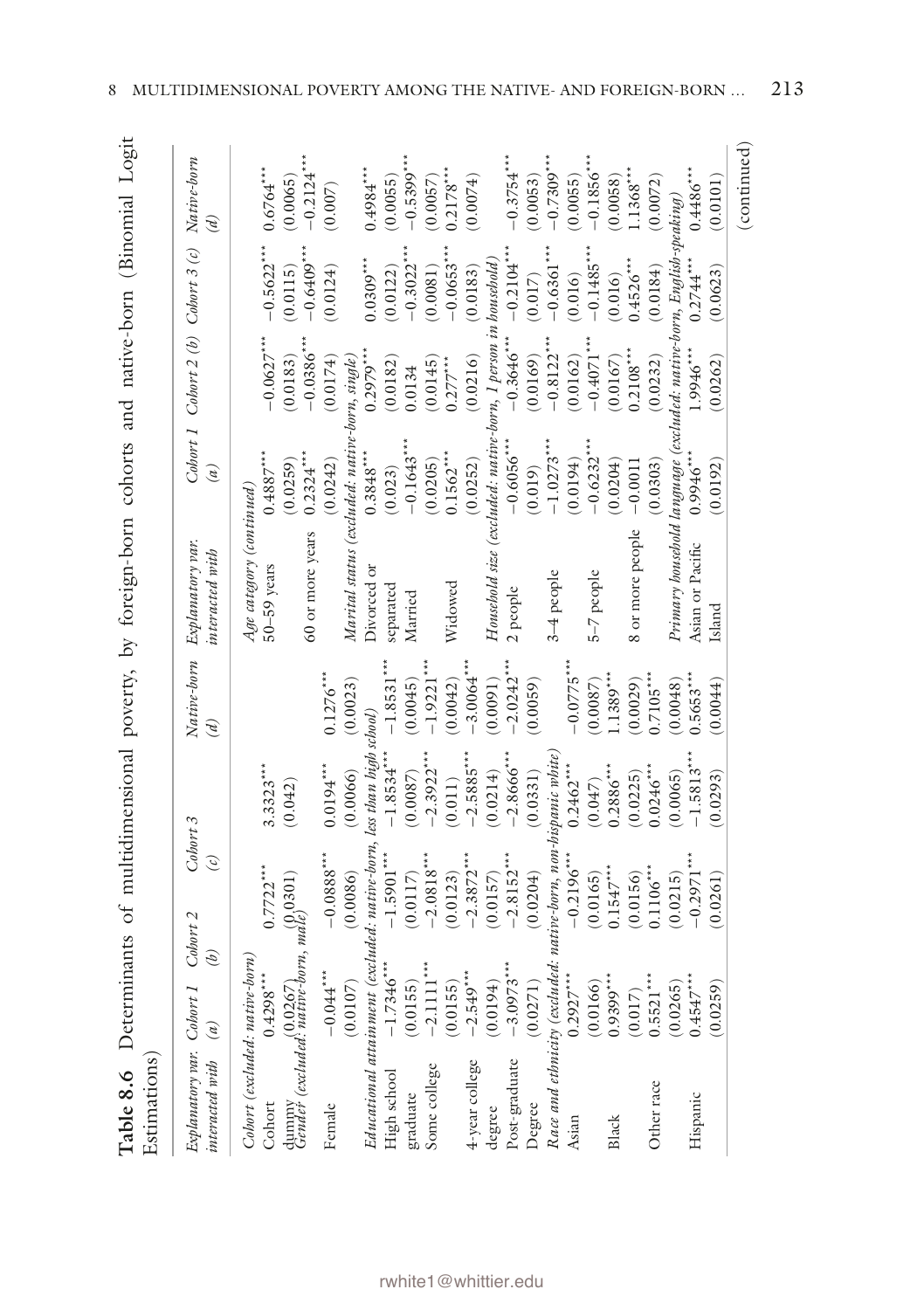| O11111e       |  |
|---------------|--|
| ိ<br>Table 8. |  |

| Explanatory var. Cohort 1 Cohort 2<br>interacted with             | (a)            | $\overline{\mathcal{E}}$   | Cobort 3<br>$\mathcal{L}$ | $\binom{d}{k}$ | Native-born Explanatory var.<br>interacted with | (a)                    | Cohort 1 Cohort 2 (b) Cohort 3 (c) Native-born |                        | (p)                    |
|-------------------------------------------------------------------|----------------|----------------------------|---------------------------|----------------|-------------------------------------------------|------------------------|------------------------------------------------|------------------------|------------------------|
| Employment status (excluded: native-born, employed)<br>Unemployed | $1.9204***$    | 1.5551***                  | $1.2201***$               | $2.4131***$    | Indo-European                                   | $0.9251***$<br>0.0145) | $1.8593***$<br>0.0246)                         | $0.2114***$<br>0.0567) | $0.3888***$<br>(0.006) |
|                                                                   | (610.0194)     | $(0.0169)$<br>$0.721***$   | $(0.0135)$<br>$0.3625***$ | 0.005)         | Spanish                                         | $0.9526***$            | $2.0604***$                                    | 6898                   | $0.5962***$            |
| Not in labor                                                      | $0.7092***$    |                            |                           | $0633***$      |                                                 | (0.0257)               | (0.034)                                        | (0.0285)               | (0.0043)               |
| force                                                             | (0.0148)       | (0.0107)                   | (0.0075)                  | 0.0044)        | Other language                                  | $-0.5632***$           | $0.352***$                                     | $-0.7569***$           | $-1.3453***$           |
| Age category (excluded: native-born, 18–29 years of age)          |                |                            |                           |                |                                                 | (0.0303)               | (0.0279)                                       | (0.0347)               | (0.0077)               |
| $30 - 39$ years                                                   | $0.7995***$    | $0.4653***$                | $0.3399***$               | $0.975***$     | Constant                                        | $-2.6206$              |                                                |                        |                        |
|                                                                   | (0.0251)       | $(0.0172)$<br>$0.2446$ *** | (0.0095)                  | (0.0058)       |                                                 | (0.0107)               |                                                |                        |                        |
| $40 - 49$ years                                                   | $0.6412***$    |                            | $-0.2782***$              | $0.8387***$    |                                                 |                        |                                                |                        |                        |
|                                                                   | 0.0256)        | (0.0177)                   | (0.0102)                  | (0.0063)       |                                                 |                        |                                                |                        |                        |
|                                                                   | 15,510,910     |                            |                           |                |                                                 |                        |                                                |                        |                        |
| Count $\mathbb{R}^2$                                              | 0.9140         |                            |                           |                |                                                 |                        |                                                |                        |                        |
| Wald Chi <sup>2</sup>                                             | $1,940,713***$ |                            |                           |                |                                                 |                        |                                                |                        |                        |
| Log pseudo                                                        | $-3,394,124$   |                            |                           |                |                                                 |                        |                                                |                        |                        |
| likelihood                                                        |                |                            |                           |                |                                                 |                        |                                                |                        |                        |
| Pseudo R <sup>2</sup>                                             | 0.302          |                            |                           |                |                                                 |                        |                                                |                        |                        |
|                                                                   |                |                            |                           |                |                                                 |                        |                                                |                        |                        |

See Table 8.5 notes See Table [8.5](#page-28-0) notes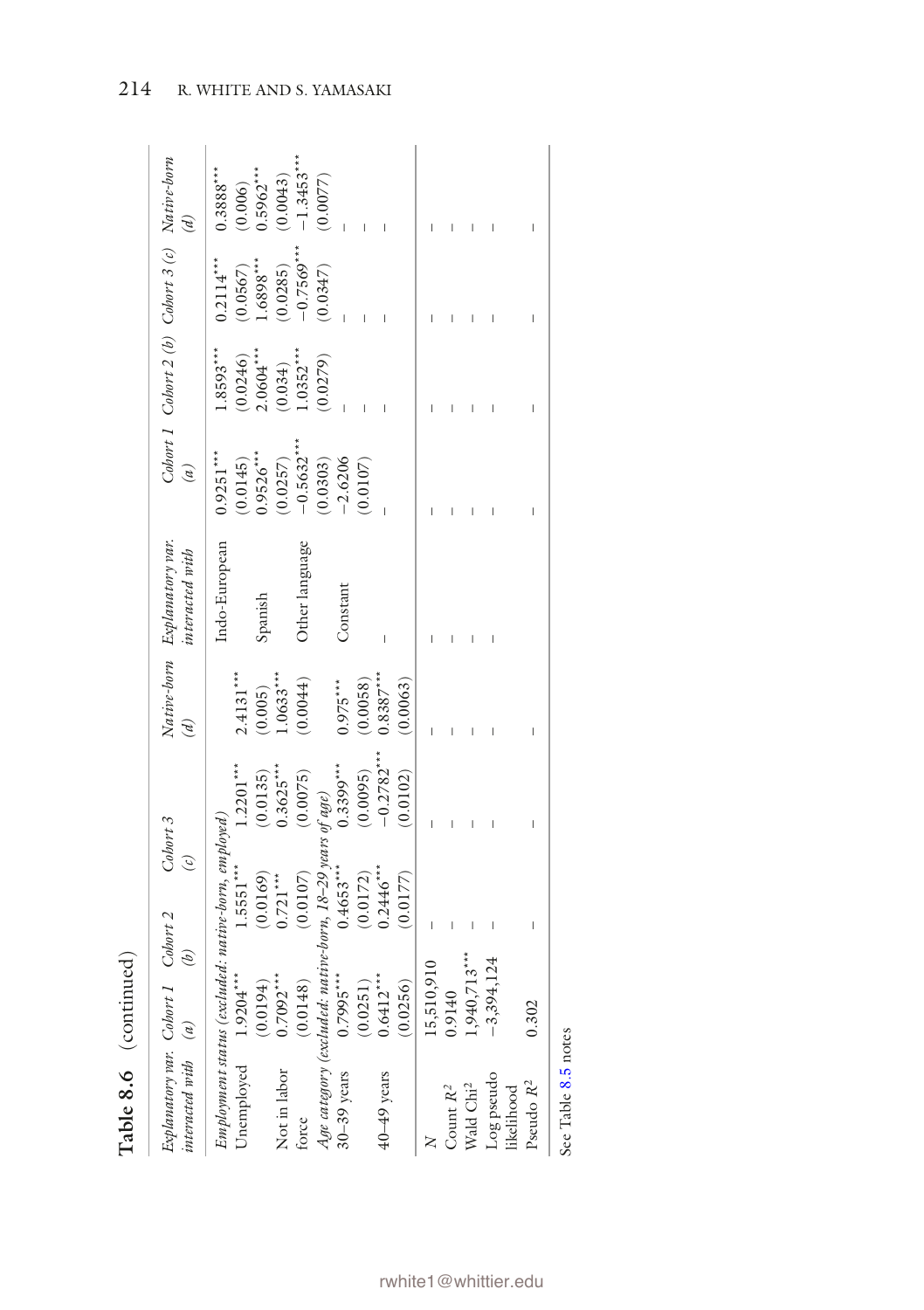<span id="page-33-0"></span>

| Table 8.7                                                                                                                      |               |                               |                        |                                | Determinants of MDP poor categories, by foreign-born cohorts and native-born (ordered logit estimations) |              |                             |                           |                              |
|--------------------------------------------------------------------------------------------------------------------------------|---------------|-------------------------------|------------------------|--------------------------------|----------------------------------------------------------------------------------------------------------|--------------|-----------------------------|---------------------------|------------------------------|
| Explanatory var.<br>interacted with                                                                                            | Cobort $1(a)$ | Cobort 2<br>$\left( b\right)$ | Cohort $3(c)$          | $Native-born$<br>$\mathcal{L}$ | Explanatory var.<br>interacted with                                                                      |              | Cohort $1(a)$ Cohort $2(b)$ | Cohort 3 $(\epsilon)$     | Native-born<br>$\mathscr{D}$ |
| Cohort (excluded: native-born)                                                                                                 |               |                               |                        |                                | Age category (continued)                                                                                 |              |                             |                           |                              |
| Cohort dunnny                                                                                                                  | $0.3779***$   | $0.6663***$                   | $2.9509***$            |                                | 60 or more                                                                                               | $0.3432***$  | 0.0081                      | $-0.6505***$              | $0.2713***$                  |
| $\begin{array}{ll} (0.0164) \qquad \qquad (0.022) \\ \text{Gender (excluded: Native-born, male)} \\ \text{Female} \end{array}$ |               |                               | (0.0326)               |                                | years                                                                                                    | (0.0147)     | (0.0135)                    | (0.0103)                  | (0.0039)                     |
|                                                                                                                                |               |                               |                        |                                | Marital status (excluded: native-born, single)                                                           |              |                             |                           |                              |
|                                                                                                                                |               | $-0.1263***$                  | 0.0015                 | $0.0687***$                    | Divorced or                                                                                              | $0.3373***$  | $0.3221***$                 | $0.047***$                | $0.4181***$                  |
|                                                                                                                                | $(0.0067)$    | (0.0068)                      | (0.0055)               | (0.0015)                       | separated                                                                                                | (0.0142)     | (0.0139)                    | (0.0101)                  | (0.0033)                     |
| Educational attainment (excluded: native-born,                                                                                 |               |                               | less than high school) |                                | Married                                                                                                  | $-0.2425***$ | $-0.064$ ***                | $-0.3209***$              | $-0.5517***$                 |
| High school                                                                                                                    | $-1.8062***$  | $-1.8023***$                  | $-2.0313***$           | $-2.0287***$                   |                                                                                                          | (0.0122)     | $(0.011)$                   | (0.0068)                  | (0.0033)                     |
|                                                                                                                                | (0.0098)      | (0.0095)                      | (0.0068)               | (0.0026)                       | Widowed                                                                                                  | $0.2285***$  | $0.3074***$                 | $-0.0387$ **              | $0.2099***$                  |
| graduate<br>Some college                                                                                                       | $-2.144$ ***  | $-2.3005***$                  | $-2.6074***$           | $-2.0999***$                   |                                                                                                          | (0.0154)     | (0.0174)                    | (0.0151)                  | (0.004)                      |
|                                                                                                                                | (0.0094)      | (0.0093)                      | (0.0079)               | (0.0025)                       | Household size (excluded: native-born, 1 person                                                          |              |                             | in household)             |                              |
| 4-year college                                                                                                                 | $-2.5548***$  | $-2.6468***$                  | $-2.8811***$           | $-2.965$ ***                   | 2 people                                                                                                 | $-0.4753***$ | $-0.285***$                 | $-0.282***$               | $-0.3153***$                 |
| degree                                                                                                                         | (0.0112)      | (0.0112)                      | (0.015)                | (0.0044)                       |                                                                                                          | (0.012)      | (0.0134)                    | (0.0143)                  | (0.0031)                     |
| Post-graduate                                                                                                                  | $-3.0617***$  | $-3.1548***$                  | $-3.1034***$           | $-2.2791$ ***                  | 3-4 people                                                                                               | $-0.7951***$ | $-0.7212***$                | $-0.6527***$              | $-0.6209***$                 |
| degree                                                                                                                         | (0.0143)      | (0.0138)                      | (0.0216)               | (0.0034)                       |                                                                                                          | (0.0121)     | (0.0129)                    | (0.0135)                  | (0.0032)                     |
| Race and ethnicity (excluded: native-born, non-hispanic white)                                                                 |               |                               |                        |                                | 5-7 people                                                                                               | $-0.3868***$ | $-0.2636***$                | $-0.1178***$              | $-0.0934***$                 |
| Asian                                                                                                                          | $0.2071***$   | $-0.1749***$                  | $0.2496***$            | $-0.0971$ **                   |                                                                                                          | (0.0131)     | (0.0135)                    | $(0.0136)$<br>$0.4086***$ | (0.0035)                     |
|                                                                                                                                | (0.0103)      | (0.013)                       | (0.0386)               | (0.006)                        | 8 or more                                                                                                | $0.4365***$  | $0.4763***$                 |                           | $1.3883***$                  |
|                                                                                                                                |               |                               |                        |                                | people                                                                                                   | (0.02)       | (0.0187)                    | (0.015)                   | (0.005)                      |
| Black                                                                                                                          | $0.8438***$   | $0.2262***$                   | $0.297***$             | $1.0173***$                    |                                                                                                          |              |                             |                           |                              |
|                                                                                                                                | (0.0109)      | (0.0124)                      | (0.0187)               | 0.0021)                        | Primary household language (excluded: native-born, English-speaking)                                     |              |                             |                           |                              |
| Other race                                                                                                                     | $0.5266***$   | $0.1153***$                   | $0.0395***$            | $0.6956***$                    | Asian or Pacific                                                                                         | $1.0009***$  | $1.9649***$                 | $0.5893***$               | $0.4795***$                  |
|                                                                                                                                | (0.0181)      | $(0.0175)$                    | (0.0055)               | 0.0036)                        | Island                                                                                                   | $(0.0119)$   | (0.0186)                    | (0.0491)                  | (0.0071)                     |
| Hispanic                                                                                                                       | $0.3808***$   | $-0.1234***$                  | $-1.2097$ **           | $0.5352***$                    | Indo-European                                                                                            | $0.8585***$  | $1.8199***$                 | $0.5053***$               | $0.3213***$                  |
|                                                                                                                                | (0.0175)      | (0.0201)                      | (0.0225)               | (0.0032)                       |                                                                                                          | (0.0091)     | (0.0174)                    | (0.0448)                  | (0.0045)                     |
|                                                                                                                                |               |                               |                        |                                |                                                                                                          |              |                             |                           | (continued)                  |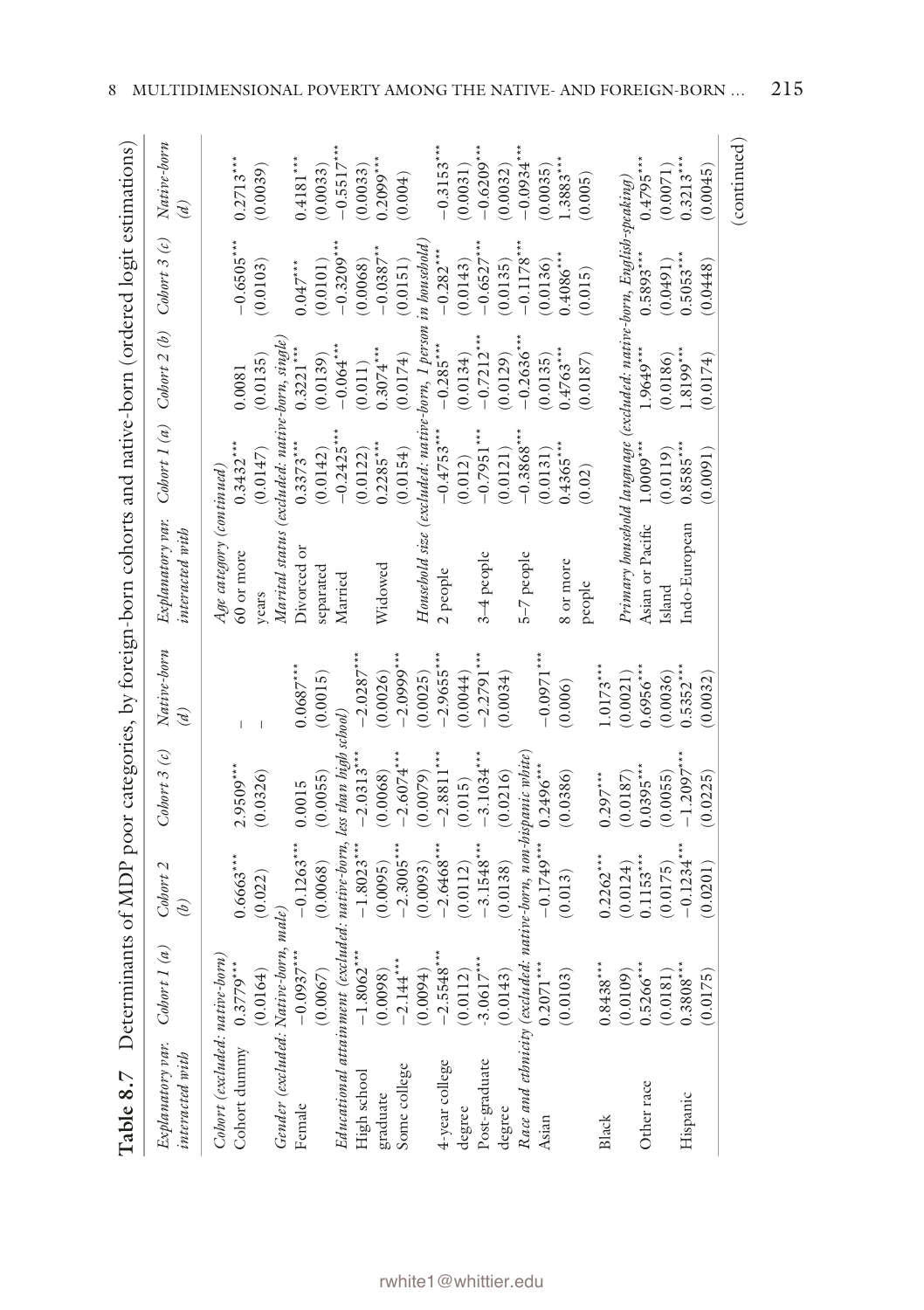|           | $\overline{\phantom{a}}$        |
|-----------|---------------------------------|
|           | Cohort $3(c)$                   |
|           | Abort 2                         |
| ontinue   |                                 |
| Table 8.7 | $x$ planatory var. Cobort 1 (a. |

| Explanatory var. Cohort 1 (a) Cohort 2<br>interacted with         |                         | $\mathcal{L}(\theta)$   |                           | Cobort 3 (c) Native-born<br>$\overline{a}$ | Explanatory var. Cohort 1 (a) Cohort 2 (b) Cohort 3 (c) Native-born<br>interacted with |                          |                         |                         | $\mathscr{D}$             |
|-------------------------------------------------------------------|-------------------------|-------------------------|---------------------------|--------------------------------------------|----------------------------------------------------------------------------------------|--------------------------|-------------------------|-------------------------|---------------------------|
| Employment status (excluded: native-born, employed)<br>Unemployed | $1.6891***$             | $1.5472***$             | $1.3055***$               | $2.2361***$                                | Spanish                                                                                | $0.8825***$<br>0.0173)   | $1.8942***$<br>0.0242)  | $1.6533***$<br>0.021)   | $0.5865***$<br>(0.0032)   |
| Not in labor                                                      | $0.5992***$<br>(0.0139) | $0.6828***$<br>(0.0148) | $0.4343***$<br>$(0.0117)$ | $.8593***$<br>0.0034)                      | Language<br><b>Other</b>                                                               | $-0.1811***$<br>(0.0151) | $1.0361***$<br>(0.0197) | $-0.1212***$<br>(0.025) | $-0.5066$ ***<br>(0.0035) |
| force                                                             | (0.0086)                | (0.0082)                | (0.0062)                  | (0.0024)                                   | $\sqrt{C}$ ut 1                                                                        | 18981                    |                         |                         |                           |
| Age category (excluded: native-born, 18–29 years of age)          |                         |                         |                           |                                            |                                                                                        | (0.0067)                 |                         |                         |                           |
| $30-39$ Years                                                     | $0.6694***$             | $0.4265***$             | $0.3052***$               | $0.9576***$                                | $/$ Cut $2$                                                                            | 2.4897                   |                         |                         |                           |
|                                                                   | (0.0151)                | 0.0132)                 | (0.0079)                  | 0.0036)                                    |                                                                                        | 0.0067                   |                         |                         |                           |
| 40-49 Years                                                       | $0.5719***$             | $0.2271***$             | $-0.2988***$              | $0.8337***$                                | /Cut3                                                                                  | 1.7462                   |                         |                         |                           |
|                                                                   | (0.0154)                | 0.0134)                 | (0.0085)                  | (0.0038)                                   |                                                                                        | (0.007)                  |                         |                         |                           |
| $50 - 59$ Years                                                   | $0.4956***$             | $-0.0329***$            | $-0.5708***$              | $0.7439***$                                |                                                                                        |                          |                         |                         |                           |
|                                                                   | (0.0155)                | (0.0138)                | (0.0095)                  | (0.0039)                                   |                                                                                        |                          |                         |                         |                           |
| Z                                                                 | 1,55,10,910             |                         |                           |                                            |                                                                                        |                          |                         |                         |                           |
| Count $R^2$                                                       | 0.7760                  |                         |                           |                                            |                                                                                        |                          |                         |                         |                           |
| Wald Chi <sup>2</sup>                                             | 4320,686***             |                         |                           |                                            |                                                                                        |                          |                         |                         |                           |
| Log pseudo                                                        | $-8,850,466$            |                         |                           |                                            |                                                                                        |                          |                         |                         |                           |
| Pseudo $\mathbb{R}^2$<br>likelihood                               | 0.2475                  |                         |                           |                                            |                                                                                        |                          |                         |                         |                           |
|                                                                   |                         |                         |                           |                                            |                                                                                        |                          |                         |                         |                           |

See Table 8.5 notes See Table [8.5](#page-28-0) notes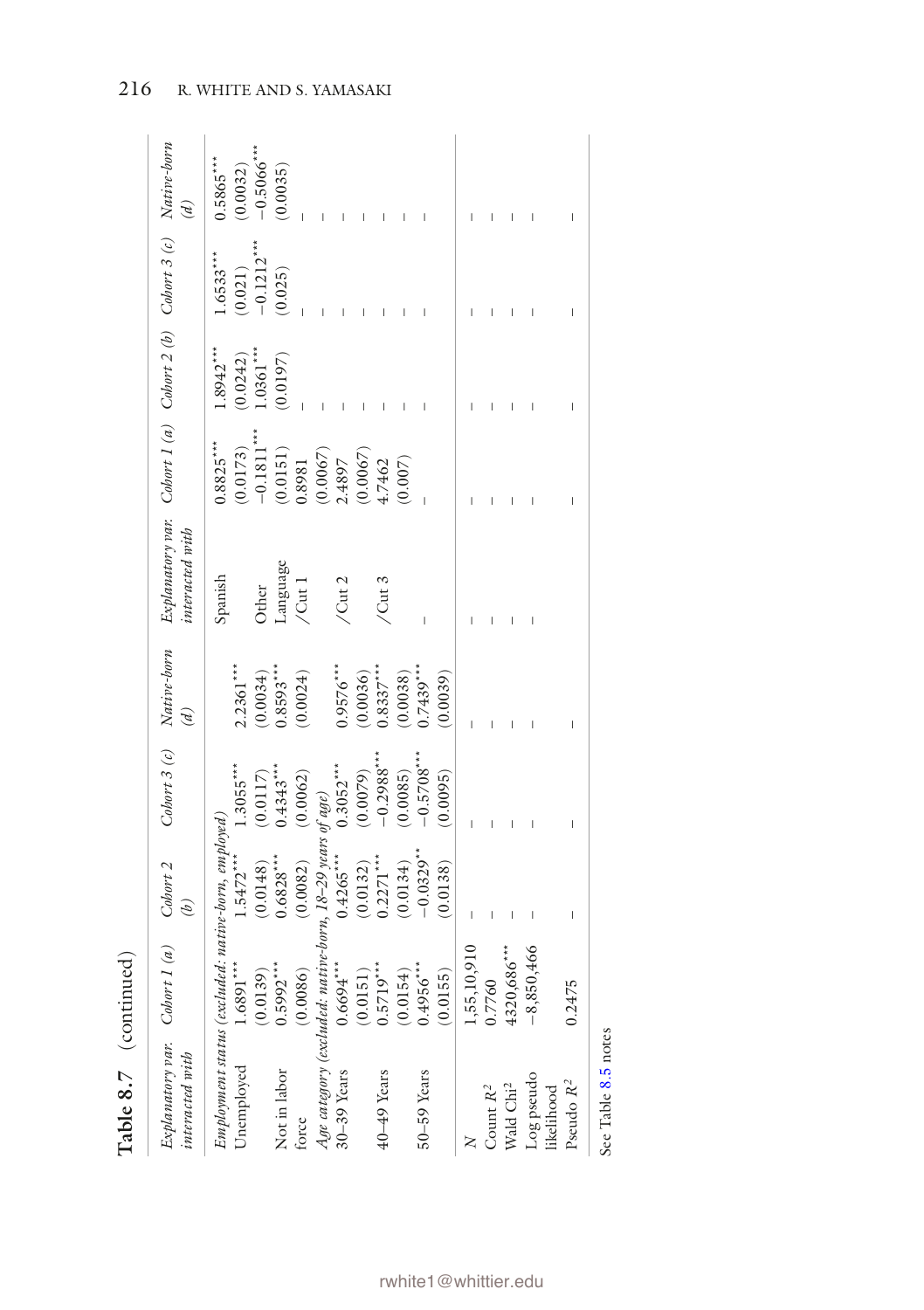fnd signifcant differences across 23 of the 26 pairs (88.46%) of native-and foreign-born coefficients presented in Table [8.5](#page-28-0).

Looking to the variation in poverty intensity and incidence that is depicted in Fig. [8.1](#page-13-0) and to the differences in mean values across the three foreign-born cohorts that are presented in Table [8.4,](#page-23-0) we further modify our regression model to interact dummy variables for each of the three foreign-born cohorts, and a dummy variable that represents nativeborn individuals, with each of the explanatory variables. The results obtained when the binary MD Poor variable is employed as the dependent variable series are presented in Table [8.6](#page-31-0), and the results obtained with the MD Poor Category variables used as the dependent variable series are provided in Table [8.7.](#page-33-0)

Focusing frst on the cohort-specifc dummy variables, in both tables, we see positive and statistically signifcant coeffcients for each cohort. Considering the relative MPI values of each cohort, it is unsurprising to see the coefficients increase in magnitude as we move from cohort 1 to cohort 2 to cohort 3. After each set of results presented in Tables [8.6](#page-31-0) and [8.7](#page-33-0) we perform Wald tests to consider whether differences in coeffcient magnitudes across cohorts are statistically signifcant. In Table [8.6,](#page-31-0) we find that 149 of the 156 coefficient pairs differ significantly (95.51%), and we have that 147 of the 156 coefficient pairs (94.23%) in Table [8.7](#page-33-0) are signifcantly different. It is important to note, however, that although coefficient values generally differ, in a number of cases the magnitudes of the differences are slight and the differences may carry no practical signifcance. We also fnd a fair amount of consistency across cohorts in terms of the signs of the coeffcients presented in Tables [8.6](#page-31-0) and [8.7.](#page-33-0) This consistency, however, is not universal.<sup>8</sup>

Again we calculate predicted probabilities, this time for the MD Poor Categories, using the mean values presented in Table [8.4](#page-23-0) and the estimation results that are presented in Table [8.5](#page-28-0) for the entire foreign-born cohort and in Tables [8.6](#page-31-0) and [8.7](#page-33-0) for the native-born cohort and three foreign-born cohorts. Results are illustrated in Fig. [8.2.](#page-36-1)

We fnd that, for all groupings except cohort 3, the likelihood of being multidimensionally poor decreases in value as we move from left to right in the fgure. For the native-born cohort, there is an estimated 86.3% probability of being within the not deprived category, a 10.6% probability of being vulnerable to multidimensional poverty, a 2.8% probability of living in moderate poverty, and a 0.3% probability of experiencing severe poverty. As noted earlier, cohort 1 mirrors the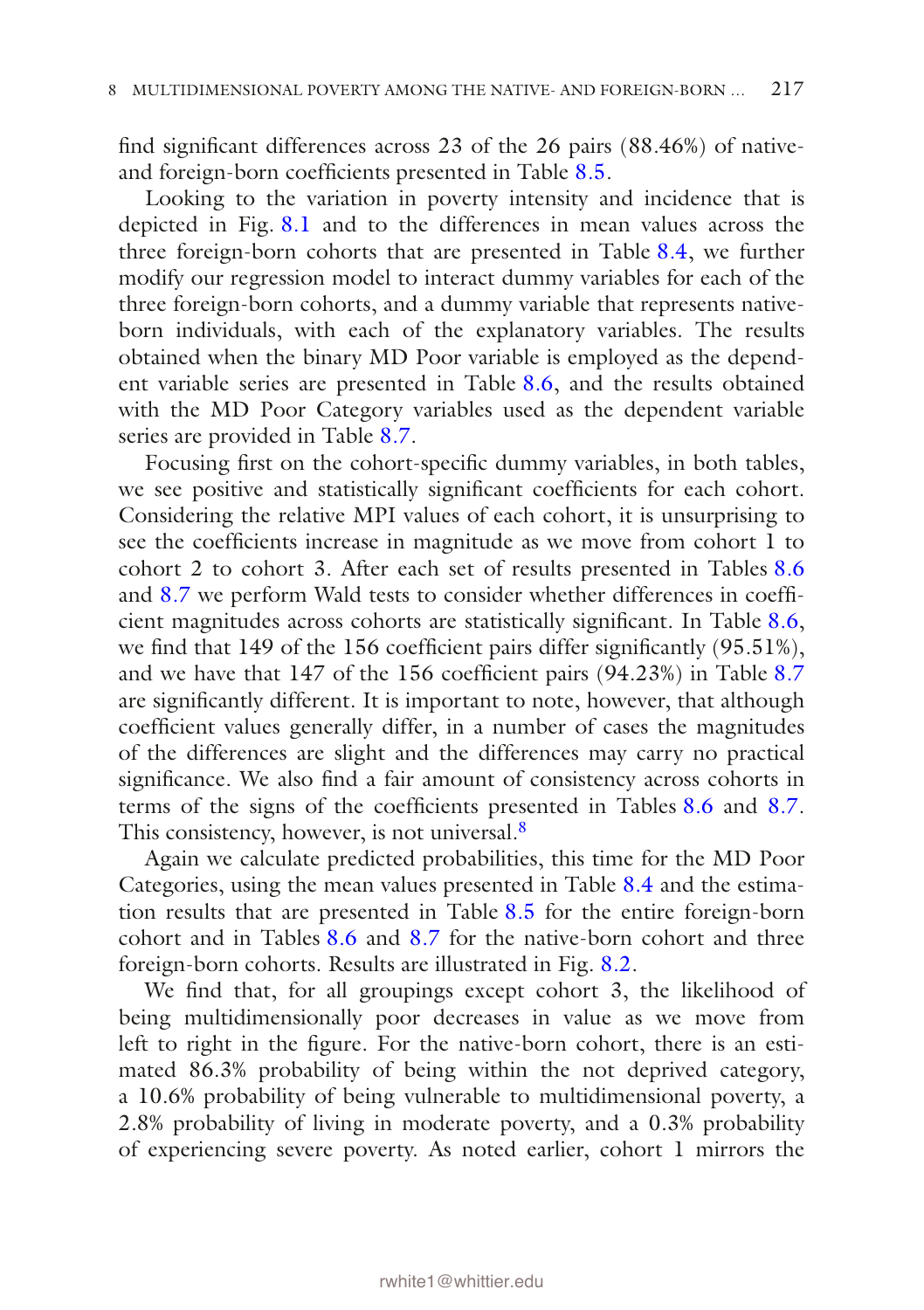

<span id="page-36-1"></span>**Fig. 8.2** Predicted probabilities from ordered logit estimations, by home country cohort

*Note* **probabilities for the foreign-born group are calculated using the results presented in column (b) of Table [8.5.](#page-28-0) All other probabilities are calculated using the results presented in Table [8.7](#page-33-0)**

native-born cohort to a considerable extent. We see that pattern again here as the estimated probabilities for cohort 1 are quite similar to those of the native-born cohort. Similarly, in Fig. [8.2](#page-36-1), we again see that the estimated probabilities for the entire foreign-born cohort and for cohort 2 are nearly identical. Where we fnd the greatest deviation from the general pattern is with cohort 3. Individuals from the home countries in this group have only a 27.5% predicted probability of not being deprived. They have a 37.6% likelihood of being vulnerable to multidimensional poverty, a 29.6% probability of living in moderate poverty, and a 5.3% probability of facing severe poverty.

# <span id="page-36-0"></span>8.5 Summary/Conclusions

We have examined data from the 2010–2014 ACS 5-year PUMS fles (U.S. Census [2016\)](#page-39-5) while employing the methodology of Alkire and Foster [\(2009](#page-39-6)) to measure multidimensional poverty. We have documented the extent to which multidimensional poverty exists in the pre-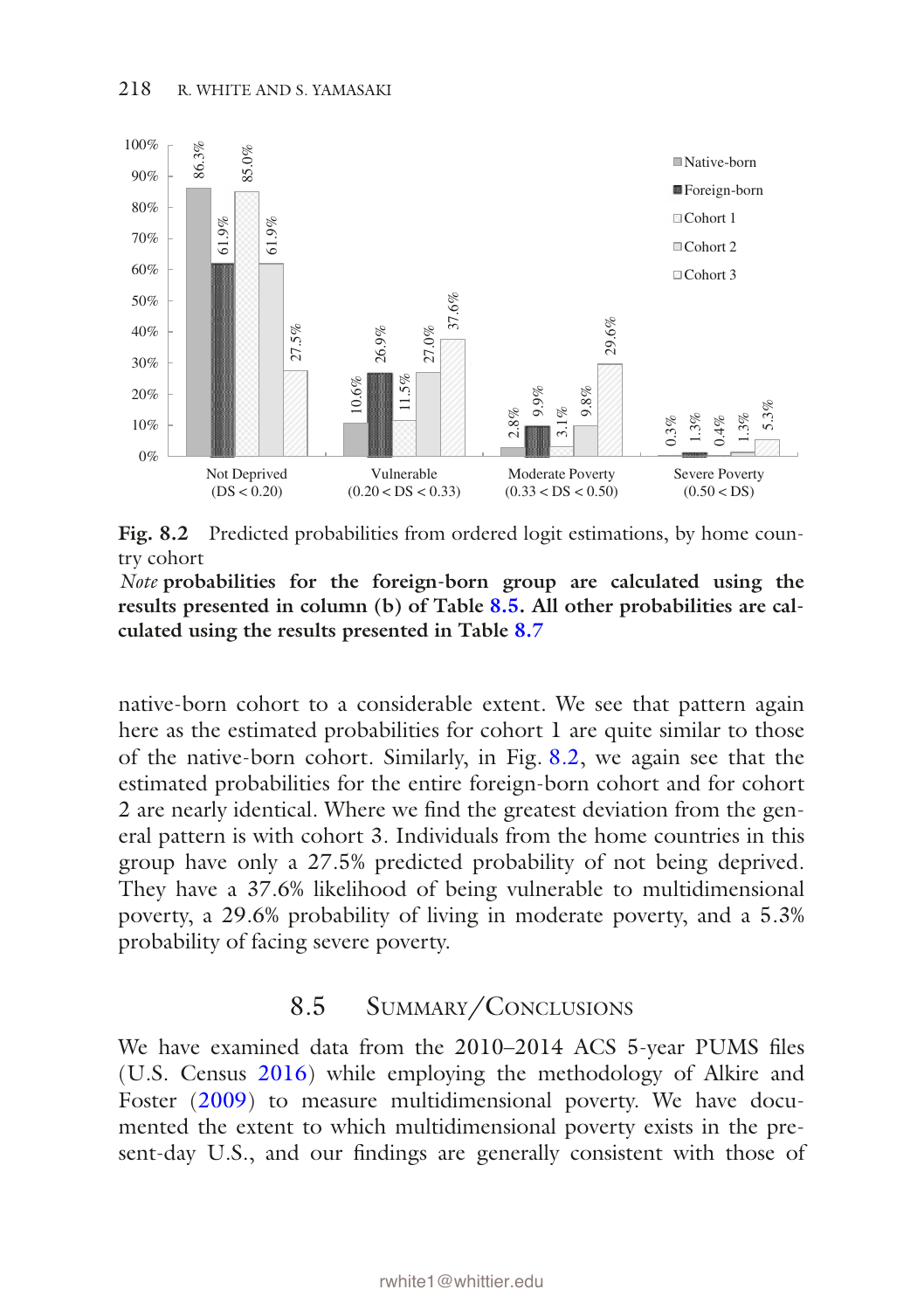earlier studies. However, extending the literature, we fnd considerable variation across native- and foreign-born residents of the U.S. and across immigrant home countries in the incidence and intensity of deprivation as refected by their respective MPI values. Our econometric analysis has identifed factors that contribute to multidimensional poverty and, again extending the literature, we have examined variation in the determinants across both native- and foreign-born cohorts and across groupings of immigrants' home countries. Our results confrm that, once other factors are controlled for, foreign-born individuals who reside in the United States are more likely than the native-born to be multidimensionally poor.

We hope that the detailed coverage we have provided is of value to fellow researchers and for the formulation of public policies that aim to alleviate deprivation. To that end, our fndings suggest that reductions in multidimensional poverty within the U.S. and, more directly, among members of the foreign-born population of the U.S. can be achieved via the creation and implementation of public policies that target individuals who are from the countries we classify as cohort 3. Further, the thrust of such policies should be to increase educational attainment and/or English fuency. This alone, of course, is insuffcient to remediate all deprivation; however, targeting the individuals and groupings that are most deprived will allow for reductions in overall multidimensional deprivation.

Finally, as we note in the introduction, we see this as a frst step toward a more comprehensive and, thus, more useful understanding of multidimensional policy in the United States. There are, however, many potential avenues for additional research. For example, we have employed a lack of health insurance coverage as an indicator of multidimensional poverty and our reference period is 2010 through 2014. This coincides with the enactment of the Affordable Care Act (ACA) (March 2010) and the phase-in period for most of the Act's major provisions (i.e., through January 2014). Thus, the extent to which the Act reduced multidimensional poverty is surely of value for public policy, especially as the political debate over health care in 2017 is centered on repeal and/or replacement of the ACA. Similarly, our reference period spans the recovery from the Great Recession (December 2007–June 2009). A lengthier reference period would facilitate examination of the effects of the recession on multidimensional poverty, both generally and for various demographic cohorts, and allow for the study of the related recovery paths.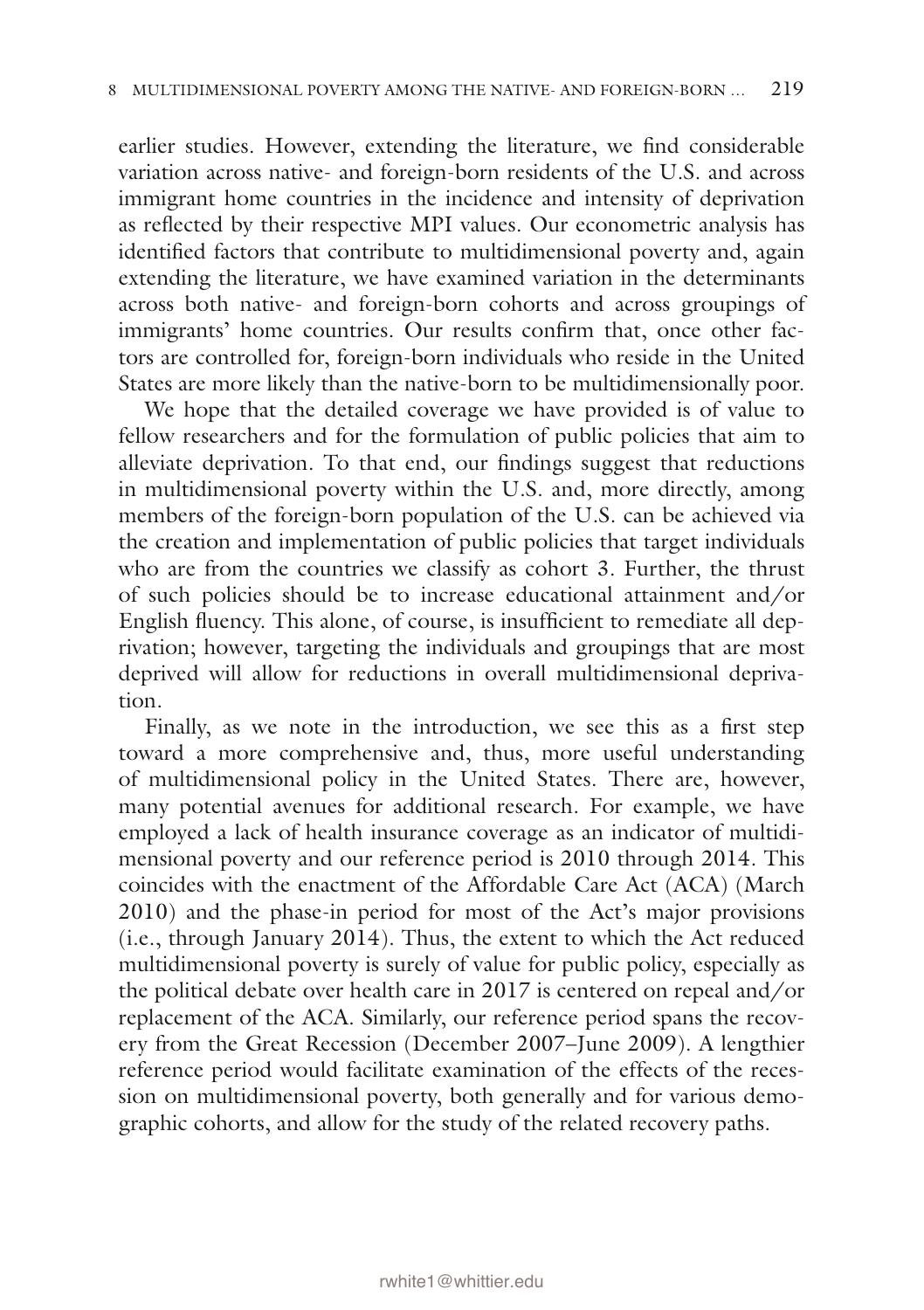### <span id="page-38-0"></span>**NOTES**

- 1. In 1983, the U.S. poverty rate was equal to 15.2% (DeNavis–Walt and Proctor [2015](#page-39-0)).
- 2. Bibi ([2005](#page-39-10)) and Zeumo et al. [\(2011\)](#page-40-2) provide surveys of the related literature.
- 3. T tests reveal that the differences in values across the native- and foreign-born cohorts are statistically signifcant (*p* < 0.01) for all listed variables.
- 4. Given the natural break in the headcount ratio series, we use  $H = 0.32$  to distinguish cohorts 1 and 2 from cohort 3. For the poverty intensity series, we use the mean value to differentiate between cohorts 2 and 3 and cohort 1.
- 5. The mean deprivation score values, by cohort, are 0.1157 for the full sample, 0.1076 for the native-born, 0.1759 for the foreignborn, and 0.1006, 0.1724, and 0.2679 for Cohorts 1, 2, and 3 respectively. T tests indicate that the mean values for each of the five sub-groups differ significantly ( $p < 0.01$ ) from the full sample mean value.
- 6. The number of indicators for which each observation is deprived, averaged across countries, is 1.45 for the full sample, 1.12 for Cohort 1, 1.64 for Cohort 2, and 2.80 for Cohort 3. *T* tests indicate that the mean values for all three cohorts are signifcantly different from the full sample mean value ( $p < 0.01$ ).
- 7. Another illustration of the differences between the native- and foreign-born is that 41.74% of native-born individuals have deprivation scores equal to zero while the same is true for only 28.77% of foreign-born individuals.
- 8. An alternative set of estimations employ the Deprivation Score for each individual as the dependent variable series while retaining the set of explanatory variables presented in Tables [8.5,](#page-28-0) [8.6](#page-33-0) and [8.7.](#page-33-0) Given the prevalence of observations where the Deprivation Score is equal to zero (40.19% of the full sample), the Tobit estimation technique was employed. The results, which are not presented here due to space limitations but which are available from the authors upon request, are generally consistent with the fndings presented in this chapter.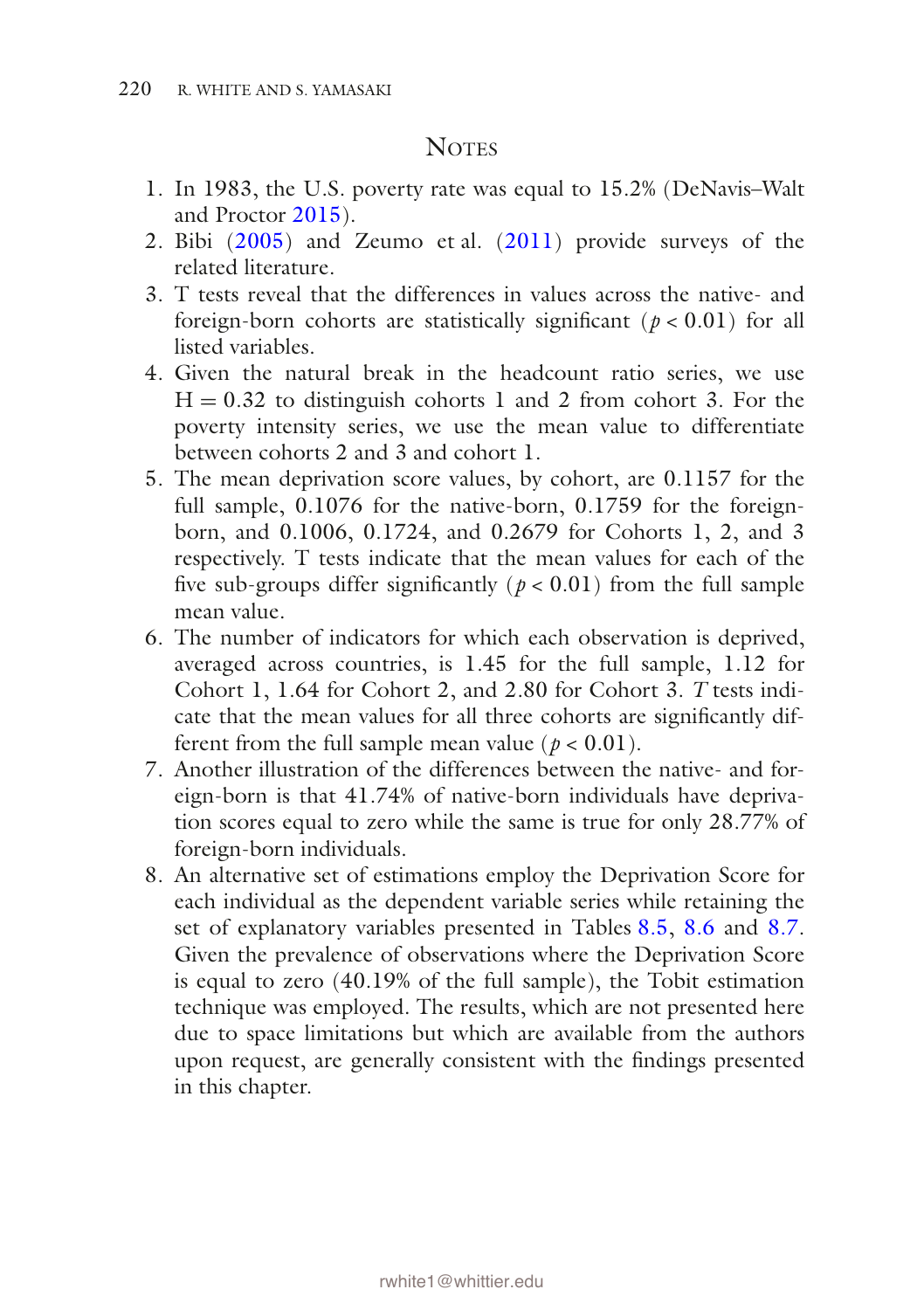#### **REFERENCES**

- <span id="page-39-6"></span>Alkire, Sabine, and James Foster. 2009. Counting and Multidimensional Poverty Measurement. Oxford Poverty & Human Development Initiative (OPHI), OPHI Working Paper No. 32, December. [http://www.ophi.org.uk/wp-con](http://www.ophi.org.uk/wp-content/uploads/OPHI-wp32.pdf)[tent/uploads/OPHI-wp32.pdf](http://www.ophi.org.uk/wp-content/uploads/OPHI-wp32.pdf).
- <span id="page-39-8"></span>Alkire, Sabine, and Maria Emma Santos. 2010. Acute Multidimensional poverty: A New Index for Developing Countries. Background paper for the 2010 Human development Report. UNDP (United Nations Development Programme).
- <span id="page-39-4"></span>Azpitarte, Francisco. 2010. Measuring Poverty Using Both Income and Wealth: An Empirical Comparison of Multidimensional Approaches Using Data for the U.S. and Spain. The Levy Economics Institute, Economics Working Paper Archive.
- <span id="page-39-10"></span>Bibi, Sami. 2005. Measuring Poverty in a Multidimensional Perspective: A Review of Literature. PMMA Working Paper No. 2005-07.
- <span id="page-39-1"></span>Brucker, Debra L., Sophie Mitra, Navena Chaitoo, and Joseph Mauro. 2015. More likely to be poor whatever the measure: Working-age persons with disabilities in the United States. *Social Science Quarterly* 96 (1): 273–296.
- <span id="page-39-0"></span>DeNavas-Walt, Carmen, and Bernadette D. Proctor. 2015. Income and Poverty in the United States: 2014, U.S. Census Bureau, Current Population Reports, P60-252. Washington, DC: U.S. Government Printing Office.
- <span id="page-39-2"></span>Dhongde, Shatakshee, and Robert Haveman. 2015. Multi-dimensional Poverty Index: An Application to the United States. Institute for Research on Poverty Discussion Paper No. 1427-15, March.
- <span id="page-39-3"></span>Mitra, Sophie, and Debra Brucker. 2014. Income Poverty and Multiple Deprivations in a High-Income Country: The case of the United States. Fordham Economics Discussion Paper Series No. dp2014-05, May.
- <span id="page-39-7"></span>Stiglitz, J.E., A.K. Sen, and J.P. Fitoussi. 2009. Report by the commission on the measurement of economic performance and social progress. Paris: Commission on the measurement of economic performance and social progress. Online. Available: [http://www.insee.fr/fr/publications-et-services/dossiers\\_web/](http://www.insee.fr/fr/publications-et-services/dossiers_web/stiglitz/doc-commission/RAPPORT_anglais.pdf) [stiglitz/doc-commission/RAPPORT\\_anglais.pdf](http://www.insee.fr/fr/publications-et-services/dossiers_web/stiglitz/doc-commission/RAPPORT_anglais.pdf). Accessed July 30, 2016.
- <span id="page-39-9"></span>United Nations Development Program (UNDP). 2015. 2015 Human development report. Online. Available: [http://hdr.undp.org/sites/default/](http://hdr.undp.org/sites/default/files/2015_human_development_report.pdf) files/2015 human\_development\_report.pdf. Accessed July 20, 2016.
- <span id="page-39-5"></span>United States Bureau of the Census (U.S. Census). American Community Survey, 2010–2014 American Community Survey 5-Year Estimates, 2016. Online. Available: [http://www.census.gov/data/developers/data-sets/acs](http://www.census.gov/data/developers/data-sets/acs-survey-5-year-data.html)[survey-5-year-data.html.](http://www.census.gov/data/developers/data-sets/acs-survey-5-year-data.html) Accessed June 1, 2016.